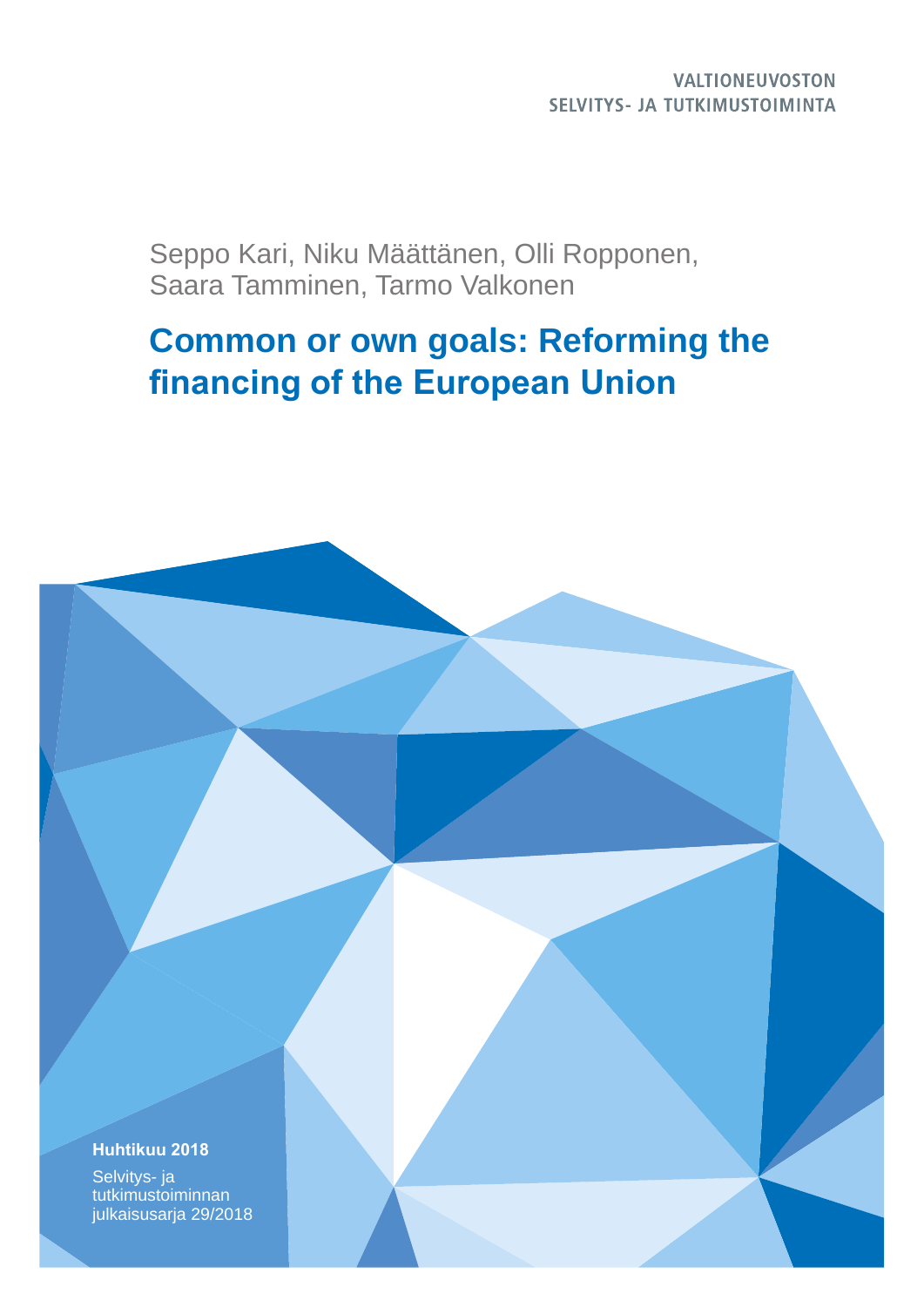# KUVAILULEHTI

| Julkaisija ja julkaisuaika               | Valtioneuvoston kanslia, 3.4.2018                                                          |                                                            |                       |
|------------------------------------------|--------------------------------------------------------------------------------------------|------------------------------------------------------------|-----------------------|
| <b>Tekijät</b>                           | Seppo Kari, Niku Määttänen, Olli Ropponen, Saara Tamminen,<br>Tarmo Valkonen               |                                                            |                       |
| Julkaisun nimi                           | uudistaminen                                                                               | Yhteiset vai omat tavoitteet: Euroopan unionin rahoituksen |                       |
| Julkaisusarjan nimi ja<br>numero         | Valtioneuvoston selvitys- ja tutkimustoiminnan julkaisusarja 29/2018                       |                                                            |                       |
| <b>Asiasanat</b>                         | EU:n budjetti, omat varat, optimaalinen verotus, fiskaalinen<br>federalismi, EU:n lisäarvo |                                                            |                       |
| Julkaisun osat/<br>muut tuotetut versiot |                                                                                            |                                                            |                       |
| <b>Julkaisuaika</b>                      | 2018                                                                                       | Sivuja 43                                                  | <b>Kieli</b> Englanti |

#### **Tiivistelmä**

Tämä tutkimus arvioi EU:n budjettirahoituksen uudistamista koskevaa ns. Montin raporttia ja analysoi tulonlähteiksi ehdotettuja uusia omia varoja optimaalisen verotuksen ja fiskaalisen federalismin näkökulmasta. Montin raportti korostaa näiden kriteerien sijaan EU:n tavoitteita ja epätarkasti kuvattua EU:n lisäarvoa omien varojen valinnassa. Myös ehdotetun uudistuksen ja kansallisten toimien koordinaatio jää vähälle huomiolle. Arviomme mukaan EU:n mahdollinen lisäarvo verotuksessa liittyy veropohjien liikkuvuuteen sekä tuotannon ja kulutuksen ympäristövaikutuksiin. Suosittelemme siksi yritys- ja ympäristöverojen pohjien harmonisointia ja minimiveroasteita rahoitusuudistuksen tuloksista riippumatta. Uudistuksessa tulisi minimissään poistaa monimutkainen ALV-pohjainen oma vara, samoin kuin maakohtaiset korjaukset. Uusista omista varoista lupaavimpia ovat päästökauppaa täydentävä hiilidioksidivero, harmonisoitu yhteisövero CCCTB ja finanssisektorin arvonlisän vero FAT.

Tämä julkaisu on toteutettu osana valtioneuvoston vuoden 2017 selvitys- ja tutkimussuunnitelman toimeenpanoa (tietokayttoon.fi).

Julkaisun sisällöstä vastaavat tiedon tuottajat, eikä tekstisisältö välttämättä edusta valtioneuvoston näkemystä.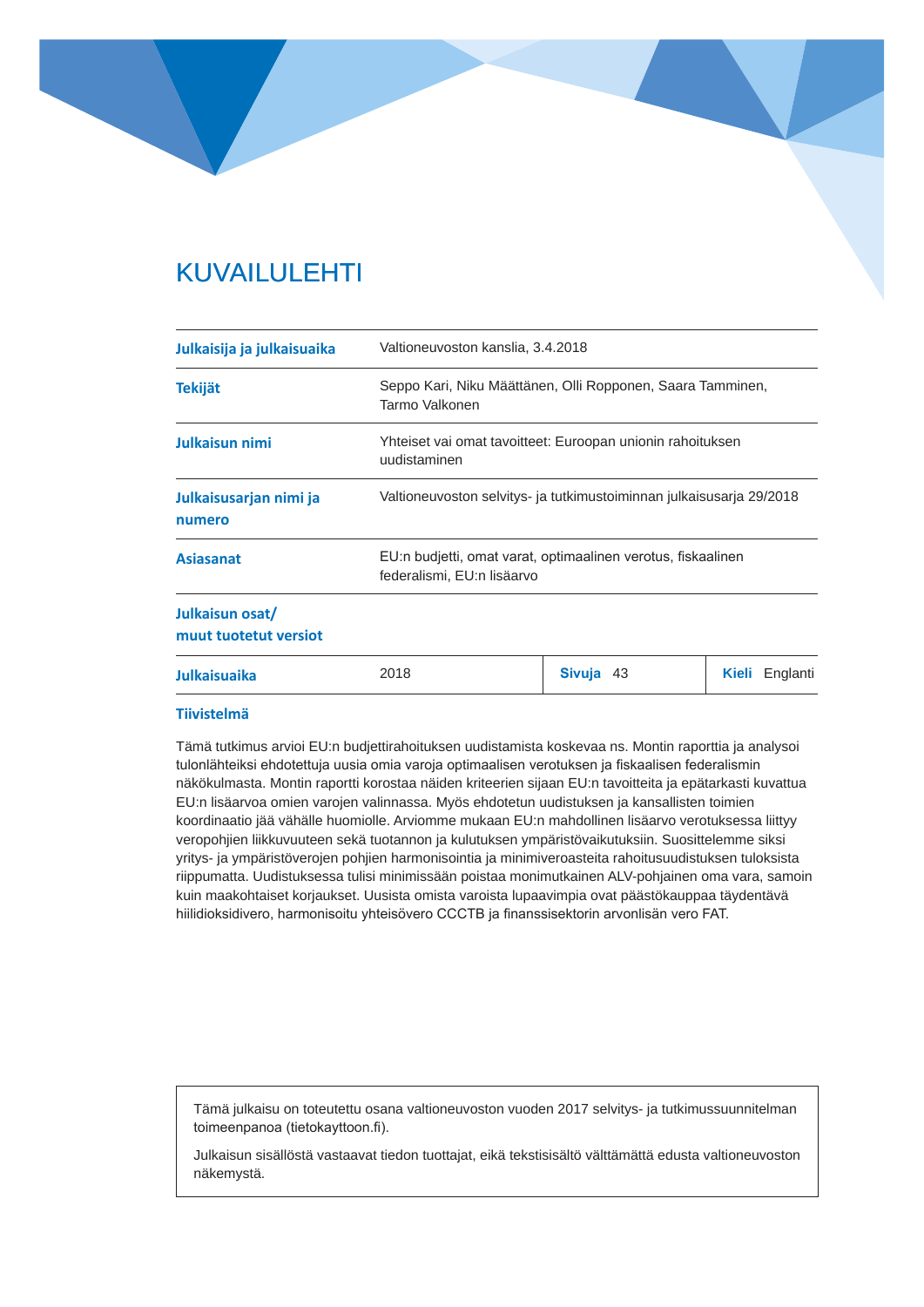# PRESENTATIONSBLAD

| Utgivare & utgivningsdatum                                  | Statsrådets kansli, 3.4.2018                                                      |             |                       |
|-------------------------------------------------------------|-----------------------------------------------------------------------------------|-------------|-----------------------|
| <b>Författare</b>                                           | Seppo Kari, Niku Määttänen, Olli Ropponen, Saara Tamminen,<br>Tarmo Valkonen      |             |                       |
| <b>Publikationens namn</b>                                  | Gemensamma eller egna mål: reformen av Europeiska unionens<br>finansieringen      |             |                       |
| <b>Publikationsseriens namn</b><br>och nummer               | Publikationsserie för statsrådets utrednings- och forskningsverksamhet<br>29/2018 |             |                       |
| <b>Nyckelord</b>                                            | EU:s budget, egna medel, optimal beskattning, skattefederalism,<br>EU-mervärde    |             |                       |
| <b>Publikationens delar /andra</b><br>producerade versioner |                                                                                   |             |                       |
| <b>Utgivningsdatum</b>                                      | 2018                                                                              | Sidantal 43 | <b>Språk</b> Engelska |

#### **Sammandrag**

Denna undersökning evaluerar s.k. Monti-rapporten och de nya egna medel som föreslås ur optimala beskattningens och skattefederalismens synvinkel. Som kriterier betonar Monti-rapporten EU:s målsättningar och ett oklart beskrivet EU-mervärde. Rapporten negligerar också behovet av att koordinera budgetreformen och nationella skattepolitiken. Enligt vår evaluering är det potentiella mervärdet av EU anknuten till rörligheten av skattebaser och de skadliga effekter på miljön som produktionen och konsumtionen skapar. Vi rekommenderar därför att skattebaserna av samfundsskatt samt miljö- och energiskatter borde harmoniseras och en minimiskattesats fastställas oberoende av resultatet av reformprocessen. Den minsta insatsen skulle vara att undanröja korrigeringsmekanismerna och det komplicerade egna medel från mervärdeskatt. Mest lovande nya egna medel är koldioxidavgift, som kompletterar EU:s utsläppshandelssystem, harmoniserad samfundsskatt CCCTB och en skatt på finansiell verksamhet FAT.

Den här publikation är en del i genomförandet av statsrådets utrednings- och forskningsplan för 2017 (tietokayttoon.fi/sv).

De som producerar informationen ansvarar för innehållet i publikationen. Textinnehållet återspeglar inte nödvändigtvis statsrådets ståndpunkt.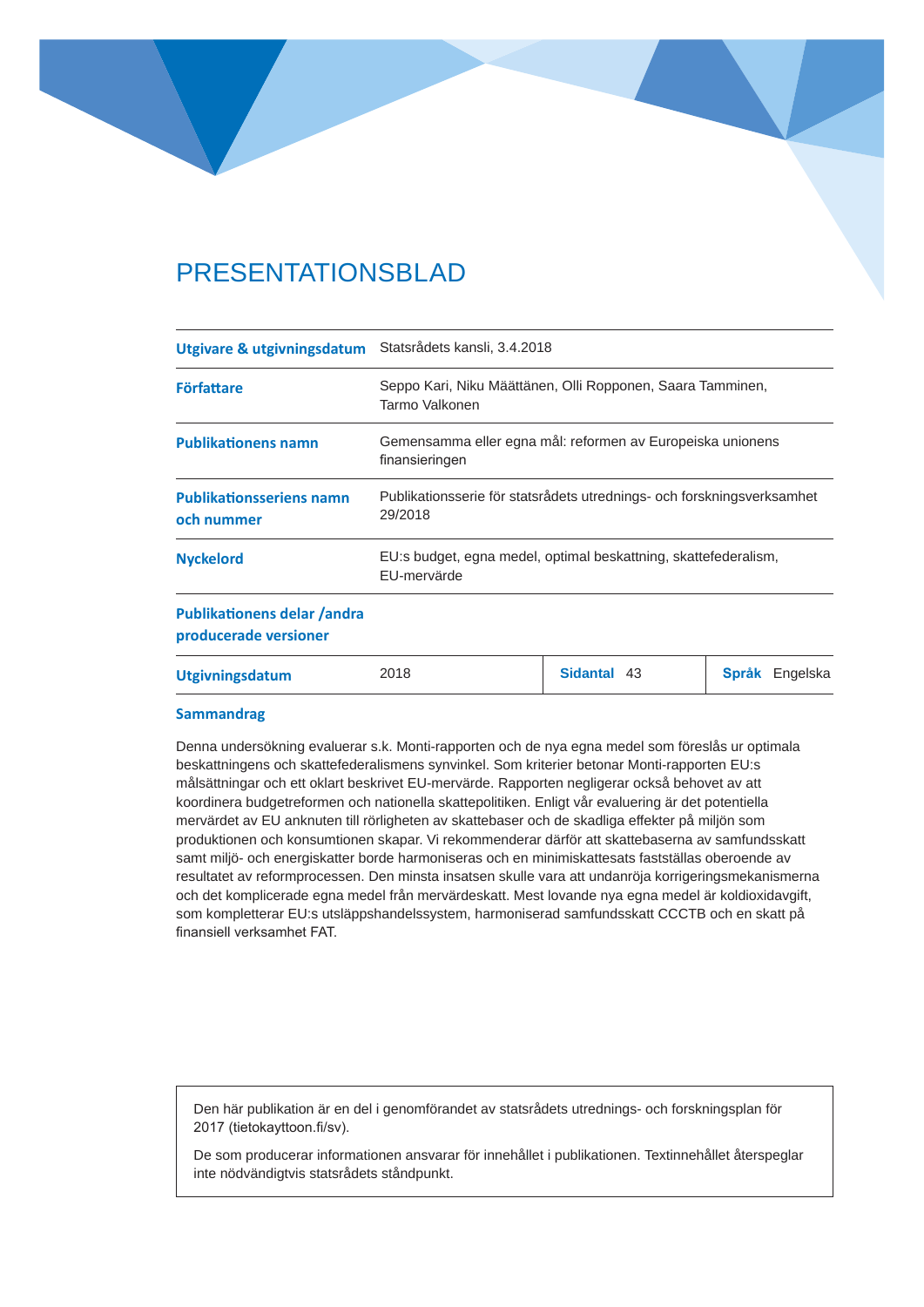# **DESCRIPTION**

| <b>Publisher and release date</b>                      | Prime Minister's Office, 3.4.2018                                                        |          |                     |
|--------------------------------------------------------|------------------------------------------------------------------------------------------|----------|---------------------|
| <b>Authors</b>                                         | Seppo Kari, Niku Määttänen, Olli Ropponen, Saara Tamminen,<br>Tarmo Valkonen             |          |                     |
| <b>Title of publication</b>                            | Common or own goals: Reforming the financing of the European Union                       |          |                     |
| Name of series and number<br>of publication            | Publications of the Government's analysis, assessment and research<br>activities 29/2018 |          |                     |
| <b>Keywords</b>                                        | EU budget, own resources, optimal taxation, fiscal federalism,<br>EU added value         |          |                     |
| Other parts of publication/<br>other produced versions |                                                                                          |          |                     |
| Release date                                           | 2018                                                                                     | Pages 43 | Language<br>English |

#### **Abstract**

This study evaluates the Monti report and the suggested new own resources from the point of the view of optimal taxation and fiscal federalism. Monti report emphasizes the objectives of EU and vaguely described European added value as criteria. The report also leaves aside the need to coordinate the budget reform and national tax policies. According to our assessment, the potential added value of the EU is linked to mobility of tax bases and the harmful environmental effects of production and consumption. We recommend therefore harmonisation of the corporate income tax bases and environmental and energy tax bases and use of minimum tax rates independently of the results of the budget financing reform. The minimum effort would be to remove the complicated VAT-based own resource and correction mechanisms. The most promising new own resources are CO2 levy, which completes emission trade, harmonised corporate income tax CCCTB and financial activities tax FAT.

This publication is part of the implementation of the Government Plan for Analysis, Assessment and Research for 2017 (tietokayttoon.fi/en).

The content is the responsibility of the producers of the information and does not necessarily represent the view of the Government.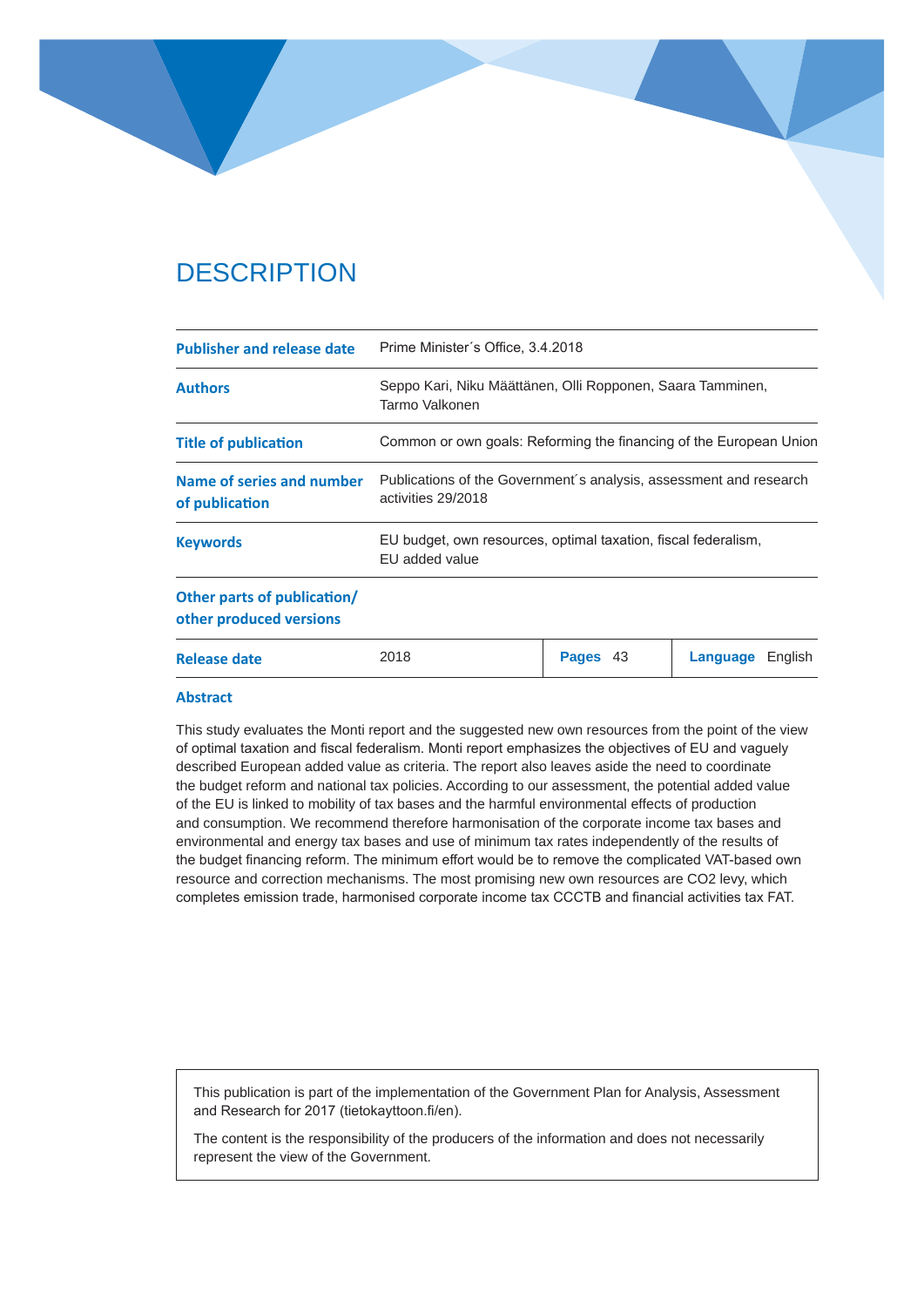# **CONTENTS**

| 3.5 FTT |  |
|---------|--|
| 3.5.1   |  |
|         |  |
|         |  |
| 3.6.1   |  |
|         |  |
|         |  |
|         |  |
|         |  |
|         |  |
|         |  |
|         |  |
|         |  |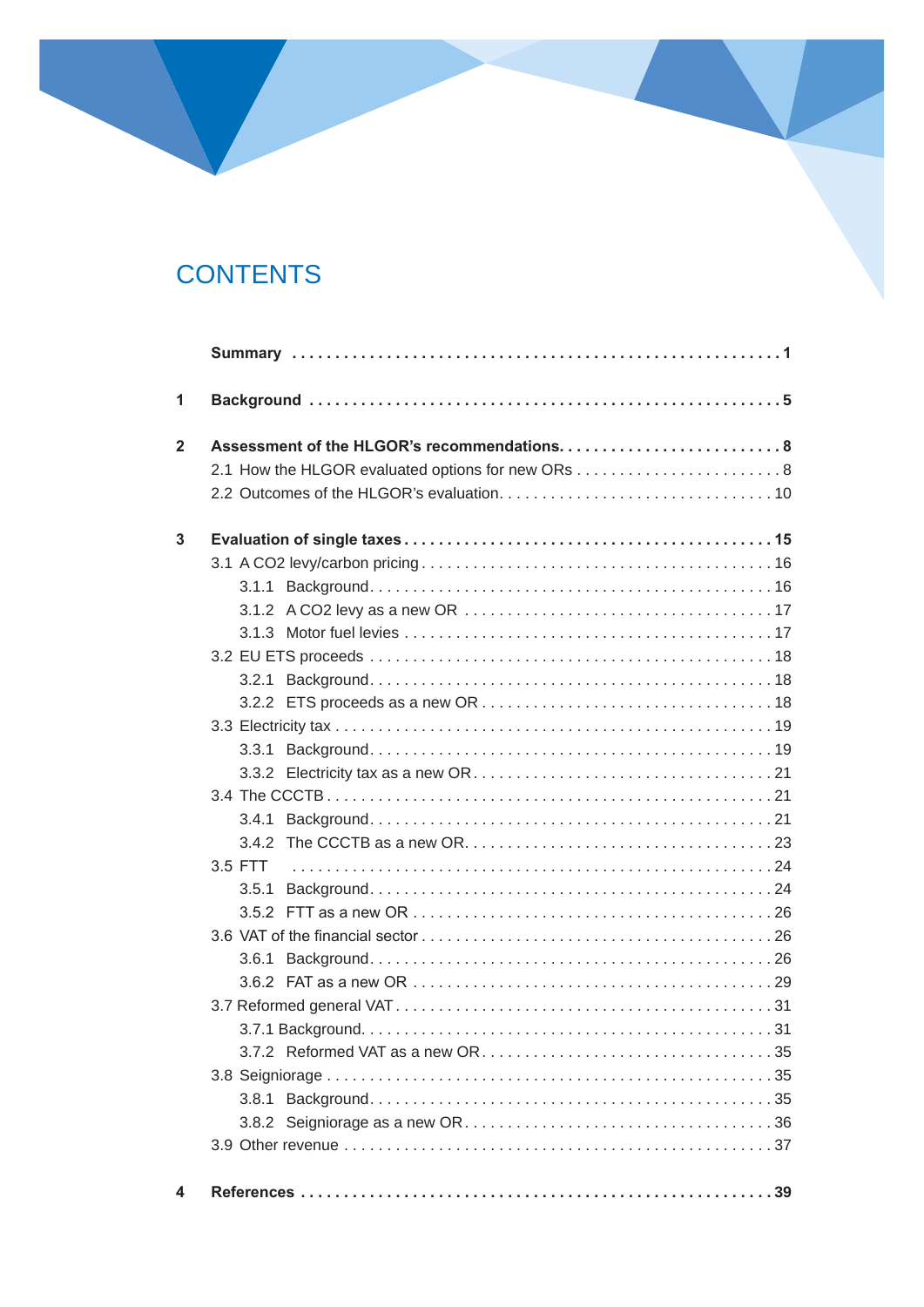# SUMMARY

There are good reasons to reform the current EU's budget financing, and, with introduction of Brexit, the reform is inevitable. This study critically assessed the suggestions of the High-Level Group on Own Resources (HLGOR) and performed an independent economic evaluation of the suggested new tax bases.

The operative financing scheme is complicated and opaque. Moreover, many high-income countries pay less than the average Gross National Income (GNI) share to the EU budget due to rebates and reduced tax rates. This regressivity has been considered unfair. The system also has low democratic accountability, as citizens do not see the link between paying national taxes and benefitting from the EU budget. The HLGOR also criticised the current rules because they do not consider the EU's objectives or European added value (EAV).

The HLGOR broadened its mandate from the mission of finding 'a more transparent, simple, fair and democratically accountable ways to finance the EU' to a discussion on EAV and many other criteria to be used in the assessment of new own resource (OR) options (HLGOR 2016). The HLGOR chose to focus on reforms that follow the current institutional setup. The power to tax is planned to remain at the national level. The budget rules, including the ORs ceiling, the multi-annual financial framework (MFF) and the requirement of a balanced budget, will be maintained. The group assessed the three current and nine new ORs both verbally and by scoring the options according to their ability to fulfil a set of eight criteria. Even though the report states that 'at this stage it appears more constructive to present a wide range of revenue sources having the required qualities rather than create unnecessary resistance to any specific option', it notes that the 'cluster of taxes related to "energy/environment/fight against climate change" features prominently on the list of potentially viable new own resources bases' (HLGOR 2016).

The most surprising deficiency of the final report is that it largely neglects the extensive literature on both fiscal federalism and optimal taxation. As long as member states (MS) have the freedom to finance the EU budget with national taxes collected from domestic tax bases, this neglect is understandable. However, the HLGOR suggested a transition to tax-based ORs, where the chosen tax bases and tax rates directly influence redistribution between citizens and incentives to work, consume, invest and employ.

Another major imbalance occurs between emphasising the importance of the available EAV by reforming the own resources system and the effort used to define and measure it. If an understanding of EAV is important to discuss net contributions, its benefits should be illustrated and quantified more concretely. A somewhat related issue in the report is the very general description of the goals of the EU and the missing analysis on the effectiveness of the recommended new ORs in reaching these goals.

The third deficiency of the report is the inadequate consideration of the need to coordinate between the new ORs and national tax policies. It is unlikely that any of the suggested tax bases will be harnessed to generate revenue only for the EU budget. If national policies are geared towards cancelling the economic effects of the new ORs due to, for example, competitiveness, the reform may not reach the goals of increasing EAV and promoting EU policy objectives.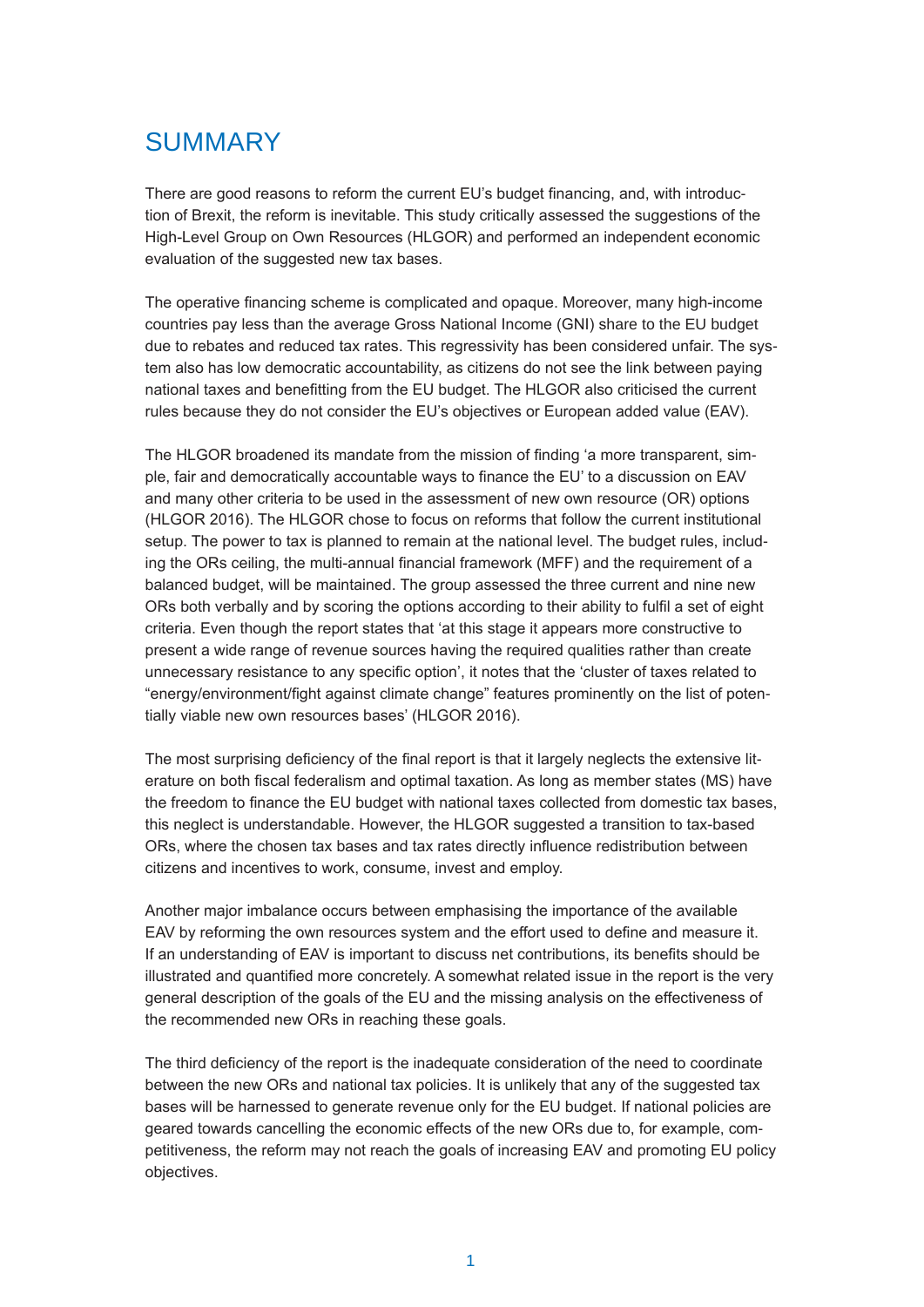An alternative to the suggested collection of taxes directly from the genuinely harmonised bases and tax revenue sharing is to use the statistically harmonised tax bases as indices to define the allocation of the MS's contributions to the budget. This practice is used to define VAT-based ORs. It is faster to implement and may still provide some benefits of genuine taxes. For instance, since the corporate profits are sensitive to the business cycle, contributions based on the corporate income tax (CIT) bases would provide some protection against asymmetric economic shocks. This approach would allow MS to continue to choose how to finance their contributions. However, many of the goals of the reform, such as mitigating net contribution disagreements and focussing on EAV, would not be reached.

The previous literature discussing the ambitious goals of the working group and its recommendations is often sceptical. For example, the Advisory Board to the Federal Ministry of Finance in Germany stated that reform efforts should focus on improving the rebate system, eliminating VAT-based own resources, and replacing them with GNI-based own resources (Advisory Board 2016). This was later supported by a German expert of the HLGOR (Fuest 2017).

In this report, we focussed on the economic effects of specific taxes without considering the potential reactions of national governments. Evaluating the various proposed taxes is still rather complicated, since many of them have also aims other than generating tax revenue. For example, if corrective taxes are used, there must be a consensus on how important the corrective element is compared to the amount of tax revenues. A related issue is that other instruments, such as regulation, can often be used to reach the same goal. Perhaps the most relevant issue is, however, that many tax bases would require harmonisation before introducing the new ORs. This harmonisation can have important economic effects itself, for example, directing tax competition from tax bases towards lower statutory tax rates.

The potential for EAV in the EU budget comes mainly from two sources: the high mobility of tax bases and environmental harm in production and consumption. The high mobility of tax bases is relevant, especially when considering taxes on the Common Consolidated Corporate Tax Base (CCCTB) and financial markets. Environmental and energy taxes focus on the environmental externalities of consumption and production. New EU ORs should also be consistent with the EU's efficiency and equity goals and the recommendations of the optimal taxation literature. We assessed the same nine new own resources as the HLGOR.

The cluster of evaluated corrective new ORs is as follows: a carbon tax and a related motor fuel tax, proceeds from the EU Emissions Trading System (ETS) and an electricity tax. The second cluster consists of reformed VAT-based ORs, a tax on the CCCTB, a financial transaction tax (FTT), a financial activities tax (FAT) and the seigniorage income of the European Central Bank (ECB). In addition, income from sources other than ORs are discussed.

An EU-wide CO2 levy is a good candidate for a significant new OR, as it would serve an important EU-wide policy goal, is tightly linked to cross-border activities and could potentially finance a large share of the EU budget. However, plans for a harmonised CO2 levy are still unfinished. A closer assessment of this levy would require more details in terms of its design. Also, the auction proceeds from the ETS have some attributes that favour their use as a new OR. However, the current system's proceeds are small and volatile. Therefore, its role is likely to remain small.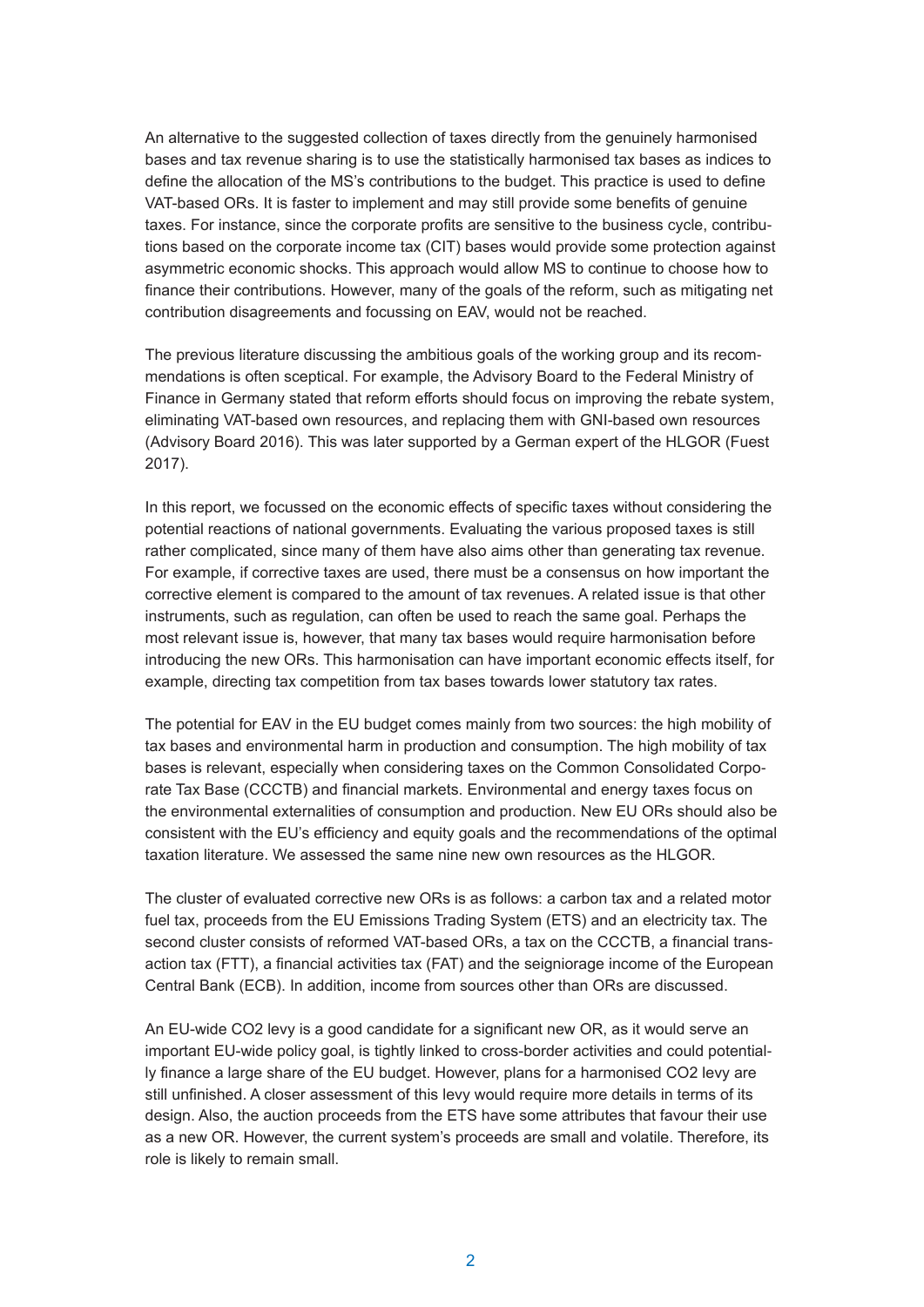The current, loosely coordinated rules for electricity taxation are likely to distort economic decisions in the internal market. This suggests that there is a case for harmonisation or even considering the tax as an OR. However, the role of electricity taxation as part of a consistently designed, CO2-oriented energy tax system remains unclear. Therefore, the main principles of a new energy tax system should be first outlined before the role of electricity tax as an OR can be evaluated.

Reforming the current VAT-based OR would harmonise call rates; however, if the harmonisation of tax bases continues to be statistical, the new version would just define another way of redistributing the financial burden between MSs. True harmonisation of VAT-based OR is not likely and, even if implemented, would not solve the problem of large differences in the efficiency of tax collection. Therefore, even if VAT has many good properties, it is not a practical source of ORs. However, this conclusion does not weaken the importance of the continued harmonisation and simplification of VAT in foreign trade within the EU.

Introducing the CCCTB would harmonise the CIT bases but may cause MSs to compete with tax rates and firms to react to the tax rate differences through the allocation of assets, employment and sales. Harmonisation should therefore be supplemented with a minimum tax rate. The use of tax revenue as an OR in the EU budget would limit MSs from competing in terms of tax rates.

FTT is likely to strongly affect the scale and location of security trade with possibly severe negative implications for the functioning of financial markets. Harmonising tax rules in a large group of countries would make the re-location effects smaller but would not better the adverse impacts on quality of financial markets. In our view, FTT should not be implemented in the EU. Many of the goals of FTT can be reached with less distortions by adopting FAT, which aims to compensate the missing VAT in the financial sector. FAT taxes the profits and remuneration of employees directly. However, the tax bases need harmonisation independent from implementing FAT because of tax competition. The FAT rate should be lower than the standard VAT rate owing to the mobility of tax bases and the cascading of the FAT in the non-financial sector. Based on these conditions, FAT is a promising new OR. In Finland, replacing the current insurance tax with a low-rate FAT would likely bring in sufficient revenue.

The ECB calculates its seigniorage income as a product of its share of the currency in circulation and interest rates. In 2017, the seigniorage income was zero due to the low interest rate. Even in normal years, the revenue is rather small and volatile. Moreover, the revenue is collected only from eurozone states and is returned largely to their budgets. A change in the use of this revenue would require a change to the Treaty. These facts point against the use of seigniorage as a new OR.

The proceeds under the budget heading 'Other revenue' currently consist of income from EU activities, such as interests, fines and contributions collected from paid wages. Introducing new elements to this budget class would be easier than changing the ORs decision, but the Treaty implies that the income should be marginal compared to the ORs (HLGOR 2016).

Thus, the most prominent new ORs are harmonized corporate income tax, carbon tax and FAT. The carbon tax would have to be coordinated with the EU ETS to prevent double taxation and to ensure coverage. The main reasons for not recommending the other candidates are as follows: FTT is harmful to financial markets, the use of the small and volatile ETS proceeds or seigniorage income as ORs would only result in new income sharing, electricity tax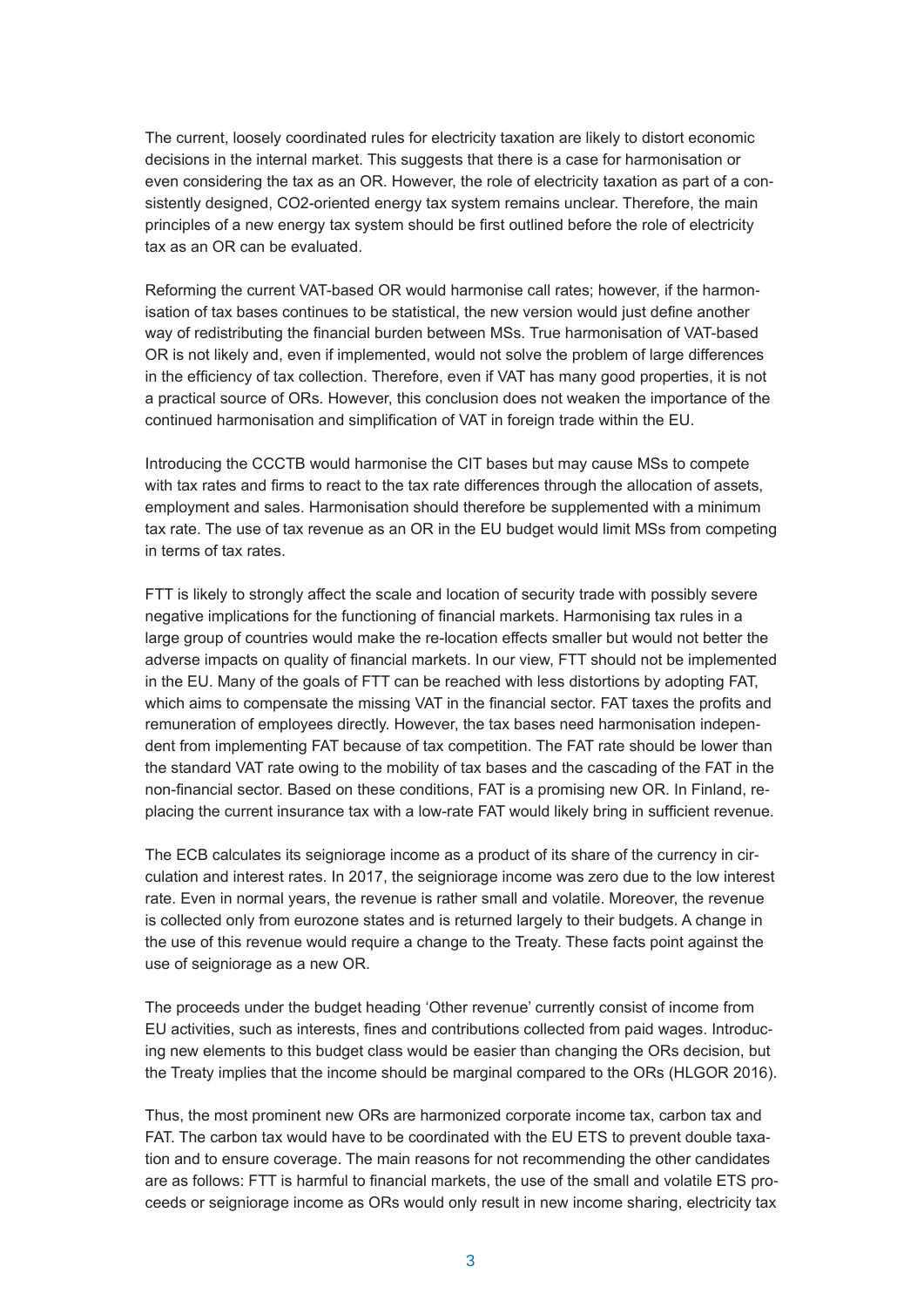would not generate additional benefits compared to the combination of CO2 and ETS, and the reformed VAT suffers from large variations in terms of VAT gaps. It is important to note that the benefits of tax harmonisation can be fully reached without using revenue as an OR in the EU budget. Tax harmonisation efforts should continue independent from the success of budget financing negotiations.

The European Commission brought up four of the studied ORs in its recent communication (European Commission 2018). Two of them—proceeds from the ETS system and seigniorage income—are partly existing resources of the national government and are ready to be reallocated. A simplified VAT-based OR would also be straightforward to implement, if the revenue is determined by statistically harmonised tax bases. However, in our report, the benefits of introducing these new ORs are small. As a fourth new OR, the European Commission suggested revenue from taxing the CCCTB. It is, however, unlikely that the required harmonisation of the tax bases will be finished in time for the next budget period.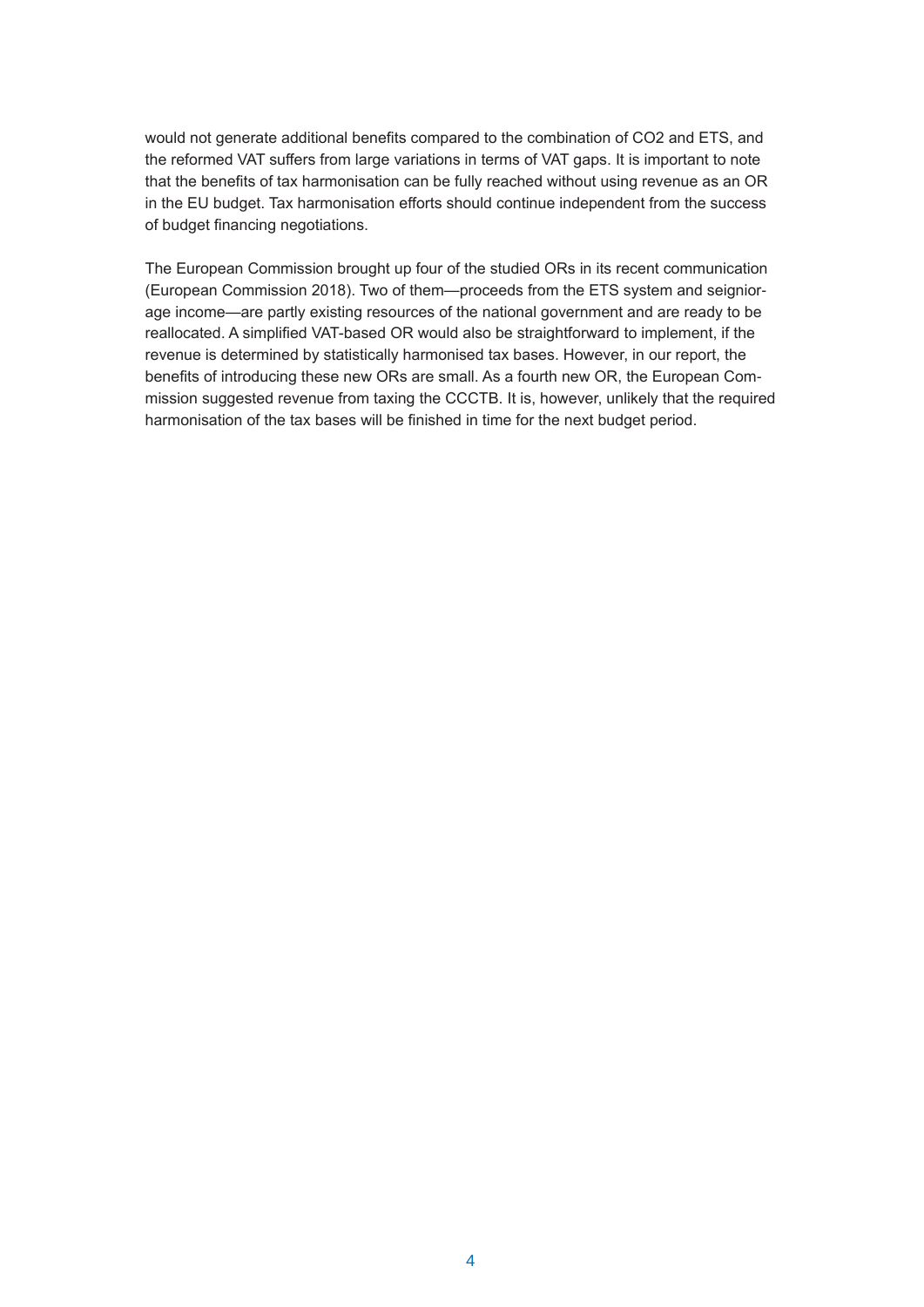# 1. BACKGROUND

The need to reform the financing of the EU has been discussed since the 1990s. Before the operative ORs decision, to be applied from 2014–2020, the European Parliament, in many of its resolutions, and the European Commission suggested reforming the financing of the EU. The issue was, however, hardly discussed in the budget negotiations between the representatives of MSs in the European Council (Schratzenstaller et al. 2016). This illustrates the resistance of MSs to increase the taxation powers of the EU.

As the need for a reform continued to be high on the agenda, the European Parliament, the Council of the EU and the European Commission set up the HLGOR in 2014 in order to find more transparent, simple, fair and democratically accountable ways to finance the EU. The mission was very generally formulated, and the report consequently also discussed issues other than the choice of potential new ORs. A lot of effort was focussed on motivating the reform and reflecting elements of a possible package deal, including country-specific differentiation in the implementation of the reform. The HLGOR published its final report in January of 2017 (HLGOR 2016).

The current system of ORs consists of three sources: traditional ORs (TOR, mostly custom duties), VAT-based ORs and GNI-based ORs. In addition, other revenue sources, such as fines, interest, pension contributions and contributions from non-member countries, are used in certain EU programmes. The current system aims to provide revenue and equity between MSs stably and sufficiently. In practise, the set of rules operate to divide the financial burden between MSs.

increased the share of GNI-based resources in financing the EU (Figure 1). The TOR base has declined due to free-trade agreements and the lowering of the VAT rate. At the same time, there has been an increase in the expenditure size. These trends have



#### **Figure 1 Own resource shares**

2000 2001 2002 2003 2004 2005 2006 2007 2008 2009 2010 2011 2012 2013 2014 2015 2016

Source: European Commission.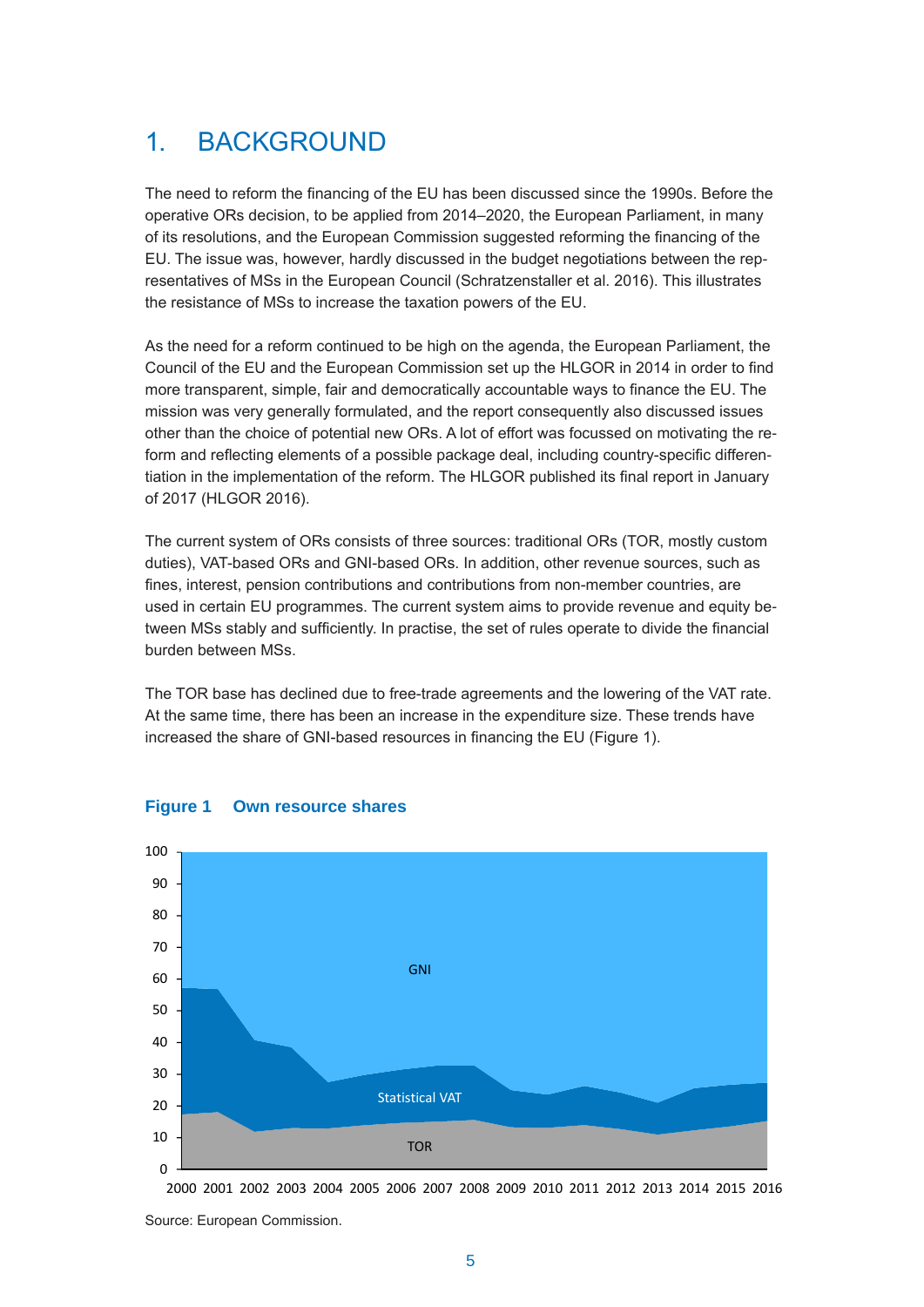A major element in the financing rules is corrections to the contributions of certain countries. The United Kingdom rebate consists of a reduction in its contribution equivalent to two thirds of the difference between the nominal contribution (excluding TORs) and what it receives back from the budget. For the budget period from 2014–2020, large net payers benefit and will continue to benefit from lower VAT call rates (Germany, the Netherlands and Sweden) and lump-sum rebates (the Netherlands, Sweden, Denmark and Austria). The excessively high share (20%) of TORs allowed to be retained as collection costs can also be understood as a support to countries with a high trade-to-GDP ratio. In addition, some MSs do not to participate in certain justice and home affairs policies. Their OR payments are adjusted accordingly.

Due to these rebates and reduced tax rates, the financing scheme is *complicated and opaque. In addition,* many high-income countries pay less than the average GNI share to the EU budget. This regressivity has been considered *unfair*. One way to characterise the fairness of the current rules is to compare the countries' ability to pay (GNI/capita) to the share of GNI that they pay to the EU (Figure 2). Finland is marked here with a red dot; its paid share is one of the lowest at the same income level.

Horizontal equity means here that, at the same level of GNI/capita, the burden of ORs should be the same. Vertical equity requires that those who have a higher income pay more. It is often used to justify progressive taxation, which, in Figure 2, would lead to a positive correlation between the living standard and the ORs/GNI paid. However, the correlation is somewhat negative in the data and, more so, if the smallest countries (Cyprus, Malta, Luxembourg) and countries with high import intensity (Belgium, the Netherlands) and therefore high TOR/GNI, are ruled out.



# **GNI/capita (1 000 €) and ORs/GNI (%), EU28 2015 Figure 2 GNI/capita (1 000 €) and ORs/GNI (%), EU28 2015**

Sources: Eurostat, European Commission.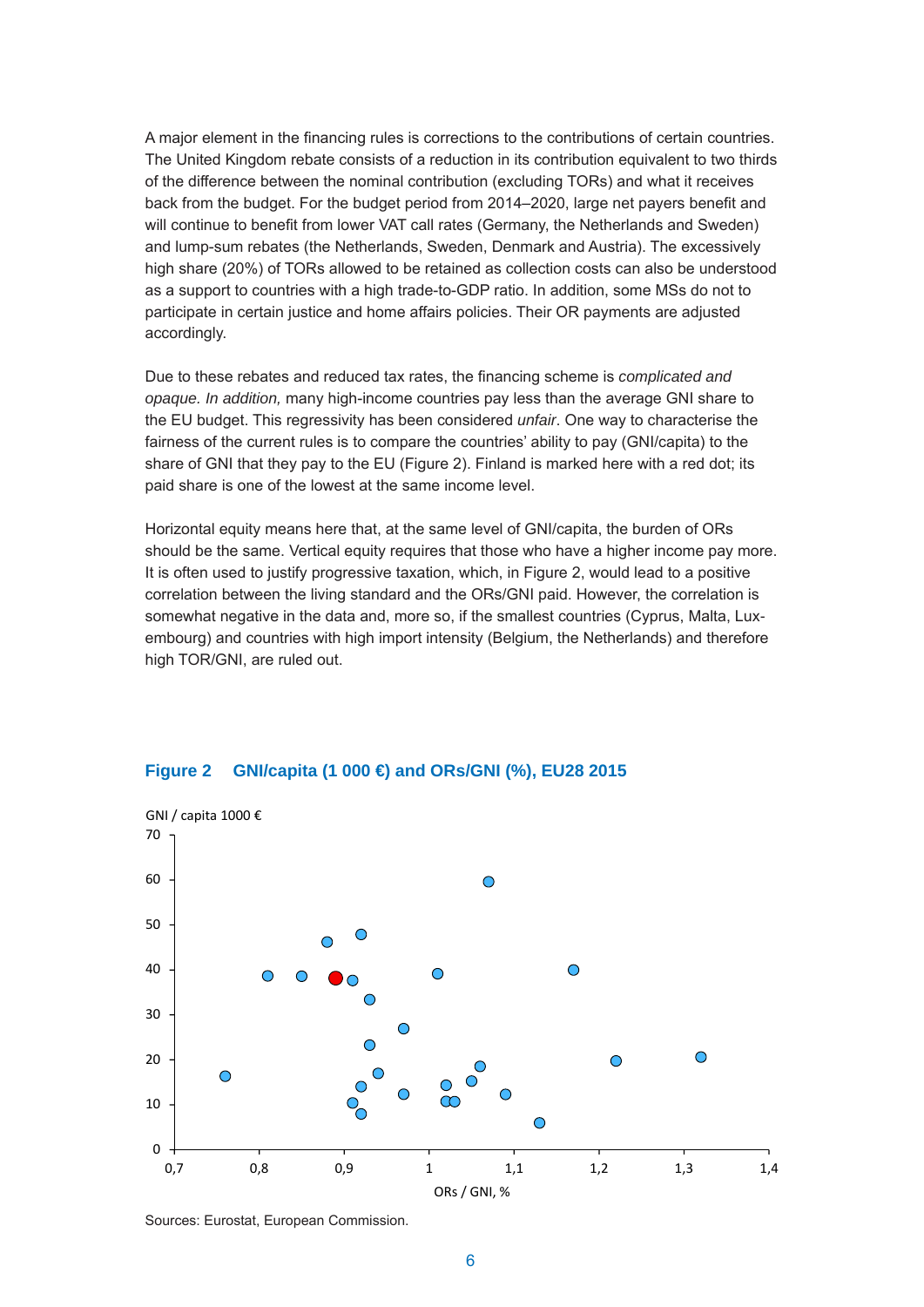The HLGOR criticised the current rules, as they *do not consider the EU objectives and EAV*. EAV is defined as 'the value resulting from an EU intervention which is additional to the value that would have been otherwise created by Member State action alone'. The HLGOR's report characterised the relevant EU objectives in terms of concept sustainability, which covers environmental, social, economic, cultural and institutional dimensions. HLGOR (2016)

The interaction of the used fairness concept and the properties of the current ORs are illustrated in Figure 2 and are as follows:

- 1. If the rebates and lower tax rates were removed, the dots would move horizontally closer to one another and equity would improve.
- 2. If the EAV of the current financing rules were measured and subtracted from the paid ORs, the dots would move to the left. The distance moved would be small, as GNI and VAT-based ORs do not have much to do with EAV.
- 3. The introduction of new ORs would influence the positions of the dots, depending on which tax revenue is shared between MSs and the EU. Equity results depend on the relative sizes of tax bases and are unclear.
- 4. The introduction of new ORs that increase EAV would move the dots to the left from the position defined by (3). The horizontal distance between the dots may increase or decrease when considering EAV. The outcome depends on the benefits gained by each MS from EAV. An example is the taxation of corporate profits, where tax coordination provides EAV; however, the benefits differ between countries.

The current financing system is also considered to have *low democratic accountability*, as citizens do not see the link between paying national taxes and benefitting from the EU budget. VAT-based and GNI-based ORs are seen as national contributions and are treated as expenditures in national budgets. This allows for a focus on net contributions. The missing understanding of the EAV provided by the EU policy has promoted *juste retour* thinking, in that contributions are to be proportional to the income received from the budget. It also induces pressure to limit the size of the budget.

The current rules also have benefits and are supported by many MSs. Schratzenstaller-Altzinger (2017) listed the advantages of the current system of ORs as follows:

- 1. It provides steady, predictable and reliable revenue to finance EU expenditure.
- 2. It guarantees a balanced budget.
- 3. It establishes (at least before the application of the various correction mechanisms) the fair distribution of the financial burden across MSs.
- 4. National contributions respect the subsidiarity principle by leaving the decision on the distribution of the financial burden among individual taxpayers to MSs.

As noted by Heinemann (2016), a new financing system resting on tax-based ORs would not necessarily solve the common pool problem. The attraction of using the EU budget to finance expenditures with high local visibility will remain, regardless of the ORs coming directly from the new common tax bases. Moreover, Bordignon and Scabrosetti (2016) claimed that, as long as there is no true federation, the defects of the EU budget can be conceptualised as the equilibrium result of a bargaining game with side payments, where a lack of transparency and what may appear as unfairness in spending allocation may, in reality, play important and useful roles.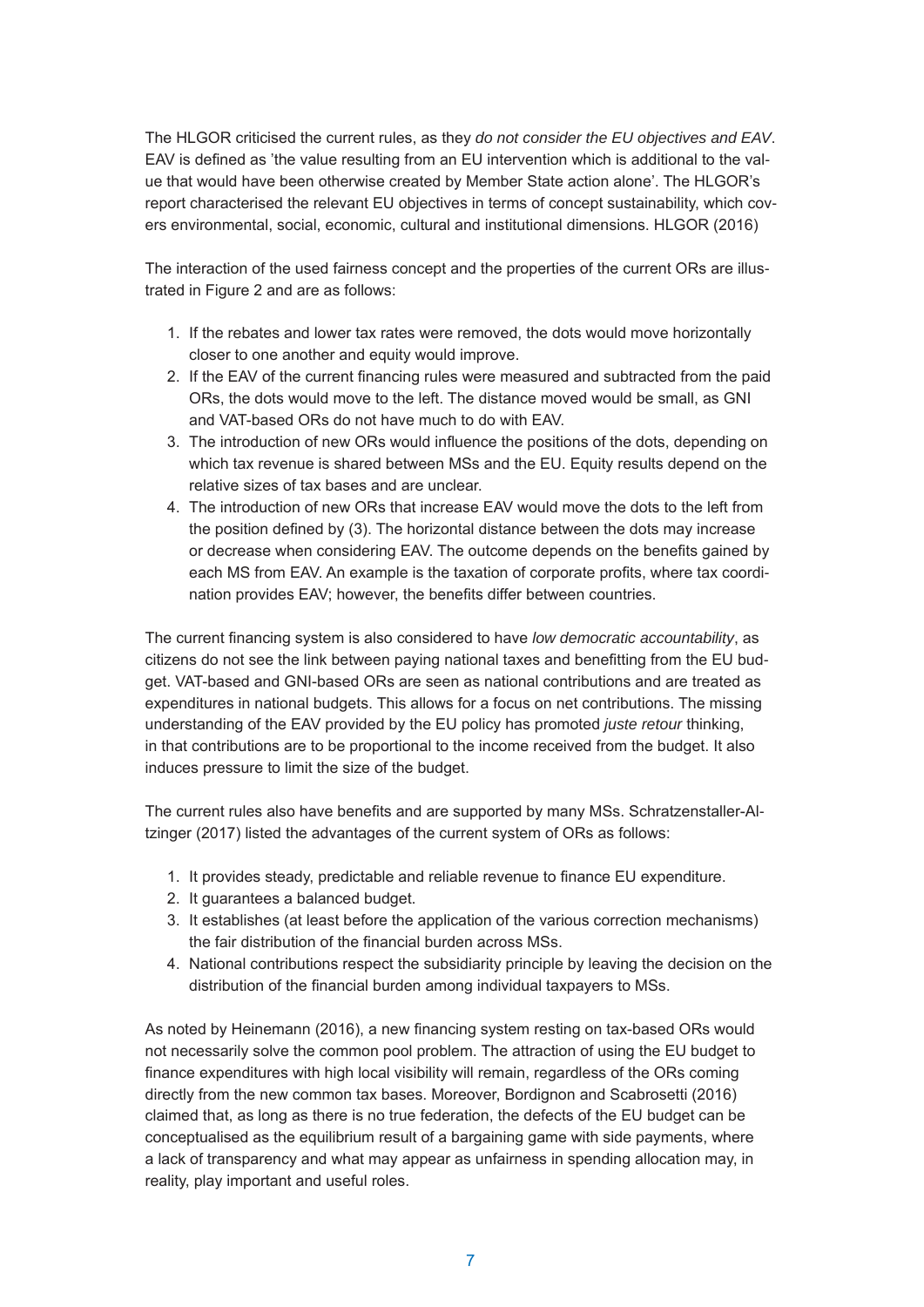# 2. ASSESSMENT OF THE HLGOR'S RECOMMENDATIONS

# **2.1 How the HLGOR evaluated options for new ORs**

The HLGOR started its work in February of 2014 and published its First Assessment Report first assessment report in December of the same year (HLGOR 2014). The temporary report depicted the present financing system of the EU budget, the previous reform efforts and the criteria to be used in choosing new ORs. The group also commissioned an external study on the potential and limitations of reforming the financing of the EU budget (Nunez Ferrer et al. 2016).<sup>1</sup> The HLGOR published its final report and policy recommendations in January of 2017.

The HLGOR chose to focus on reforms that follow the current institutional setup. The power to tax is planned to remain at the national level. The budget rules, including the ORs ceiling, the MFF and the requirement of a balanced budget, are to be maintained. The report also respected the tight resolution mechanism, where changing the ORs decision requires the unanimous agreement of MSs after consulting with the European Parliament and ratification according to national procedures.

An obvious alternative would have been to consider broadening the scope of the budget to include the elements of a true federal state, such as effective EU-wide, anti-cyclical economic stabilisation and major redistribution. The current budget is too small for these purposes, and stabilisation is restricted further by the budget-balancing rule, which does not allow borrowing. The HLGOR report also discussed a separate eurozone budget, which would also involve business cycle stabilisation, economic growth and crisis finance. Also the prevailing OR system redistributes between MSs and interacts with economic activity. In the case of an asymmetric shock, custom revenue and GNI- and VAT-based resources decline, thus improving the net contribution position of countries in recession.

The reformed system also influences redistribution between countries and may have higher automatic stabilising attributes against asymmetric shocks. For example, if the CIT base, which is sensitive to business cycles, is used as an OR, the total tax revenue would be unstable during symmetric business cycles. Genuine tax-based ORs also involve redistribution between citizens. From the point of view of economic effects, EU taxes and tax-based ORs are not very different.

The HLGOR reported that some elements of the current system work well, are simple, are equitable, are efficient and should be kept. As noted above, following the principle of equilibrium, the ORs ceiling and the MFF are the cornerstones of the reformed system. Another proposal was that the TOR (customs duties), which is a benchmark of true EU revenue and whose collection process is satisfactory, should be preserved. In addition, GNI-based OR should be maintained, if used as a balancing and truly residual resource. Finally, the group proposed that the current VAT-based resource be removed as well as any correction mechanisms.

<sup>1</sup> Other major contemporary external efforts were the work published in the Horizon 2020 project 'FairTax' (see http://www.org.umu.se/fairtax/english/, in the special issue of the journal Empirica, Volume 44 Issue 4, November 2017) and in the FiFO/FAU Erlangen-Nuremberg Research Project 'The Future of EU Finances' commissioned by the German Federal Ministry of Finance (see Buettner and Thöne, 2016).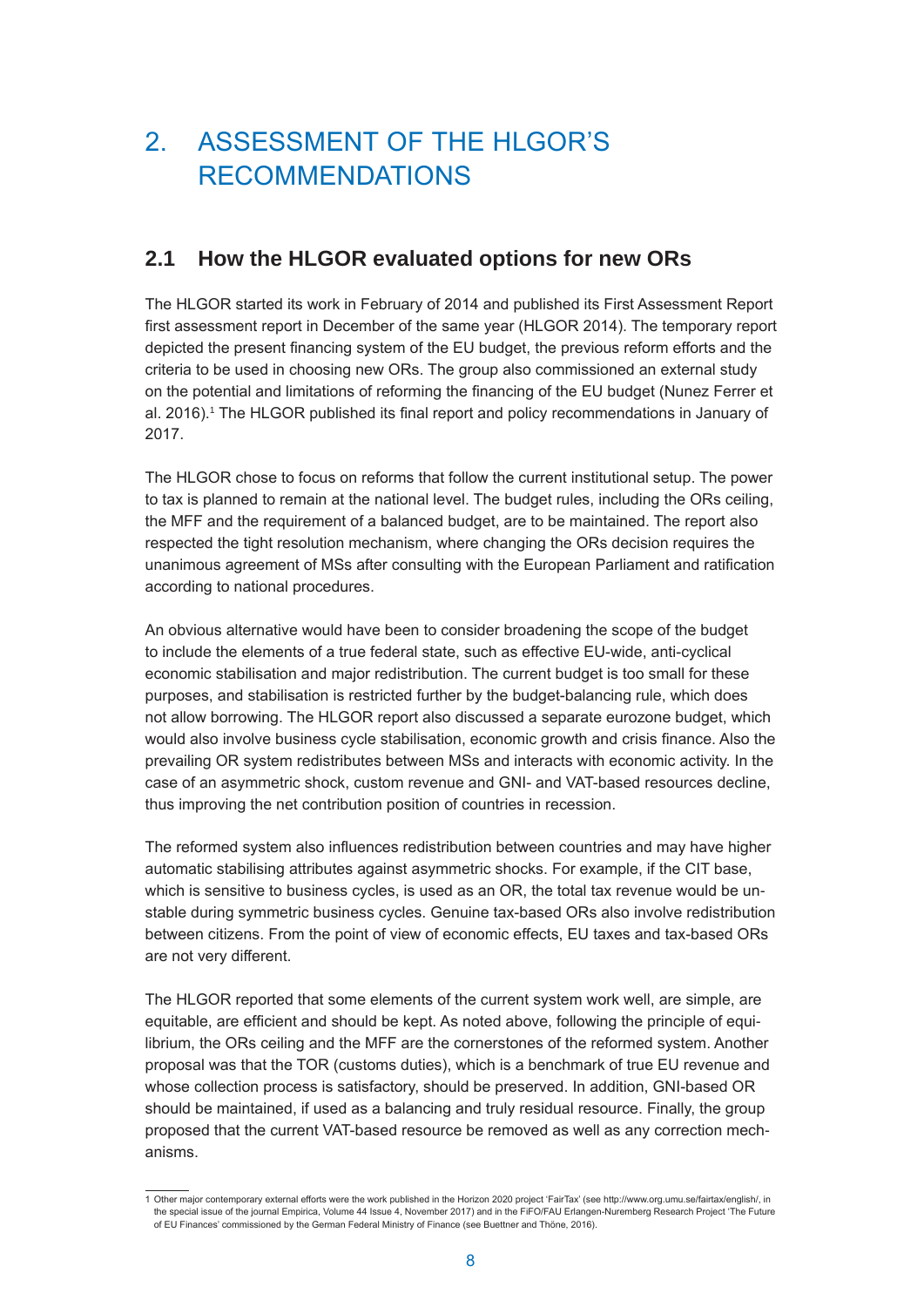There is no reason to give up the budget equilibrium principle as long as the development of expenditure and tax bases is reasonably predictable. Lack of flexibility means, however, that the budget cannot efficiently react to any abrupt crises, such as large refugee inflows. Protecting only the TOR and restricting the role of GNI-based OR to be residual means that almost 90% of the current ORs are subject to reform. The potential of influencing the redistribution between the countries is substantial. Similarly, the potential for economic effects is large.

MSs can retain 20% of custom duties as collection costs. This high share cannot be justified by the true costs. Since the overall role of the TOR has declined over the years, it does not make a big difference in the financing of the total budget, but, as a matter of principle, the collection cost share should be reduced.

The original mission of the HLGOR was to find more transparent, simple, fair and democratically accountable ways to finance the EU. The original report expanded the list of criteria markedly. It listed nine principles that should guide the reform. The two general ones include the fairness and transparency of the rules and the sufficiency and stability of revenue. The next criteria cluster can be classified as EU-specific: EAV, synergy between the EU and national budgets, subsidiarity and support to EU policies. Finally, there are three criteria linked to budgetary discipline: budget neutrality, overall fiscal burden and the unity of the budget.

Interestingly, the HLGOR used somewhat different criteria in its evaluation of OR options (HLGOR 2014). The general criteria used were *equity and fairness*, *efficiency*, *sufficiency and stability*, *transparency and simplicity*, *democratic accountability* and *budgetary discipline*. The EU-specific criteria used were *the focus on EAV, subsidiarity and limiting political transaction costs*. A major issue is how to weight these criteria, which are partly conflicting. The HLGOR indicated having focussed on the original criteria mentioned in the mission, but it remained unclear how this influenced the results. A third criteria list can be found from the background paper (Nunez Ferrer et al. 2016). In addition to the elements listed above, it emphasised economic considerations, such as optimal taxation theory and fiscal federalism, which were largely neglected in the final report.

In the final report of the HLGOR (2016), some of the elements of international resource allocation, such as the mobility of tax bases and the cross-border externalities of taxation, were discussed in terms of EAV, but not systematically. Furthermore, the total lack of microeconomic analysis is striking, especially because the report promoted the use of tax-based ORs, which influence the incentives of households and firms.

Efficiency is interpreted in the used criteria in a narrow sense. It involves only administrative and compliance costs in the EU and at the national level. This is understandable under the prevailing rules, as the operative OR scheme allows MSs to decide which taxes to use to finance national contributions. Thus, the current redistributive and distortive effects of financing the EU remain unclear. As a proxy, one might argue that countries with high total tax rates also have high marginal tax rates when financing the EU budget using domestic sources.

However, the introduction of tax-based ORs would change the behaviour of households and firms as well as market prices. Taxation distorts economic efficiency and lowers economic growth, at least if the starting point is a well-functioning market. Taxes can also be used to correct market failures or internalise environmental externalities but must be evaluated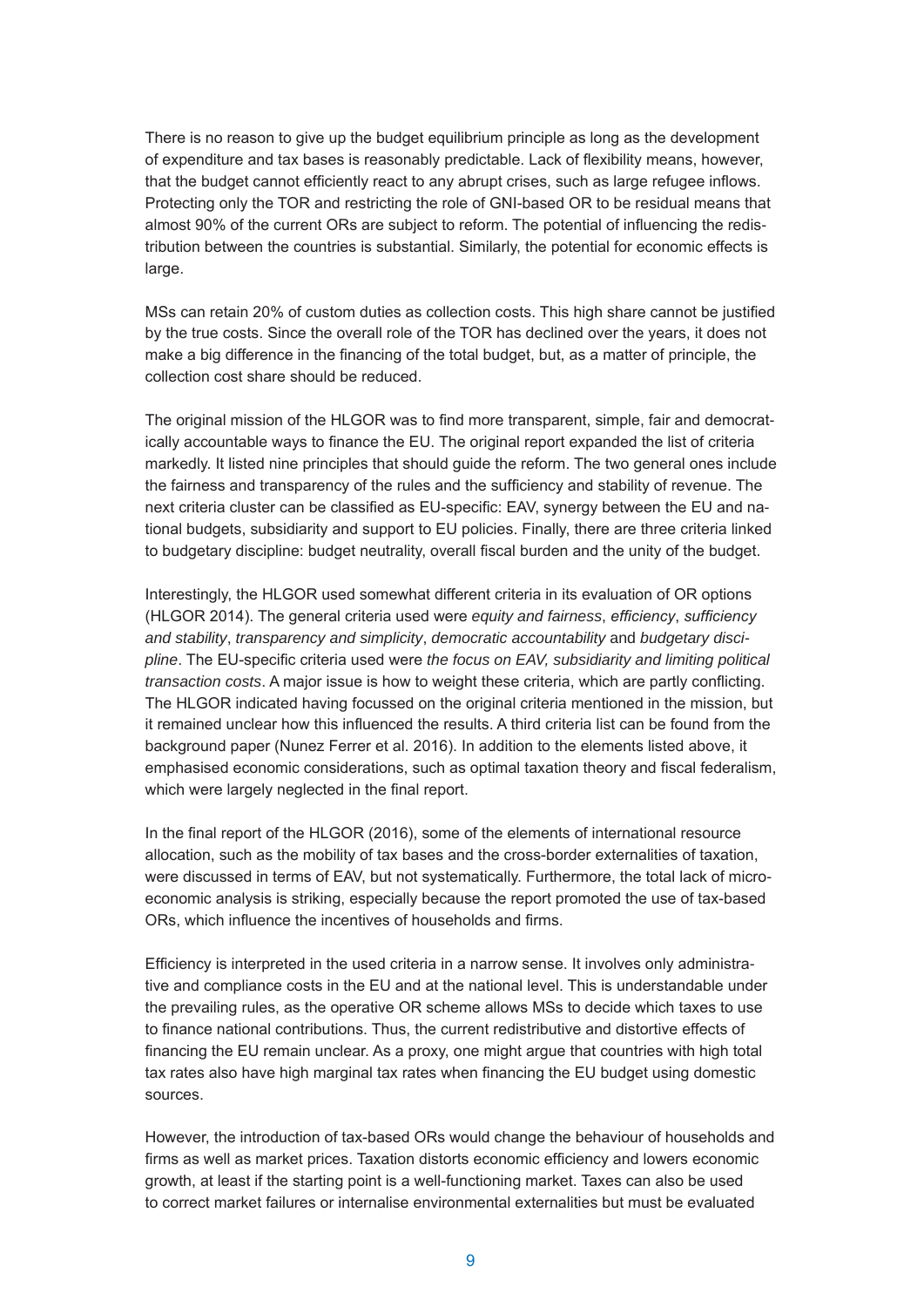against other alternatives, such as policy coordination, regulation and direct subsidies. Equity was considered in the HLGOR report (2016) mostly as an issue that involves redistribution between MSs, but direct taxes would also cause redistribution between EU citizens.

The presented guidelines and criteria have caused a lot of confusion. Even though most of the criteria overlap in the three lists, some are unique. More problematic is the assessment of the new OR options using these criteria, as the criteria are open to interpretation and the proposed taxes are inaccurately described.

# **2.2 Outcomes of the HLGOR's evaluation**

The final report identified a list of suitable new resources grouped into two clusters: those related to the European Single Market and fiscal coordination and those related to the Energy Union and environment, climate and transport policies. The HLGOR noted that the latter group featured prominently (HLGOR 2016). Table 1 lists the current and new ORs.

| <b>Current own resources</b>                              | <b>Suggested new own resources</b>                                                                                                                                                       |
|-----------------------------------------------------------|------------------------------------------------------------------------------------------------------------------------------------------------------------------------------------------|
| <b>GNI-based ORs</b><br><b>TORS</b><br><b>Current VAT</b> | CO2 levy/carbon pricing<br>Inclusion of the EU ETS proceeds<br>Motor fuel levy<br>Electricity tax-based ORs<br><b>CCCTB, EU CIT</b><br><b>FTT</b><br>Bank levy or FAT<br>Reformed EU VAT |
|                                                           | Seigniorage                                                                                                                                                                              |

#### **Table 1 Own resources evaluated by the HLGOR**

The actual evaluation was verbal; as noted in the HLGOR report, any quantitative analysis would require a more precise definition of the new ORs. In addition, the options were scored as fulfilling the eight criteria as follows: none, modest, adequate, good or full. To give an overall view of the outcomes, the scores of the HLGOR were converted into numbers from 0–4. The average scores of the ORs are presented in Figure 3.

The GNI-based OR and the TOR performed relatively well in the evaluation, even though they score poorly in terms of EAV (Figure 4). The low score of the TOR must be a mistake, as the verbal evaluation stated that there is a clear link between the TOR and the EU customs policy. GNI-based OR scores were also lowered due to the corrections and contributions not being recorded as revenue attributed to the EU in national budgets. It receives, however, high points from equity from the HLGOR, even though it has been considered regressive.

The HLGOR presented two options for the reformed VAT-based OR. Both aim to use actual VAT receipts rather than a statistical tax base. The first is a fixed EU rate for goods and services, to which standard rates are applied in all MSs. This tax is based on the smallest common tax base and aims to simplify VAT rules and improve equity. The second is a fixed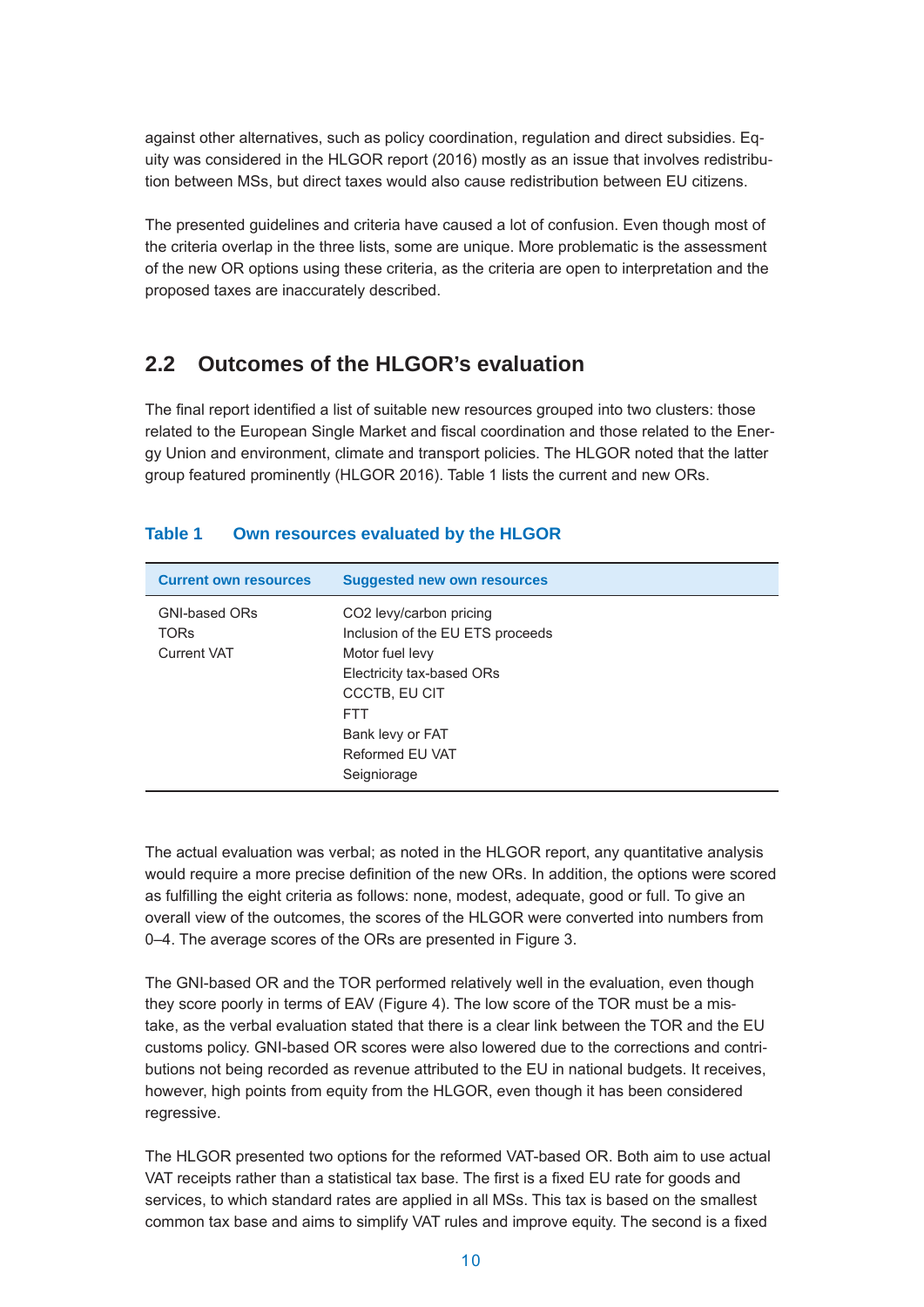

**Figure 3 Average scores of the new and old ORs**

EU rate to a wider harmonised VAT base and aims to harmonise taxes. It allows a lower tax rate since the base is broader. It is difficult to determine which of these was scored by the HLGOR. In any case, the main improvements are considered to be higher transparency and simplicity, which is understandable considering the complicated calculation of the current VAT-based OR.

The environmental cluster consists of a carbon levy or a CO2 tax, proceeds from the EU ETS, a motor fuel levy and electricity-based OR. This group aims to change the behaviour of consumers and producers to limit environmental problems. The success of this policy would result in lower revenue. A carbon levy/CO2 tax must be coordinated with the ETS to prevent double taxation and to ensure coverage. Carbon tax receives good scores for EAV from the HLGOR, which is rather obvious, since common carbon pricing would internalise environmental externalities and is non-distorting. The common tax redistributes money, however, between production sectors, consumers and MSs; therefore, it would be likely to be politically resisted and, if implemented, give rise to compensation requirements. Proceeds from the ETS would perform well in terms of EAV but would suffer from low and potentially volatile income.

A motor fuel levy is considered by the HLGOR to generate high points in dimensions other than equity, efficiency and political costs. The low efficiency score looks like a mistake when compared to the verbal evaluation. Equity and political cost concerns arise because of the importance of the current revenue in national budgets and the high variation in the existing tax rates. Electricity tax has the highest unweighted points in the HLGOR evaluation and receives good scores even in terms of political costs despite the verbal evaluation being much more sceptical.

The CIT base and, in particular, the harmonised version of the CCCTB receive high scores in most of the dimensions but have high political costs. Political problems are linked to tax

Source: HLGOR (2016) and own calculations.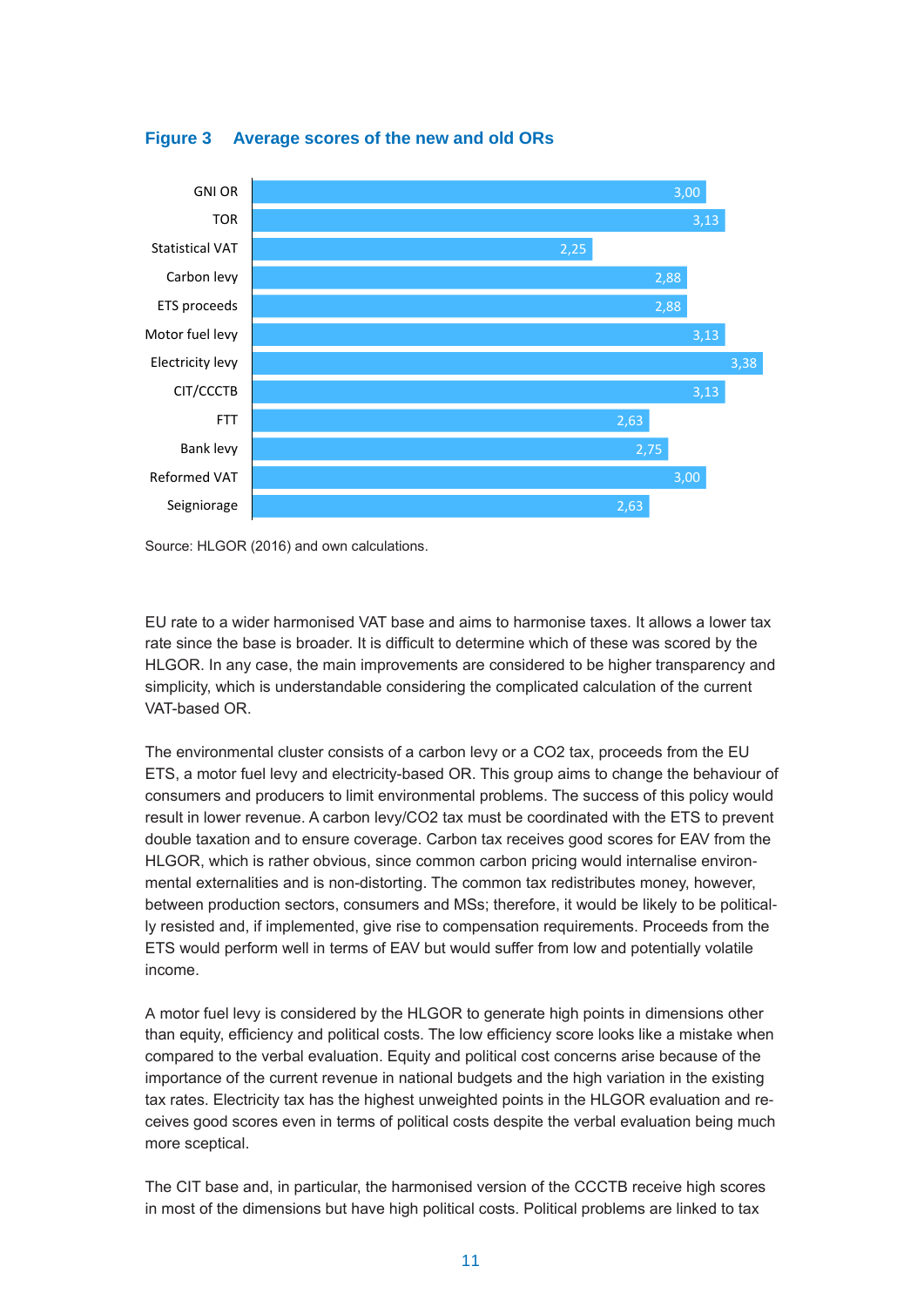competition and the high mobility of tax bases, which would, on the other hand, result in large benefits in terms of harmonisation and coordination.

FTT is, in many ways, problematic. The revenue is highly volatile and gained largely from a few financial centres. In verbal evaluations, the political costs are low, but the given score does not match this. The high mobility of the tax base favour common coordinated taxation. A bank levy or a FAT has often been considered to be a better alternative. The HLGOR suggested that a move from risk-based fees to financing based on CIT by expanding the CCCTB to the banking sector or FAT makes sense in the medium-term perspective.

The last evaluated OR is the seigniorage income received by central banks from issuing currency. Due to its being volatile, small and restricted to eurozone countries, this tax base has low scores.

The HLGOR did not systematically assess the administrative costs of the new ORs. It is obvious that, for any new taxes and old taxes that require tax base harmonisation, the initial administrative costs are larger. As an example, redistributing the existing ETS proceeds and seigniorage income requires little effort. In addition, taxes that are already in use, such as motor fuel levies and electricity taxes, do not need much additional workload in the collection process. A CO2 levy is more problematic, especially if the consumption-based (CB) version was adopted. The HLGOR noted that simplifying VAT-based ORs would reduce administrative costs, but this depends on the details of implementation. The HLGOR also claimed that introducing FTT would not entail significant administrative costs, which is far from obvious. FAT would be simpler, since the number of taxpayers is smaller and the tax base is easier to define. In regards to the CCCTB, receiving only a single tax return from a corporate group instead of several would decrease the costs incurred by tax authorities. However, due to voluntary participation, tax authorities would have to maintain two separate systems, which would increase costs.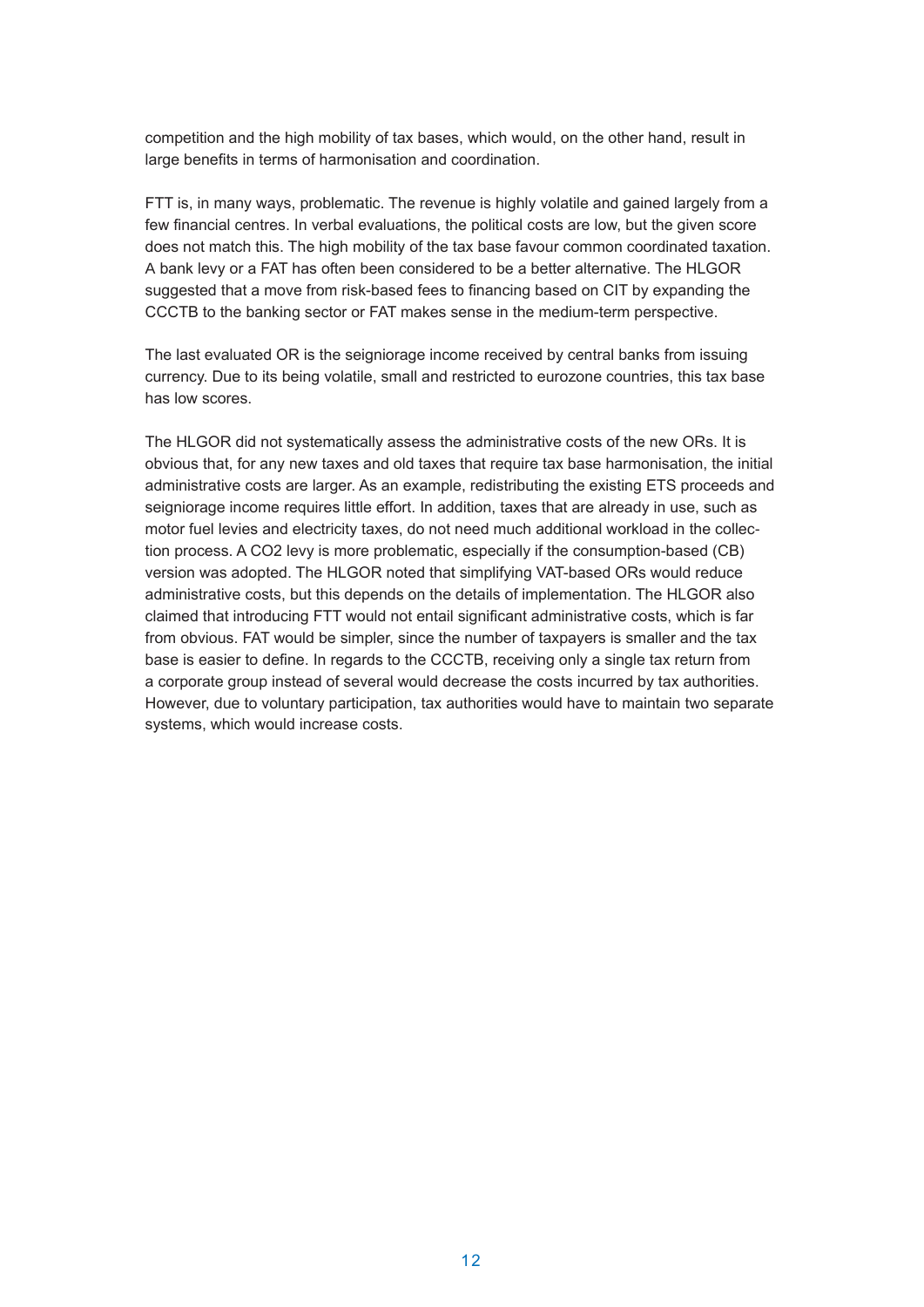

## **Figure 4 HLGOR scores transformed into radar charts**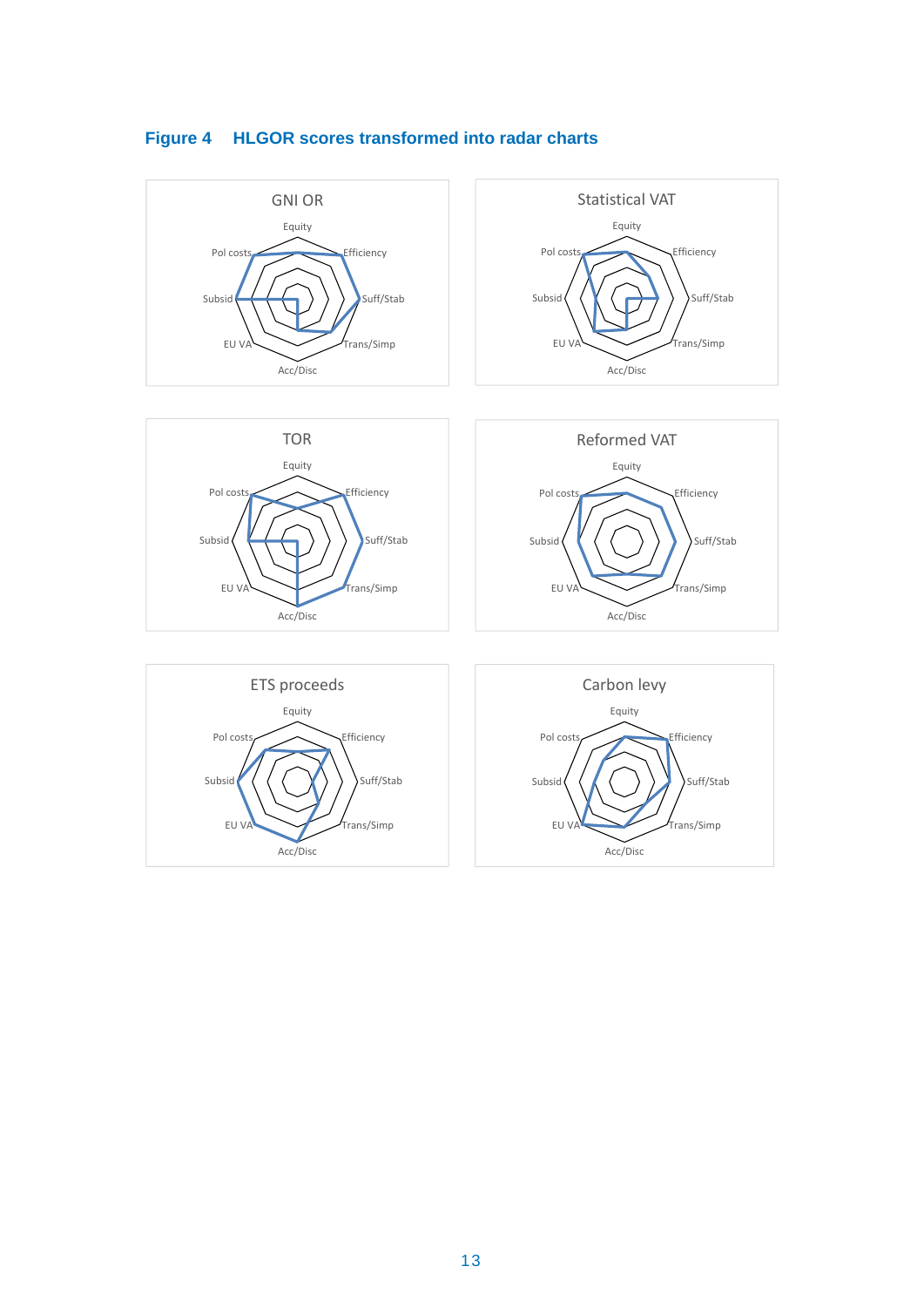



Efficiency

Suff/Stab

Trans/Simp



Acc/Disc

**Efficiency** 

Suff/Stab

Trans/Simp

Source: HLGOR (2016) and own calculations Source: HLGOR (2016) and own calculations.

EU V/

Subsid

Pol costs

Acc/Disc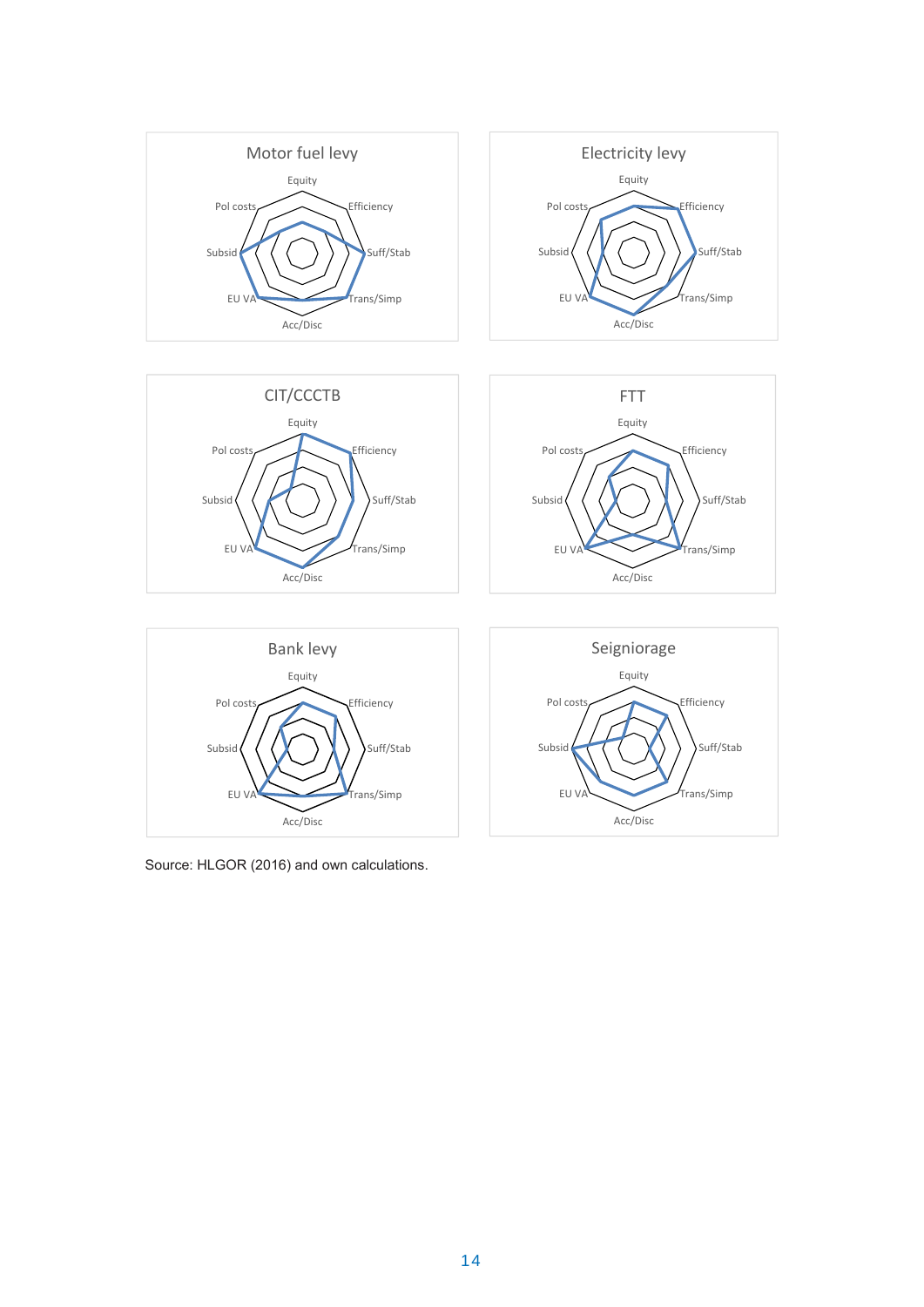# 3. EVALUATION OF SINGLE TAXES

This chapter provides an independent evaluation of the economic attributes of the proposed taxes. Since the details of the proposals and implementation are not known, the evaluation was based on the general properties of the taxes and their applicability as new ORs. We used optimal taxation theory and fiscal federalism to assess the options. The main principles of the latter are briefly discussed before analysing the proposed new ORs one by one.

Fiscal federalism is a field of research that focusses on how to best organise the federal state, in particular, which government functions should be carried out at the central government level and which should be decentralised to the state level or the local level. This naturally brings how the taxing powers should be allocated between the different levels of government into question.

One of the key insights of the literature is that the mobility of taxpayers and tax bases has important implications for the ideal structure of a multi-level government. A decentralised system commonly leads to differences in tax rates and bases between jurisdictions, which is likely to distort the allocation of mobile production factors across different locations. Furthermore, the opportunity to affect the allocation of resources by own decisions encourages local governments to compete over taxpayers and mobile bases. The literature also pays attention to equity viewpoints and the administrative cost implications of alternative ways to organise the federal state. For example, the strong variation in the size of some key tax bases (e.g. natural resources) across jurisdictions in a decentralised system may lead to inequities and differences in the abilities of local governments to provide public services. Centralising such revenue sources would be well motivated. Similarly, if the implementation of a tax causes large fixed costs, then centralisation would be an attractive choice.

The literature proposed the following criteria for taxes that best suit the central government (Oates 1999; Boadway and Shah 2009; Bird 2008):

- 1. Mobile tax bases create inefficiencies in a decentralised context. Therefore, such bases should be assigned to the central government.
- 2. Tax bases that span over the borders of jurisdictions are likely to cause high administrative and compliance costs and distort cross-border activities. Therefore, they should be collected centrally.
- 3. Volatile tax bases suit the central government since the ability to spread risks and absorb shocks is best at the central level.
- 4. Taxes that serve distributional goals (progressive taxes) or other nation-wide (federation-wide) societal policies best suit the central level.
- 5. Taxes that yield unevenly distributed revenue across jurisdictions may lead to an uneven ability to provide public services. In federations with unified societal goals, unevenly distributed revenue sources should be assigned to the central level, and the revenue should be transferred to local governments using intergovernmental transfers.

The list was mainly drawn from the point of view of a typical federalist nation state, such as the United States and Canada. The EU differs from this benchmark in several aspects. For example, there is no strong central government with taxing powers, and MSs are independent countries with wide and varying social and economic priorities. Therefore, some of the principles, specifically, the fourth and fifth criteria, lose their relevance in the EU.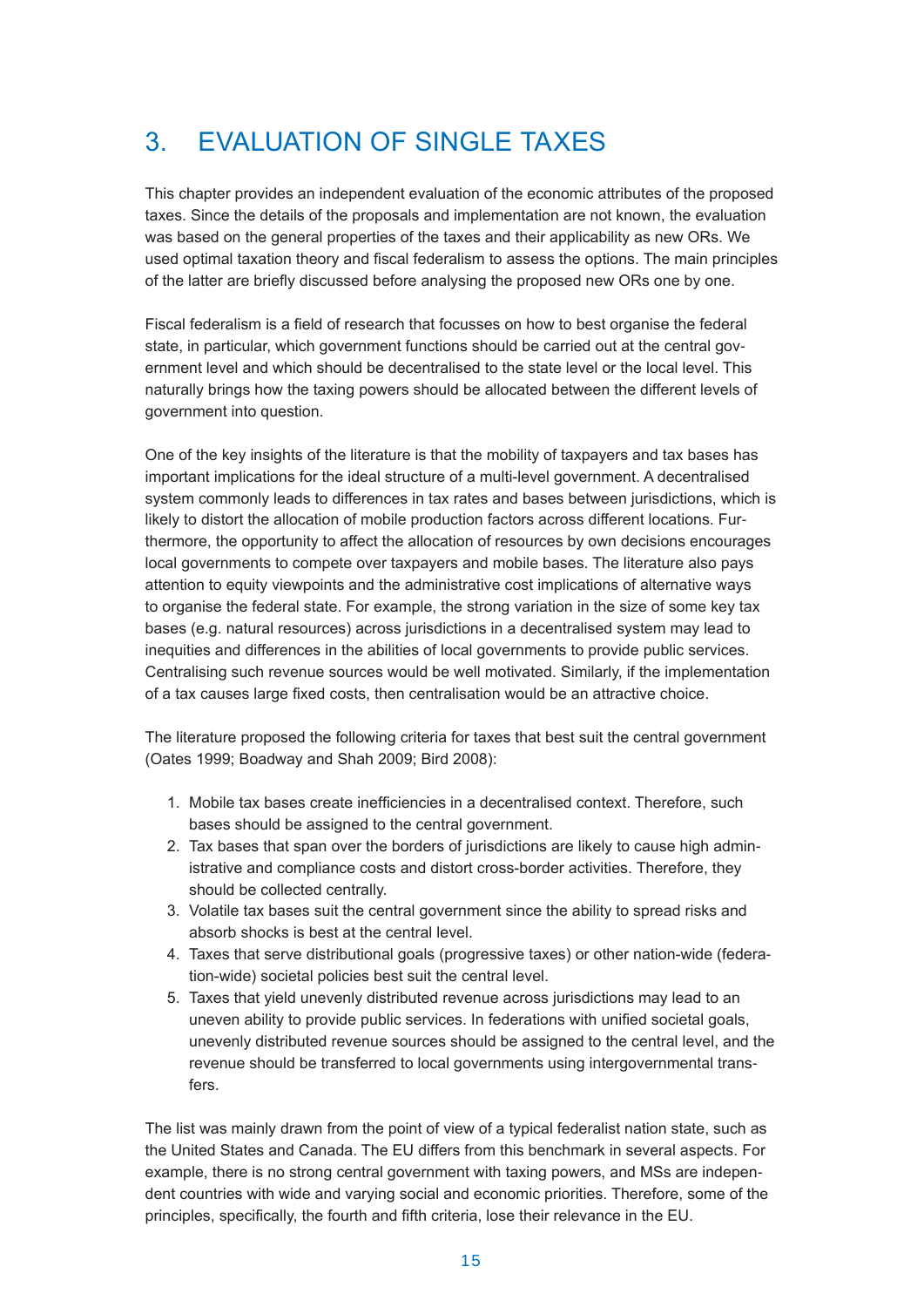The literature also poses the question whether harmonisation could be a substitute for centralisation. It admits that, if, for example, taxes on mobile bases or with overlapping bases across jurisdictions can be harmonised, such taxes might be successfully implemented by lower-level governments. This applies to, for example, VAT, corporate tax and excise taxes. However, the literature also mentions that harmonisation has been difficult to achieve around the world. The results have been most successful when the central government has strong power. A mixed solution has been, in some cases, a way forward: experiences from the practices of federal states have shown that sharing tax bases or revenue between different levels of government aids harmonisation (Boadway 2006).

# **3.1 A CO2 levy/carbon pricing**

## **3.1.1 Background**

The EU ETS system covers only 45% of the total greenhouse gas emissions by the EU. Therefore, different options can be considered to tackle the emissions not covered by the ETS. In essence, this means, especially, the emissions originating from the transport sector (excluding aviation), agriculture, households and small-scale industrial producers. While general energy taxes exist in all MSs, typically covering energy products and motor vehicles, specific CO2 taxes are in use only in a few countries, including Finland.

The HLGOR report (2016) discussed two main options for taxing CO2 in the EU and creating EU ORs from the tax yield: 1) posing a CO2 tax on the main energy products used by consumers and non-ETS producers (with likely exemptions to specific sectors such as agriculture) or 2) posing a CO2 tax on the final consumption of all commodities, where the tax is based on the global emissions generated during the entire production process (i.e. taxing emissions using consumption-based (CB) accounting). The European Commission suggested a minimum CO2 levy of 20 EUR/tonne in their latest proposal to revise the Energy Taxation Directive (2011), but this proposal was withdrawn in 2015 due to the failure to find a good compromise; this proposal followed the first option. Therefore, the HLGOR (2016) discussed the potential to pose a general CO2 levy on all commodities according to their global emissions in more detail. They referred to a study by Luptáčik and Luptáčik (2016) for the European Economic and Social Committee on the potential of such a tax as a new EU OR. In addition to removing the risk of carbon leakage and the effects of global cost competitiveness, a CB CO2 levy would better tax the emissions generated by EU consumers. For example, Boitier (2012) found that the total emissions of EU consumers are larger than what producers in the EU emit due to the fragmentation of production processes and the importation of emission-heavy intermediate and final products from other areas. However, the exact measurement of consumption-based emissions is rather difficult; thus, estimates vary significantly (Sato 2014).

Details on the exact proposal to tax CO2 emissions following CB accounting are not included in the HLGOR report (2016) or in Luptáčik and Luptáčik (2016). This makes it hard to analyse the full potential of such a tax in practice as an EU OR. For example, Afionis et al. (2017) discussed the existing literature on CB carbon taxes in detail and concluded that there are three main possibilities to set up such a system in practice: 1) the full replacement of current production-based (PB) accounting systems with the CB system (this would mean that the ETS would be removed in the EU), 2) shared responsibility to split the mitigation cost between producers and consumers and 3) the full continuation of the current PB sys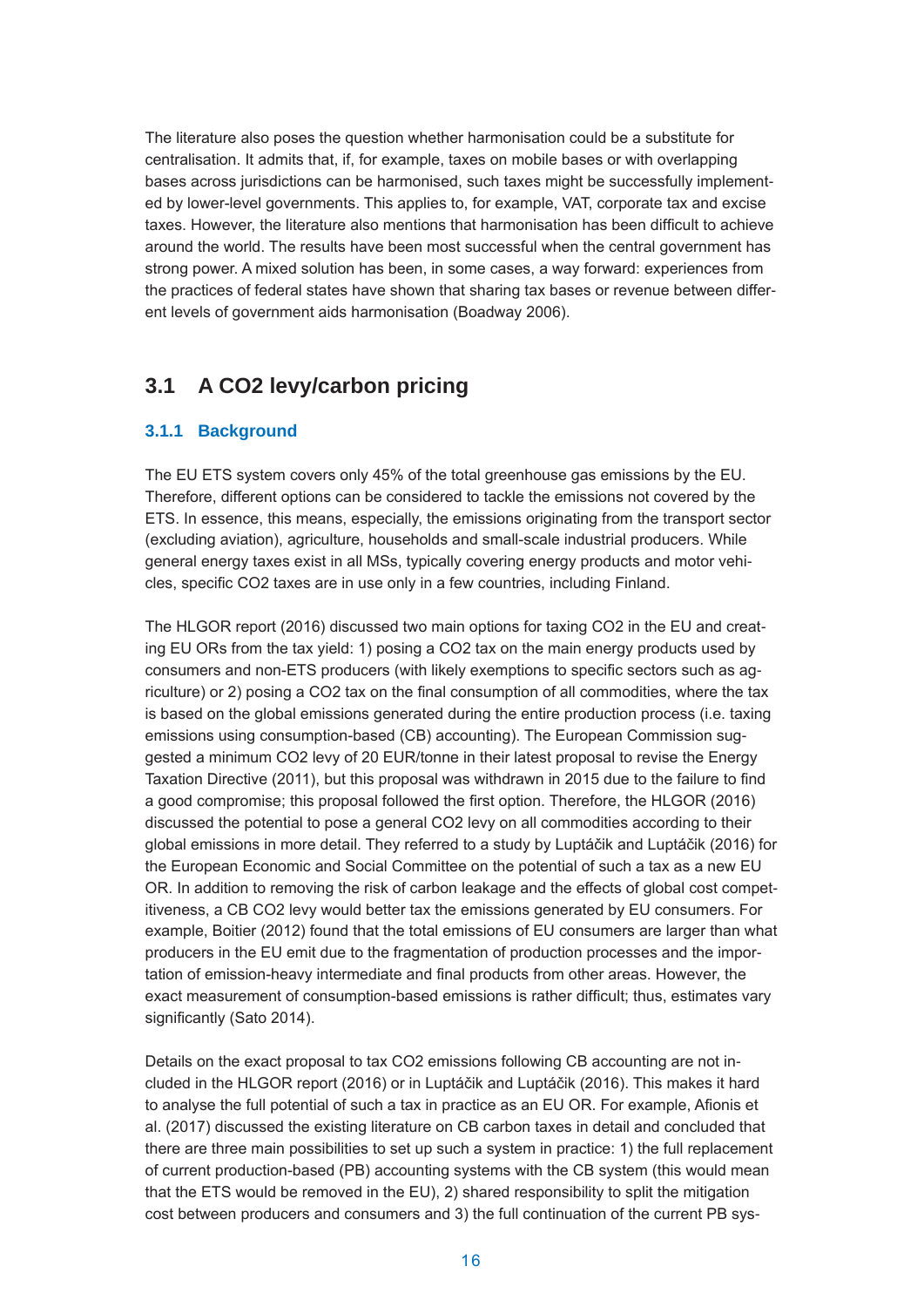tem (e.g. the ETS) complemented by the CB accounting system. The OECD and the United Kingdom government have already demonstrated interest in the last option, as the first option would likely be technically heavy to set up and operate and would create less incentives for producers of the same product lines to minimise their emissions because the tax would be set at the product level.

### **3.1.2 A CO2 levy as a new OR**

Compared to the current Finnish CO2 tax of 58 EUR/tonne, the proposed level is bit lower. However, if the new system would cover all commodities in the CB accounting system, the tax base in Finland would likely increase, as Finland seems to be a net importer of emissions (Boitier 2012). However, as the details of the system have not been developed, the actual effects on the Finnish economy cannot yet be determined.

In terms of fiscal federalism, the harmonisation of CO2 taxes would be required at the EU level, as CO2 taxes can affect the global cost competitiveness of firms and their location decisions. In addition, harmonisation is essential to ensure the cost effectiveness of emission cuts. While non-ETS sectors face typically significantly lower carbon leakage risks, a general CP carbon tax could affect the intermediate costs of firms with higher carbon leakage risks (depending on the details of the system). The tax yields of a CO2 levy would also likely be unevenly distributed across EU countries depending on, for example, their consumption patterns and geography. In addition, a uniform CO2 tax for the whole EU would affect lower-income countries significantly more than higher-income countries and might require possible compensation systems for consumers (e.g. by lowering labour taxation, as proposed by Luptáčik and Luptáčik 2016). In general, the case for using the tax yield as an EU OR is less clear than the need for harmonisation, and its optimality depends on the actual structure of the system. Possible overlap or complementarity with the EU ETS would need to be considered very carefully. Further, detailed analyses on the impacts of the different options to set up the system should be conducted. To conclude, a general EU-wide CO2 levy is a good candidate for a significant new OR, but the actual details of how to set up such a tax in practice would need to be considered in significantly greater detail before its implementation can be considered.

### **3.1.3 Motor fuel levies**

The HLGOR also discussed the option of transferring revenue from current levies on motor fuels to the EU. These taxes are loosely coordinated by the 2003 Energy Tax Directive. Both tax rates and bases vary across MSs. Six MSs, including Finland, target the tax partly based on CO2 emissions. The tax-to-GDP ratio varies, from 0.85% in Denmark to 2.79% in Slovenia. Finland's score, 1.5%, is close to the EU average of 1.4% (European Commission 2017b). The HLGOR (p. 45) argued that, if a share of this national revenue was transferred to the EU level, the change would not require harmonisation. It is difficult to agree on this. From an inter-nation equity point of view, the tax base should be harmonised. The efficiency and fiscal federalism principles favour aligning the taxes with the EU's environmental goals, in line with the 2011 directive proposal. In sum, the tax bases of current motor fuel levies should be harmonised and developed for CO2 taxes before including the source in the ORs.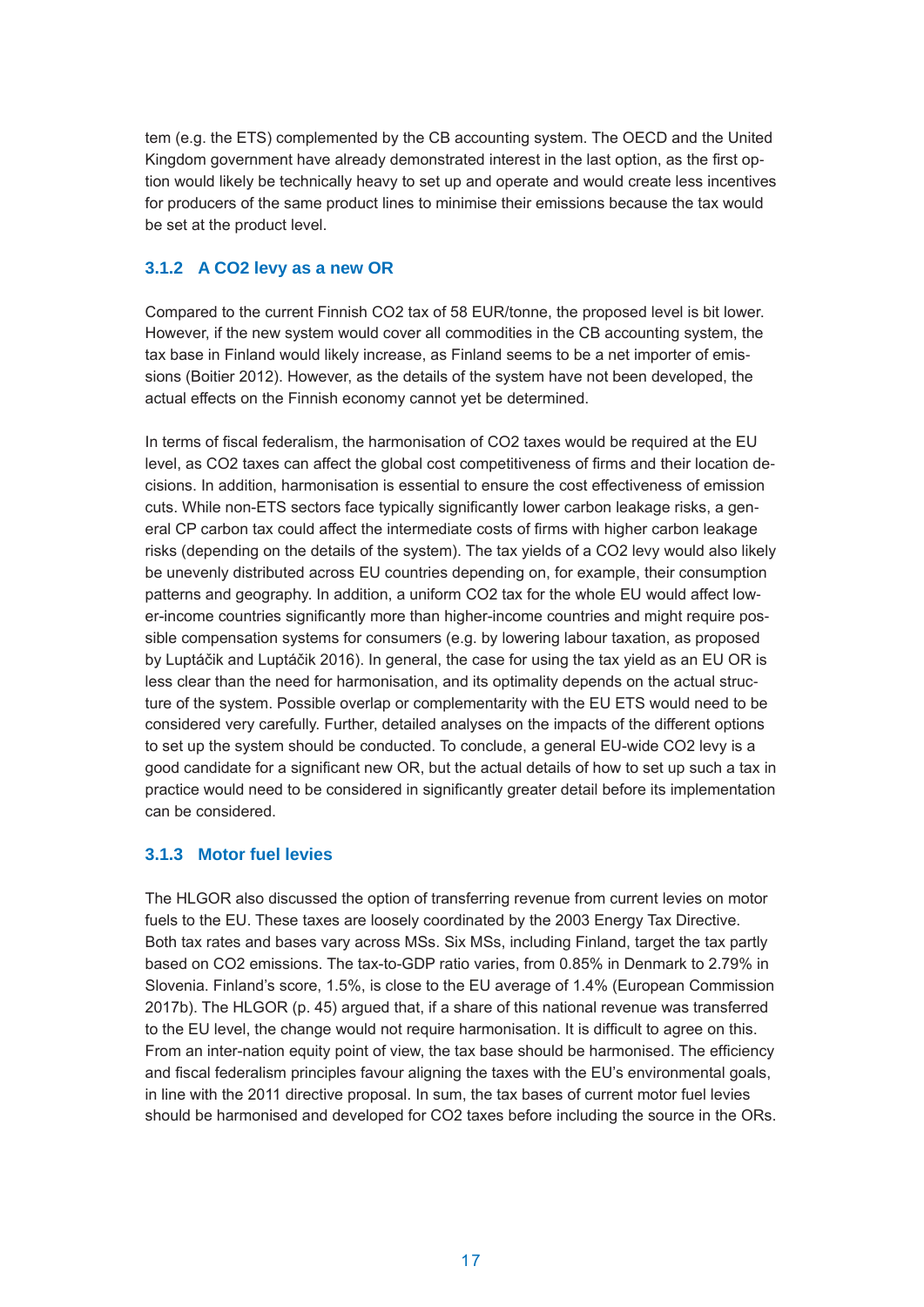# **3.2 EU ETS proceeds**

#### **3.2.1 Background**

The EU ETS was launched in 2005 to reduce industrial greenhouse gas emissions. The system covers around 45% of the EU's total greenhouse gas emissions since the transport sector (excluding aviation), agriculture and small-scale producers are not included in the ETS. Larger industries were given a cap to their emissions under the system and are required to obtain or buy emission allowances from ETS auctions or from secondary markets to cover their emissions under this cap and trade system. National governments are allowed to allocate free allowances, especially to installations, which are considered to face carbon leakage risks (i.e. a risk of reallocation to regions without the ETS).

Currently, proceeds from auctions have been relatively low in comparison to the total EU budget requirement, as 50% of the ETS proceeds have been earmarked for climate-related activities and auction prices have remained relatively low (around 5–10 EUR/CO2 tonne). National governments have obtained the remaining 50% of auction proceeds. Depending on the production structure of the country, the amount of proceeds varies. In total, around 43% of the total amount of allowances was allocated to installations for free from 2013–2020 according to the European Commission<sup>1</sup>, and this share is expected to remain the same after 2020. However, the total amount of allowances will decline each year by 1.74% during the third trading period (2013–2020) and by 2.2% during the fourth trading period (2021–2030). In Finland the revenue from ETS proceeds has been around 60-90 million euros annually during 2013-2017.<sup>2, 3</sup>

#### **3.2.2 ETS proceeds as a new OR**

In terms of the main findings on fiscal federalism, the ETS system falls under many of the cases in which it would be optimal to shift the taxation to the federal level (Boadway 2006; Oates 1999; Inman and Rubinfeld 2014): 1) the tax base is mobile, and firms can reallocate their installations to other countries with lower/no emission taxes, 2) the tax yield is unevenly distributed across EU countries since it depends on local production structures and technological levels and 3) the system is used as a means to obtain important non-fiscal targets to lower emissions and combat climate change. However, due to the global spread of emissions, it would be even better to tax greenhouse gas emissions at the global level and not just at the federal level in the EU. As this does not seem likely in practise, controlling emissions taxation in the EU is better than using various national systems in order to prevent carbon leakage. However, taking into account that the current ETS system covers only around 45% of the EU's total greenhouse emissions, the system is not fully optimal to combat climate change. For example, a more general carbon tax system that controls all emissions could be more optimal in the future if it is well designed.

While ETS proceeds seem optimal for federal-level taxation, the expected sufficiency and stability of these proceeds are low in comparison to, for example, a more general carbon tax system. According to the HLGOR (2016), the total revenue generated by the auctioning of allowances in 2013 was 3.6 billion EUR or around 2.5% of the total EU budget. If the 50%

<sup>1</sup> https://ec.europa.eu/clima/sites/clima/files/factsheet\_ets\_en.pdf

<sup>2</sup> https://www.energiavirasto.fi/toteutuneet-huutokaupat

<sup>3</sup> The new flexibilities included in the Effort Sharing Regulation might lower Finnish ETS proceeds in the future: https://ec.europa.eu/clima/policies/effort/ proposal\_en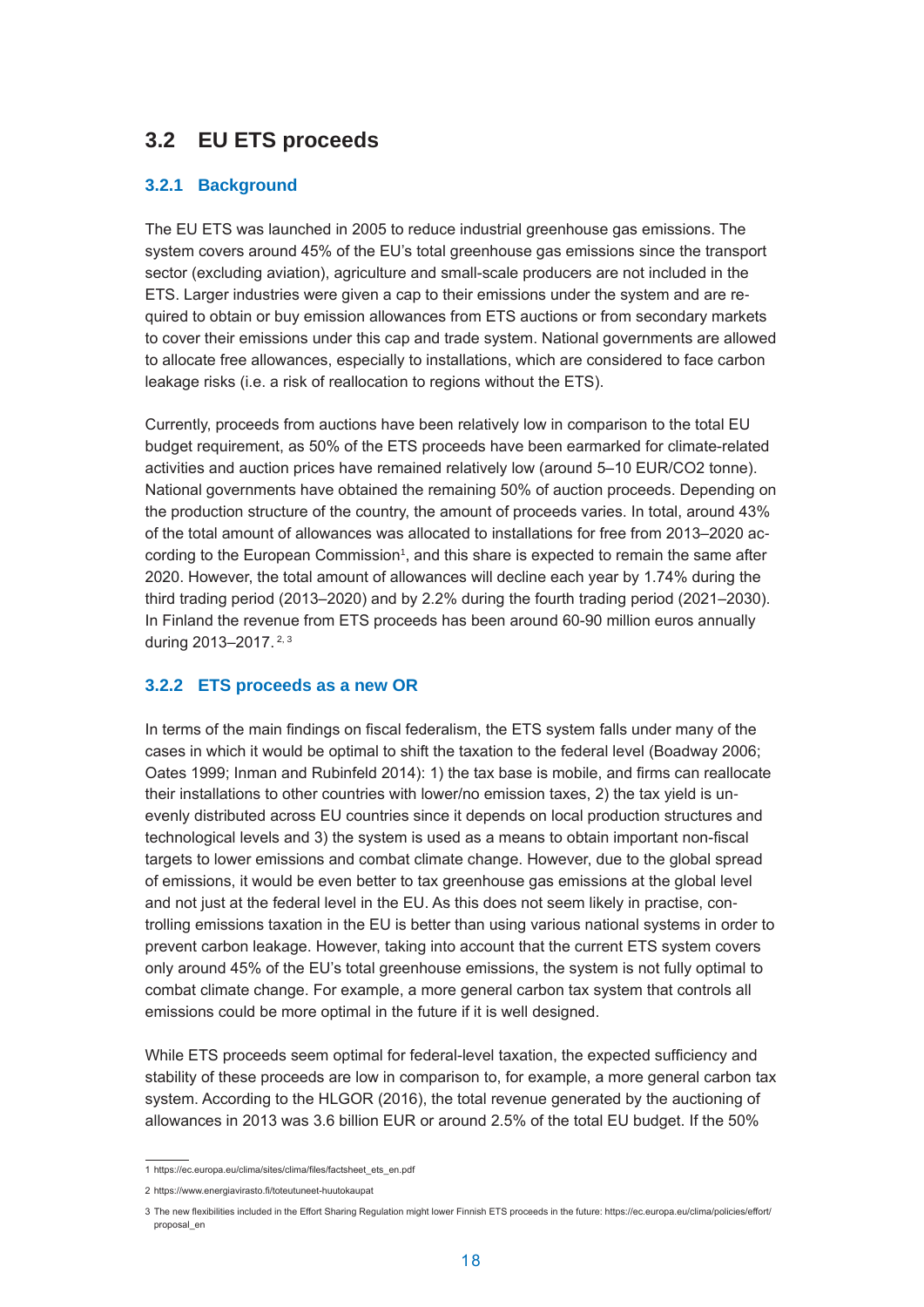quota of the earmarked funds were removed, the revenue would increase, but it would still be limited compared to the need for EU budget funds and the revenue possibilities provided by other options. Higher revenue could be obtained if the auctioning price was increased significantly. Alternatively, the number of free allowances could be limited even further. To improve the yield of the system and its functioning in reducing greenhouse emissions, it is important to set a proper price floor to allowances, for example, by setting a reserved price for auctions. As the allowance prices are set based on supply and demand in auctions, auction yields vary significantly over time, and it can be difficult to estimate their total in advance. In other words, the use of ETS proceeds as an EU OR seems to have potential but would generate a rather limited yield without improvements to the system.

## **3.3 Electricity tax**

### **3.3.1 Background**

The EU's current Energy Taxation Directive requires all MSs to levy a tax on electricity supply. The directive sets minimum rates at 1.0 EUR per MWh for non-business users and 0.5 EUR per MWh for business users. Above the minima, MSs are free to set their own tax rates. The directive also defines what exceptions are allowed and under which conditions.

## **Figure 5 Electricity tax rates for business and non-business use, 2017, EUR per MWh**



Source: European Commission (2017).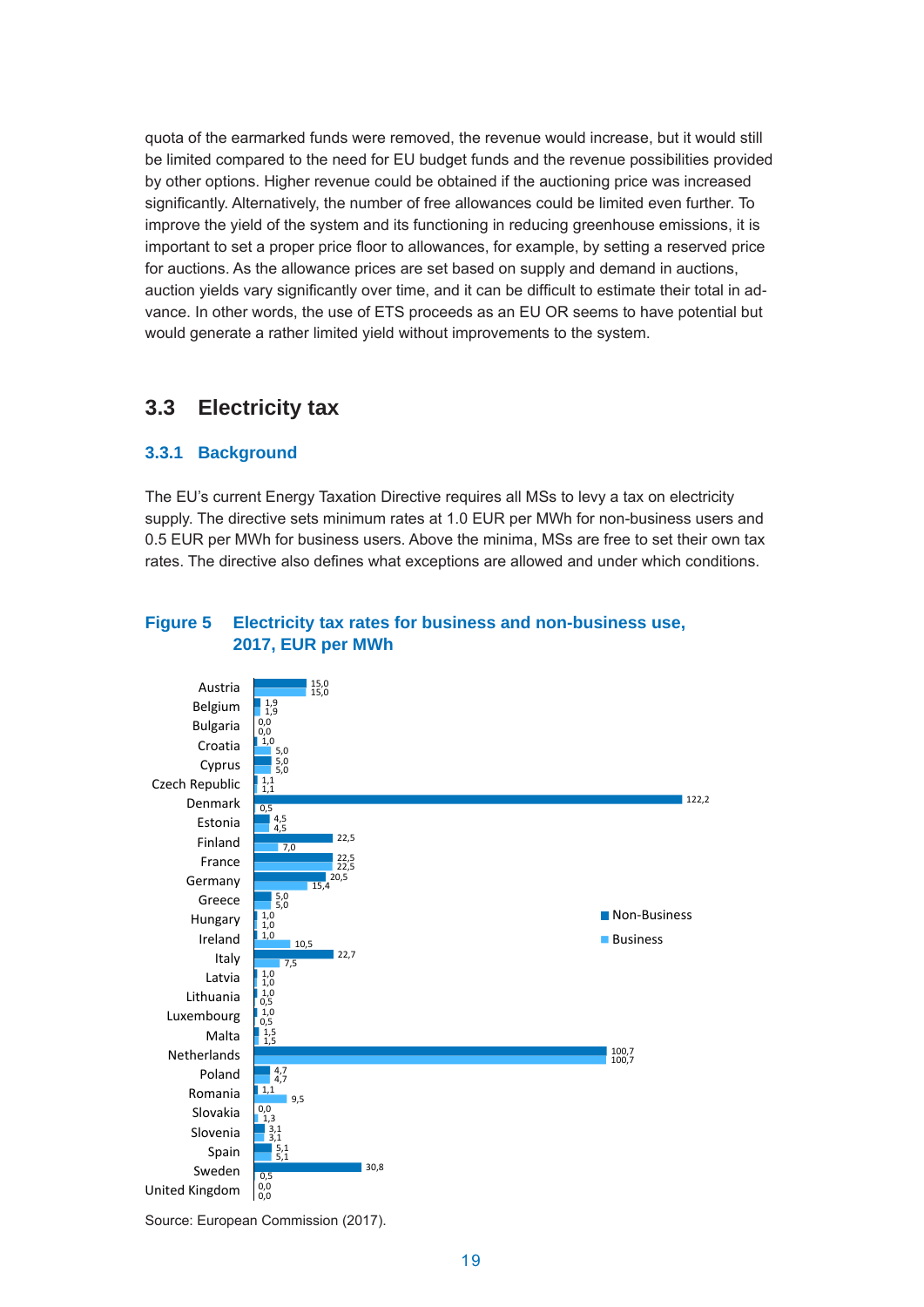The current practices concerning tax rates vary significantly across MSs (Figure 5). In a large group of countries, tax rates are set at or close to the minimum rates. Many new MSs follow this policy. In the second group, the tax rate levied on non-business consumers is around 20 EUR per MWh, and the rate for business users is generally the same or lower. This group includes Germany, France, Finland and Sweden, among others. The third group, consisting of Denmark and the Netherlands, sets very high rates in certain situations. For example, Denmark's statutory rate for non-business consumers is 122 EUR per MWh, while the rate for business consumers is set at the minimum (0.5 EUR per MWh). A similar situation concerns tax exemptions and credits; generally, MS systems vary a lot (European Commission 2017).

According to the unofficial statistics of the European Commission, the tax revenue collected through electricity tax (before potential tax credits) varies from zero to just over 0.5% of the GDP (European Commission 2017b). All the Nordic countries are at the high end, Finland's figure being 0.53%, while the non-Nordic EU average is 0.09%.

This variation in revenue is explained by large differences in terms of tax rates and tax bases (Figure 6). The per capita consumption of electricity varies from 2 200 kWh in Romania to 14 700 kWh in Finland. The European weighted average is 5 500 kWh.

In 2011, the European Commission proposed a thorough revision of the directive in order to bring the rules more in line with the EU's energy and climate change objectives. While the current minimum rates for different products are mostly based on the volume of the prod-



#### **Electricity consumption in EU MSs, 2016, kWh/capita Figure 6 Electricity consumption in EU MSs, 2016, kWh/capita**

Source: Eurostat.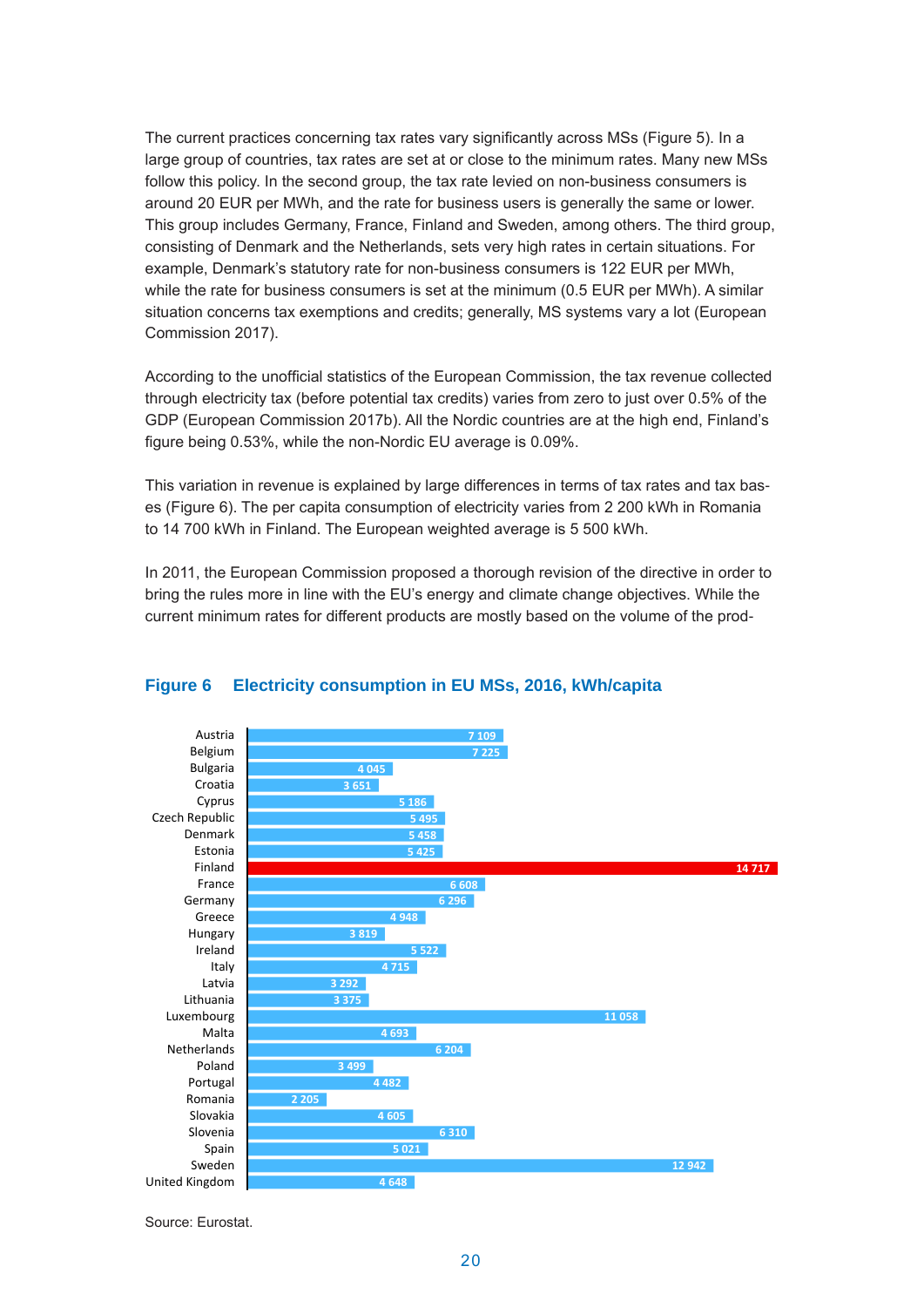uct without any common link to energy content or CO2 emissions, the key goal of the 2011 proposal was to establish a consistent CO2 taxation that complements the carbon tax signal of the ETS. A further goal of the revision was to reduce energy consumption. The role of electricity taxation remains unclear in the European Commission's documents, however. A possible interpretation is that, depending on the weights put on the two goals (saving energy and reducing CO2 emissions), the consistent implementation of the principles would imply either no or a fairly low tax on electricity (Diemer 2011; European Commission 2011).

In its Energy Union initiative, the European Commission proposed measures to redesign the common EU electricity market. It has been argued that this plan would benefit from the harmonisation of electricity taxation. One aspect here is the move from PB taxation to CB taxation, which would apparently aid the cross-border trade of electricity.

The current variation in the level of electricity taxation across MSs is likely to distort behaviour, at least outside the household sector. The differences cannot be motivated by an attempt to internalise external effects; rather, they reflect fiscal motives and possibly also tax competition (e.g. low rates for business users, exemptions and tax refunds). Therefore, redesigning the system would be welcome. It is also plausible that a well-functioning common energy market requires harmonised and redesigned tax rules. The natural context for this is a broader energy tax reform.

### **3.3.2 Electricity tax as a new OR**

The HGLOR discussed the use of electricity tax as a revenue source in the EU's ORs. This tax has high scores in the evaluation. In terms of efficiency and fiscal federalism, electricity taxation should be harmonised and could be an OR. Further, the move to a harmonised or centralised electricity tax should not face any insuperable administrative or technical problems. However, transferring the tax to the EU's ORs would hardly give any additional benefits compared to harmonisation. The revenue potential is moderate at most at 0.1–0.3% of the GDP if the current level is used as a starting point. As such, other abundant revenue sources would be needed. Further, the goal of a harmonised EU-wide electricity tax seems distant. Currently, there is no concrete preparatory process for electricity tax in the European Commission. In addition, the role of the tax in the combined system of a CO2-oriented energy tax and the ETS remains unclear.

Finland's electricity consumption in terms of its tax base of electricity tax is the highest in Europe and is two to three times higher than that of most states in Central and Southern Europe. This implies that the relative revenue share calculated at a common tax rate on a harmonised tax base would be high in Finland compared to other MSs.

# **3.4 The CCCTB**

## **3.4.1 Background**

#### *The current tax system and its problems*

The current CIT system, in which countries tax separate entities of corporate groups within their territory (i.e. separate accounting source-based taxation), matches poorly with globalised multinational enterprises (MNEs). Such enterprises make decisions by taking global possibilities into account, whereas separate countries are largely restricted in passing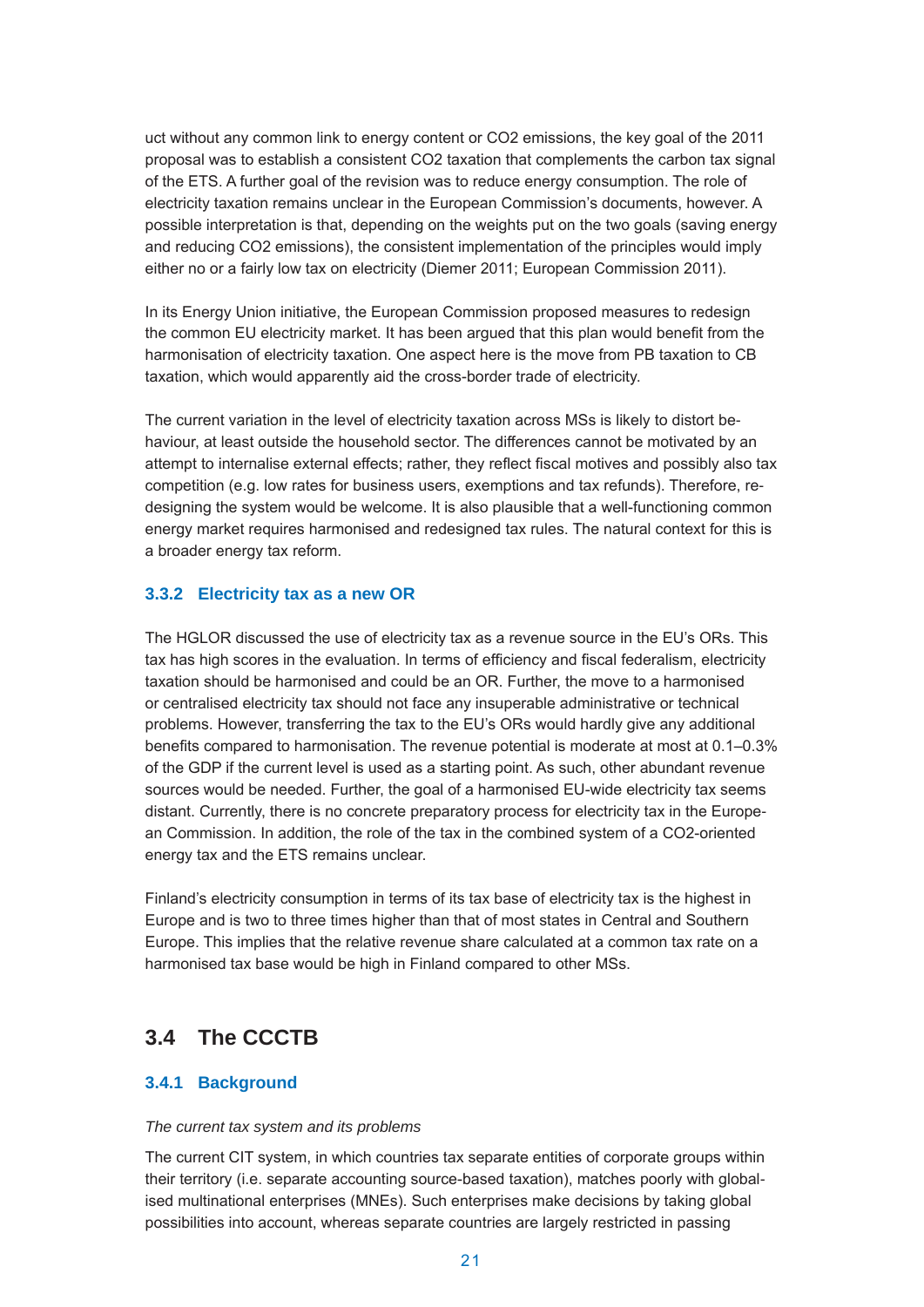their own tax legislations and making bilateral agreements with other countries to tax the cross-border activities of MNEs. (OECD 2013a, b; European Commission 2016a,b)

Differences between countries both in tax bases and tax rates provide MNEs with the opportunity to reduce tax burdens via profit-shifting activities. The literature also acknowledges several ways that MNEs take advantage of these opportunities, most commonly by debt shifting, transfer pricing and strategic location decisions for intangible assets, such as patents. When exercising debt shifting, a company in a low-tax country provides a loan to other company within a group, but in a high-tax country. The debt shifting then takes place from the high-tax country to the low-tax country through interest payments. Transfer pricing occurs when the pricing of intra-group transactions differs from arm's length pricing, which refers to pricing of transactions between unrelated parties. For intangible assets, an MNE is incentivised to choose locations in low-tax countries, where royalties from high-value assets are subject to low tax rates. In addition, their prices are sometimes difficult to determine, which allows MNEs to misprice the transactions in order to shift profits to low-tax countries and further reduce tax burdens. In addition to profit-shifting decisions, the real investment decisions of MNEs are affected and distorted by tax rate and tax base differences across countries. As opposed to profit shifting, investment decisions can both shift profits to another country and create positive spillover effects to that country. (Dharmapala 2014, 2016; Egger and Stimmelmayr 2017)

The behaviour of MNEs encourages also countries to behave strategically to protect their tax bases and participate in tax competition in terms of both tax bases and tax rates. In particular, special tax treatments, such as patent boxes, have become popular among countries because this not only attracts income via profit shifting but also provides positive spillover by attracting real investments. Tax competition has in turn raised the problem of global tax base erosion following from the consequent tax rate reductions of countries.

#### *Current initiatives*

The EU introduced an anti-tax avoidance directive (ATAD) to reduce profit-shifting of MNEs by better aligning taxation with the location where the economic activity takes place (European Commission 2016c). However, even if some progress has been made, this directive still retains the basic principles of the current tax system (i.e. separate accounting and source-based principles) and remains incapable of solving the remaining problems. Thus, a wider approach is needed, such as the directive proposal of the CCCTB. The goal of the proposal is to provide a fairer and more efficient corporate tax system within Europe. Thus, it is not only targeted to reduce aggressive tax planning among MNEs but has a broader goal of harmonising the corporate tax system (European Commission 2016a, b). The CCCTB is introduced in two steps: first, tax bases are harmonised, and, second, tax bases are consolidated and apportioned across countries. The setting of tax rates is left to the EU MSs. Compared to its predecessor introduced in 2011, participation in the CCCTB system is not voluntary for all firms but is mandatory for large groups for which turnover exceeds a given threshold.

Regarding the tax revenues of a single country an important feature of the CCCTB is how a common tax base is allocated across countries. This allocation is determined by formulary apportionment, which includes three factors that are considered, in the proposal, to illustrate the location where the economic activity takes place; however, the formula may not capture very well the location for value added. The three factors that are taken into account in the formulary apportionment with equal weights are destination-based sales, labour (both the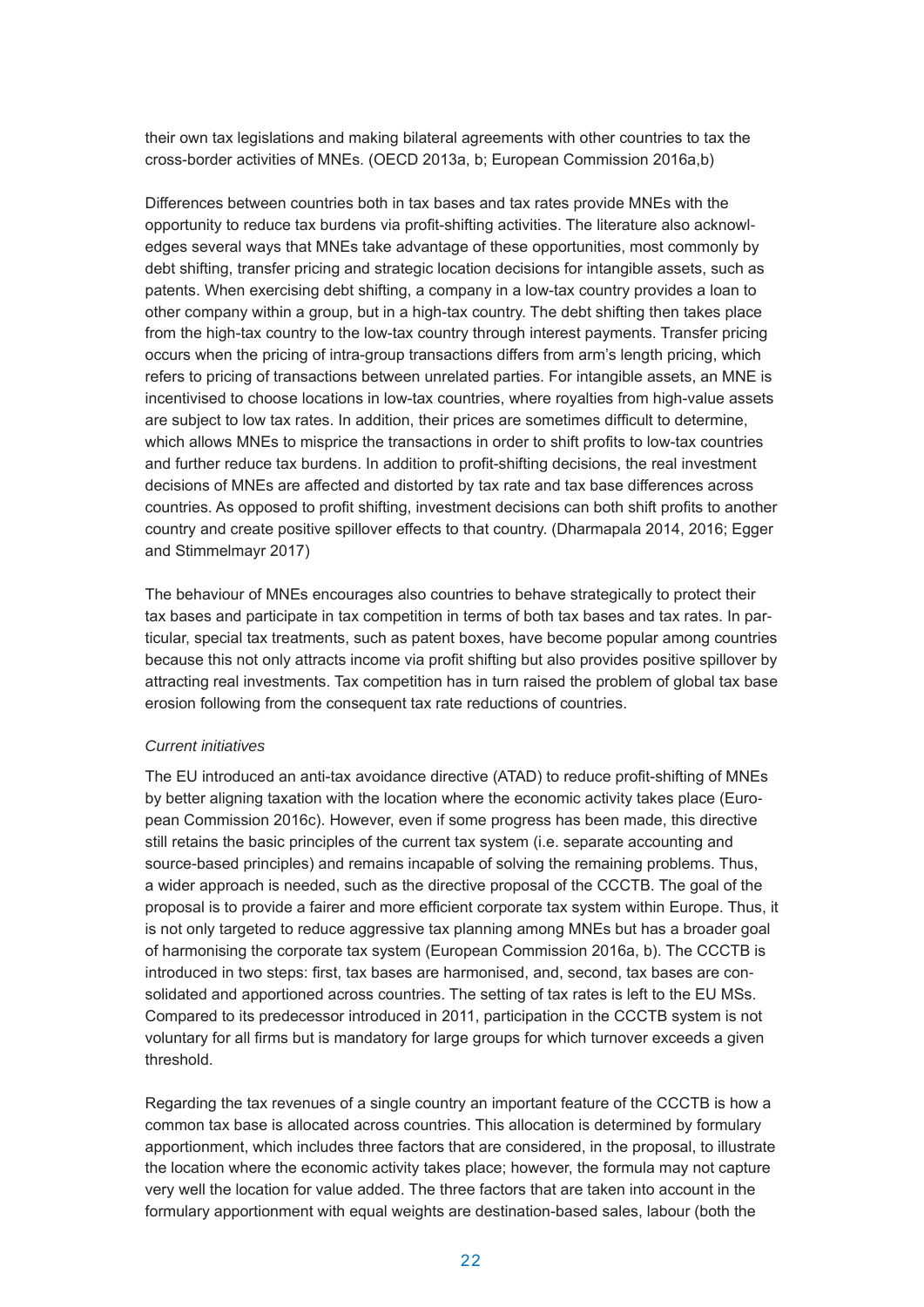number of employees and payroll) and the assets of the group. In addition, the CCCTB introduces a super-deduction for research and development investments and an equity-based deduction (i.e. allowance for growth and investment; AGI) that aims to reduce debt bias and enhance the European economy. Due to the additional elements, it is possible that companies not mandated to be part of the system will participate.

#### *How does the CCCTB succeed?*

The introduction of the CCCTB will improve the current corporate tax system by removing incentives to shift profits between countries to reduce tax burdens and by balancing loss procedures. However, even if the CCCTB succeeds in removing some problems of the current system, it also introduces new ones, such as the manipulation of formulary apportionment. Corporate groups have an incentive to locate their sales, labour and assets in low-tax countries in CCCTB because then a larger fraction of their tax base is taxed by low tax rates, reducing tax burdens. The introduction of CCCTB thus replaces the profit-shifting incentives in the current tax system by the incentives to relocate their real activity, which could intensify tax competition between countries rather than reduce it (Nielsen et al. 2010). Even if it is not included in the CCCTB proposal, the harmonisation or limitation of tax rates by setting a minimum corporate tax rate might change this result.

The harmonisation of tax rates was discussed by van der Horst et al. (2007) and Bettendorf et al. (2010). Whereas Bettendorf et al. (2010) stated that the remaining tax competition provides rationale for tax rate harmonisation, van der Horst et al. (2007) argued that all gains from consolidation cannot be fully grasped without tax rate harmonisation.

It remains unclear whether the reform increases or decreases administrative costs. Receiving a single tax return from a corporate group instead of several decreases the costs of tax authorities; however, due to voluntary participation, tax authorities must maintain two systems, which increases costs. The tax compliance costs of corporate groups in the CCCTB are likely to decrease, as they only have to file a single tax return.

### **3.4.2 The CCCTB as a new OR**

In addition to being a CIT system within the EU, the CCCTB may also be considered as a basis for the common resource. In that case, some additional problems may occur. First, co-movements between corporate tax revenue and the business cycle may pose a problem from the EU resource point of view and may require additional resources. Second, the relative contributions of individual countries to this common resource may become an issue if this tax revenue is a large source of country's overall tax revenue, making it difficult to agree on a common resource. Figure 7 shows the CIT rates and the CIT revenues among EU countries in 2015, showing that CIT tax revenue as a fraction of GDP varies from 1.5% to more than 6% (Finland: 2.1%). The figure also shows that the CIT, as a fraction of GDP, varies with the given corporate tax rates, suggesting that tax bases differ between countries. The efficiency problems of the CCCTB arising from the locations of formulary factors support harmonisation, which would take place through tax bases and a minimum tax rate.

In the eyes of a single country it is important to consider the tax revenues, which are largely determined by factors in the formulary apportionment. Given that Finland is a small country, the destination-based sales factor for Finland is likely to remain small in the formulary. The same argument holds for the labour factor. Regarding assets, intangibles are not taken into account when calculating apportionment, which may weaken the relative position of Finland.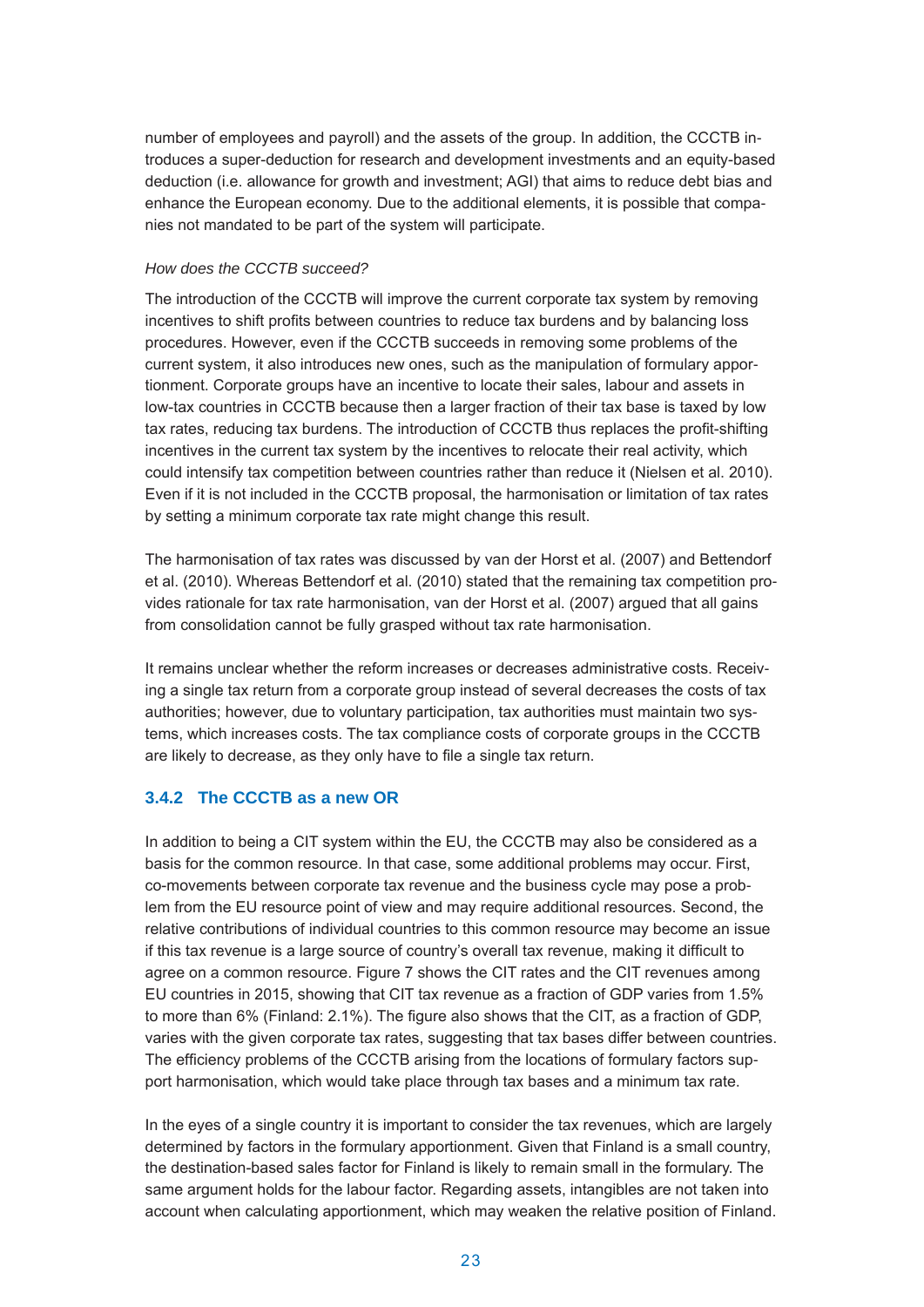

# **Dispersion of CIT revenue/GDP and CIT rates, 2015 Figure 7 Dispersion of CIT revenue/GDP and CIT rates, 2015**

Source: Eurostat.

In summary, it is difficult to come up with a factor that would make the allocation of a common tax base for Finland very large. Regarding the magnitude of the tax revenue change, it is difficult to find reliable results. Harju and Kari (2010) reported a 6% reduction in Finnish corporate tax revenue when moving to a common consolidated tax base system, which was proposed in 2010. However, when part of the CCCTB revenue is taken into the EU's ORs, it reduces the possible negative tax revenue consequences of unfavourable formulary apportionment. Regarding tax competition, the minimum corporate tax rate may gain support in Finland.

# **3.5 FTT**

### **3.5.1 Background**

In the aftermath of the September 2011 financial crisis, the European Commission published its proposal for an FTT to be implemented in all MSs. The tax was wide in scope, covering roughly all transactions with nearly all financial instruments. It would have been levied if one party to the transaction was a financial institution and if one party (i.e. a natural person, commercial firm or financial institution) was located in an MS. Transactions would have been caught whether they were executed in an organised market or over the counter. However, primary market transactions, such as share and bond issues and spot currency transactions, would have been exempt. The proposed tax rates were a minimum 0.1% for trade in shares and bonds and 0.01% for derivatives. According to the proposal, the tax would have been included in the EU's ORs. The stated goals of the EU proposal were to prevent distortions stemming from uncoordinated national transaction taxes to ensure that the financial sector made a fair and substantial contribution to public finances and to discourage activities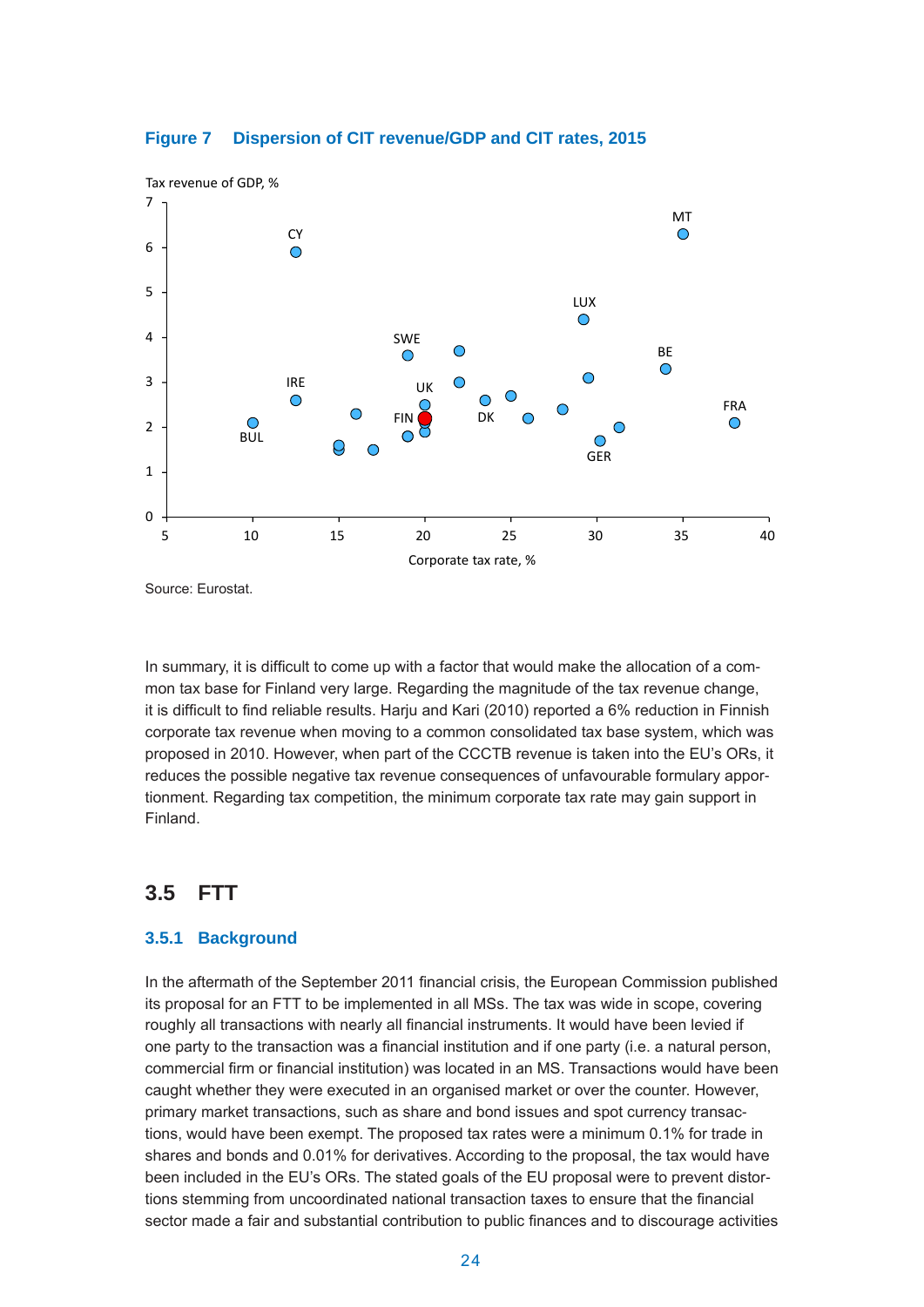that did not contribute to the efficiency of the financial sector or the operation of the real economy.

In 2012, EU finance ministers concluded that they could not reach the required unanimous agreement on an EU-wide FTT. However, a number of MSs were still willing to participate in the enhanced cooperation procedure (ECP). In February of 2013, the European Commission presented a revised proposal for an FTT based on the ECP. The proposal included new anti-relocation and anti-abuse rules. One of the novelties of this proposal was the issuance principle, which broadened the geographical reach of the tax; even if none of the parties to a transaction are located in a participating state, FTT is due if the transaction concerns a financial instrument issued in one of the states. The number of participating countries was originally 11, including France, Germany, Italy and Spain, but shrunk to 10 after Estonia departed in 2015. The Nordic MSs are not among the participants, and participating countries have not reached common understanding on the details of the proposal. The revenue of the tax was estimated to be around 30 to 35 billion EUR or 0.4 to 0.5% of the GDP of the participating MSs.

#### *Efficiency, equity and revenue implications*

The pros and cons of transaction taxes on security trade have been debated in detail. The key questions have been whether such a tax could curtail short-term speculation without hurting the positive role of financial markets in the economy. Stiglitz (1989) and Summers and Summers (1989) argued that increasing transaction costs would decrease the volatility and shift capital used for speculation towards more beneficial activities. Others have predicted that the tax reduces transactions and harms the activities of market makers, which decreases liquidity and increases price volatility (Gomber et al. 2016). The tax is also seen to lower asset prices and increase the cost of capital for real investment (Matheson 2012).

A number of empirical studies have found a reduction in transaction volume and either an increase or no change in volatility as a response to an increase in transaction costs. A few studies have considered the effects on liquidity of the markets and have found a negative effect (Matheson 2012; Gomber et al. 2016). One widely cited empirical study by Umlauf (1993) considered the introduction of a transaction tax on share trade in Sweden in 1986 and found a 60% decline in trading in the Stockholm Stock Exchange together with a shift of trade towards London. Several new studies have considered the effects of FTTs recently introduced in France (2012) and Italy (2013). Gomber et al. (2016) assessed the effects of the tax on market quality in terms of trading activity, order book depth and price volatility and found that the first two aspects deteriorated while the third remained unchanged. The latter observation contradicted Stiglitz (1989), who predicted a reduction in volatility as a result of transaction tax. Coelho (2016) studied reforms from the optimal tax point of view and found 'impressively large avoidance responses' that rendered the tax a questionable method for raising revenue.

One approach to the FTT proposal was to ask how efficient an instrument was for achieving official goals (e.g. collecting revenue from the financial sector, serving as a regulatory method to improve efficiency of financial markets and coordinating transaction taxes in Europe; Vella et al. 2011). Recent economic literature (Gomber et al. 2016, Coelho 2016)) has shown that even the most developed applications of FTT, such as in France, were vulnerable to tax avoidance, making the tax an uncertain source of revenue. In addition, alternatives, such as a FAT, were commonly seen as more efficient and more predictable sources of revenue.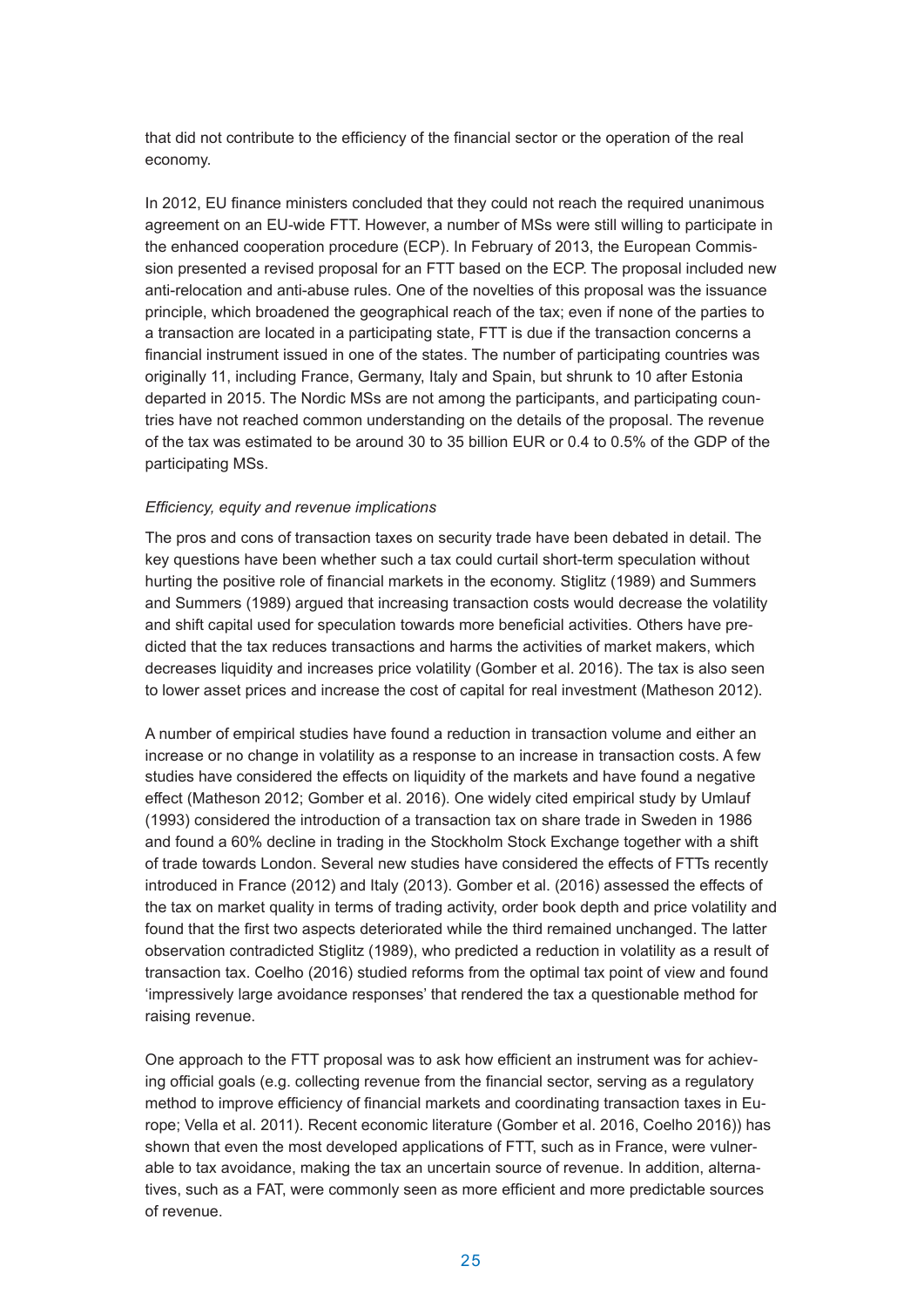As discussed above, the efficiency of the FTT is not supported by the evidence, particularly in terms of its stabilising effect. A flood of new uncoordinated taxes would be a threat to the smooth functioning of the internal market; however, only a small number of proposed or implemented new taxes in this area were transaction taxes; most were bank levies and other forms of taxes on financial activities. Therefore, the coordination motive for establishing an FTT in Europe is not fully supported.

The current proposal aims to implement the tax in a fairly narrow subgroup of MSs. This makes the system more open to tax avoidance than implementation throughout the EU. Further, Suvanto (2013) found that the proposed FTT would destroy short-term trade in financial instruments between banks, which is a key element of monetary policy transmission in Europe; this would hinder the monetary policy measures of the ECB. In sum, the case for introducing an FTT to raise revenue and regulate financial markets remains unconvincing, and other regulatory and tax instruments should be used to achieve these goals.

#### **3.5.2 FTT as a new OR**

The tax base of the FTT is mobile, overlaps borders and provides tax revenue that is unevenly distributed throughout Europe. In light of fiscal federalism, it is the type of tax that should be collected at the highest administrative level in an economic union or, at the very least, should be harmonised. The proposed FTT does not satisfy the properties of a good tax; therefore, it should not be implemented in Europe. Finally, because the current restricted initiative would only cover 10 MSs, making it difficult for such taxation to contribute to the EU's ORs.

## **3.6 VAT of the financial sector**

### **3.6.1 Background**

There are many reasons why the current VAT exemption of financial services should be removed. First, such exemption goes against the uniform taxation of goods and services and favours financial products in the household consumption basket. Financial institutions are likely to add the VAT included in their inputs to the service prices, but the value added generated by the financial sector remains untaxed. Second, tax exemption causes sectoral distortions in production. Banks and insurance companies cannot deduct VAT included in their inputs, since the output is not taxed. This creates a bias in favour of self-supplied input. Financial services purchased by firms do not include VAT invoices that could be credited against their own VAT payments. As far as these services operate as input in production, the production efficiency theorem suggests that VAT should be deductible (Boadway and Keen 2003). Also, large firms are induced to introduce self-supplied financial services.

A more controversial issue is the outcomes of the implicit bail-out promise of the government to the sector due to its importance. This promise may create an externality that generates moral hazard in risk-taking (Afonso et al. 2015) and rents to the owners and employees of the financial institutions (Böhm et al. 2018). Taxing these rents would improve the allocation of economic resources.

Loss of tax revenue due to the VAT exemption is significant if the potential change in behaviour of firms and households (i.e. tax avoidance and lower amounts of transactions) is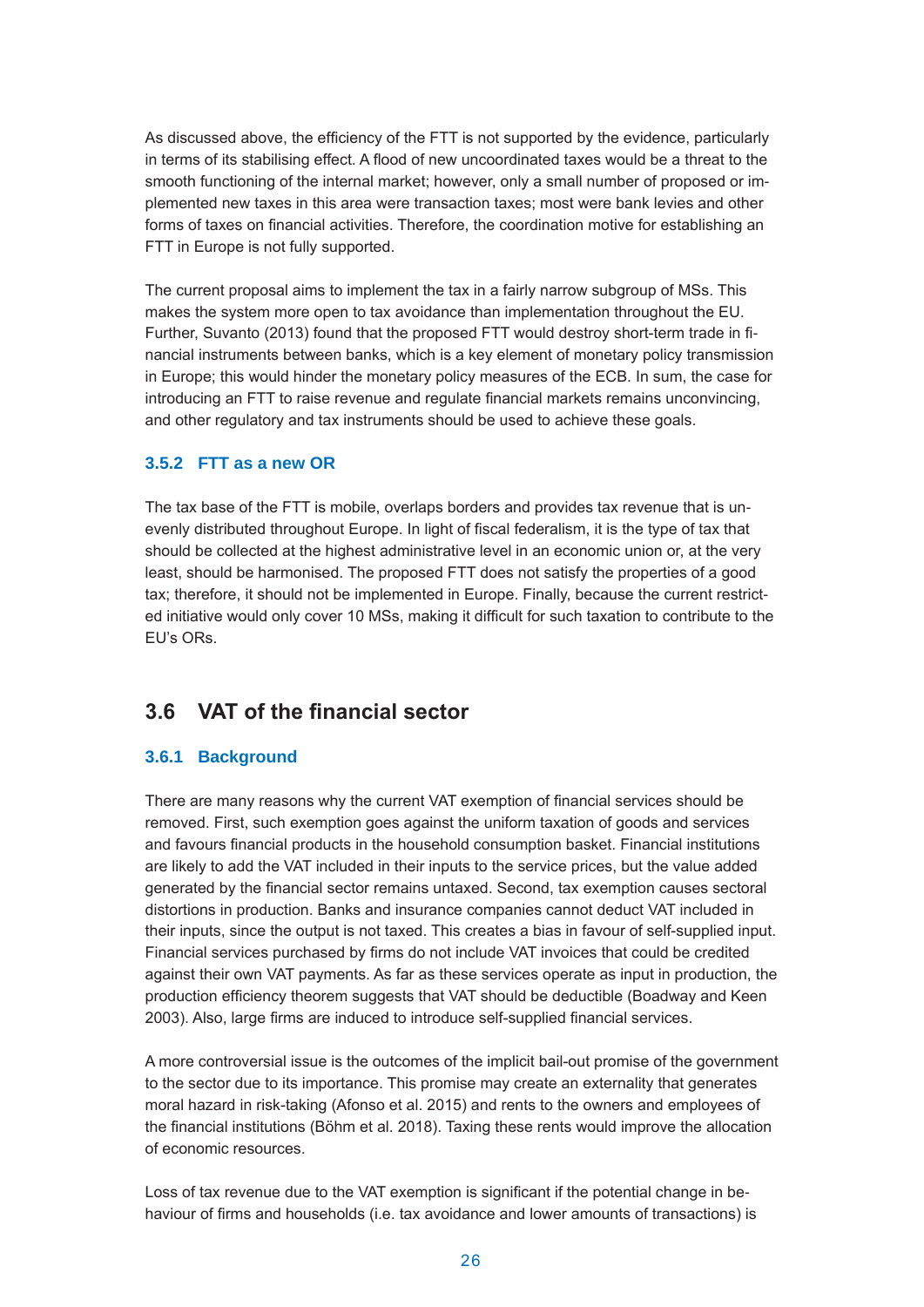not considered. The share of the financial sector (excluding the Bank of Finland) of the total value added is close to 3% in Finland.

Introducing financial sector VAT and increasing the tax rate generates the same implicit lump-sum tax on existing assets as VAT generates on other goods and services. VAT does not distort decisions when it is implemented as a surprise, but it increases redistribution, and, if expected, such a reform would reduce savings.

However, there are also reasons against introduction of the tax. The main reason for maintaining the tax exemption is the practical problems of extending the current invoice-credit method to those services (Keen, et al. 2010). In intermediation and brokerage services, costs are often hidden in the margins between selling prices and purchase prices, such as the interest margin. Defining the shares of the margin paid by each side of the transaction is difficult. Other practical problems include the definition of transactions or assets and the verification of the place where the trade is realised. In addition, the large number of transactions to be followed is a disadvantage.

A more detailed analysis shows that the justification of taxing financial services depends on the nature of the services. VAT should be targeted to service charges, not to the capital of financial transactions, risk sharing or time value of money (Poddar and Kalita 2010). Taxing fixed fees is associated with decisions to deposit or borrow and fees linked to the size of transactions are associated with decisions on how much to deposit or borrow. Boadway and Keen (2003) preferred taxing the former with VAT, due to its lump-sum nature, but Christiansen (2017a) disagreed even on the neutrality of taxing the fixed fees, claiming that, if income tax on the return to capital and VAT are optimally set, there is no reason to tax financial intermediation services.

Christiansen (2017b) studied VAT on insurance products and concluded that insurance that redistributes resources that are available for consumption should not be taxed, but property insurance, which parallels guarantees, should be taxed. Cnossen (2013) proposed extending an invoice-credit VAT to property and casualty insurance services and removing the current insurance premium taxes, recommending further that life and health insurers should be taxed based on wage sums and business cash flow.

Taxing internationally mobile financial services with VAT draws attention to the possibility of purchasing such services from countries that apply VAT exemptions. Financial services are not liable to VAT in the EU, even though some countries imitate VAT by taxing the profits and wages of financial institutions. Therefore, international coordination is needed. As the discussion above illustrates, there is no single answer to the question of whether and how financial services should be taxed.

#### *Financial Activities Tax*

Instead of calculating tax bases from single transactions, there is a more direct method of using the sum of labour costs and profits as the tax base, as suggested by Auerbach and Gordon (2002). Compared to introducing VAT, this method leaves the existing capital untaxed. Taxes that follow this approach are called Financial Activities Taxes (FATs). Keen et al. (2010) described three possible versions of the tax for different purposes: FAT1, FAT2 and FAT3.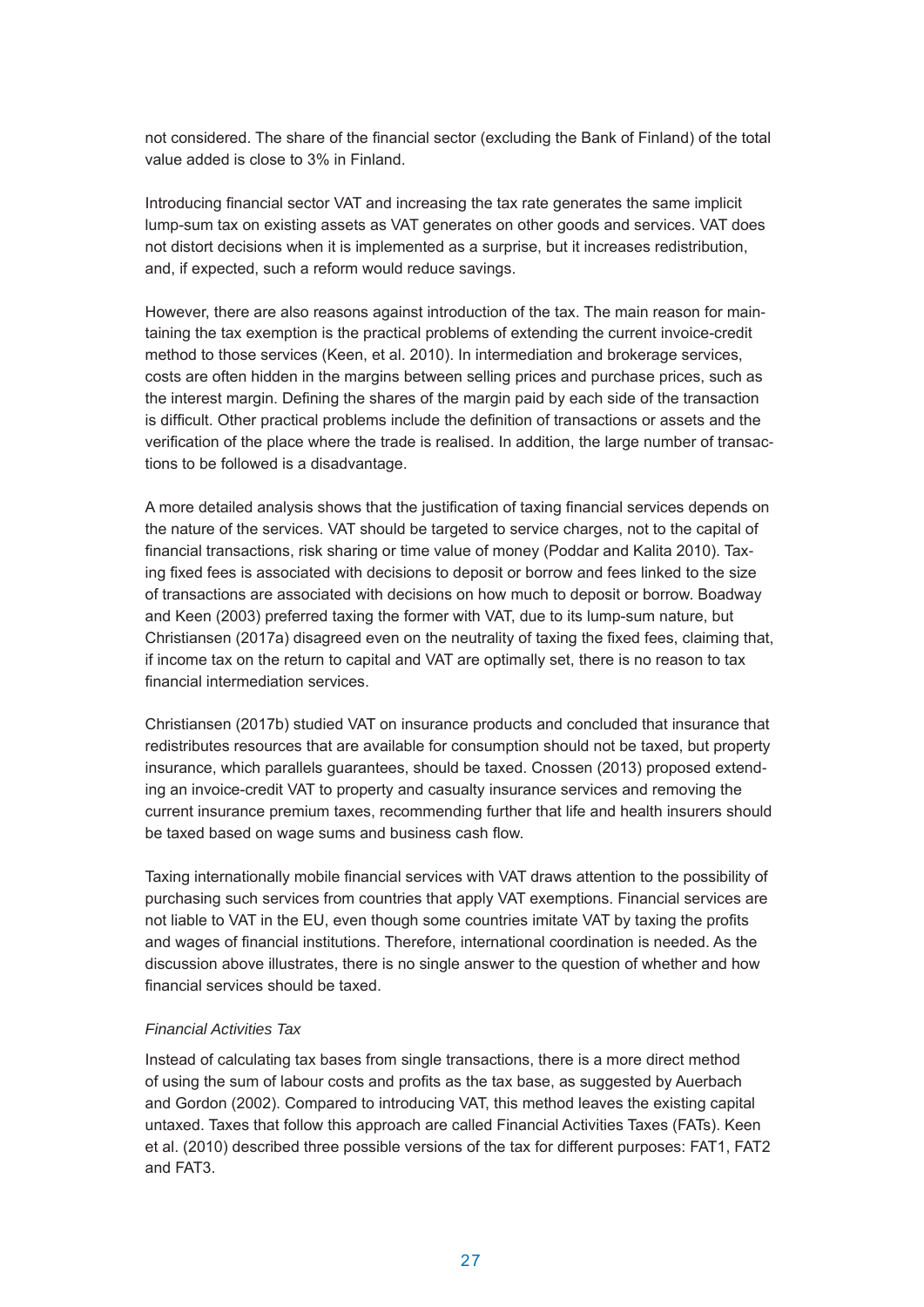FAT1 is the simplest version of the tax and addresses the under-taxation of financial services by taxing labour incomes and profits. Taxable profits must be defined similarly to those in the cash flow taxation of profits or in the allowance for corporate equity (ACE) model, if the aim is to prevent increases in the cost of capital. Both leave the normal rate of return untaxed. FAT1 corresponds VAT for transactions between financial institutions and consumers, because the invoice-credit VAT included in inputs and not allowed to be deducted captures value added at stages prior to financial intermediation, and the FAT captures the value added of the financial institutions (Keen et al. 2016).

FAT2 focusses on taxing pure rents, which can be taxed without economic distortions (Keen et al. 2010). This rent may arise in situations where the supply of services is limited. In the financial sector, rent is accrued both by owners in the form of very high profits and managers in the form of high wages or other remunerations. The rent of owners is automatically taxed in FAT1, as the normal rate of return is untaxed but profits beyond this are taxed. FAT2 modifies FAT1 by taxing wages above normal wage levels rather than all wages.

FAT3 limits risk taking among financial institutions by taxing above-normal returns with higher rates. The reason for excessive risk taking is externality created by the implicit bail-out promise of the government (Keen et al. 2011).

In addition to the tax base and rates, the deductibility of losses is important, considering that superfluous success is based on risky behaviour. In the neutral taxation of profits, represented here by cash-flow taxation and the ACE model, loss is defined as income below the normal rate of return and can be carried forward with interest. Keen et al. (2011) suggested that loss offsetting should not be adopted in FAT2 or FAT3 schemes because the definitive idea is to treat profits and losses asymmetrically.

Another design issue is the separation of business-to-business transactions to prevent their taxation. Firms are currently subject to credit-invoice VAT, but FAT does not generate invoices showing that the tax has been paid, causing production inefficiency distortion due to the cascading of VAT and FAT. Only approximate methods of estimating tax credits are available (Mirrlees Review 2011b). Keen et al. (2011) proposed that distortion should be limited by a low tax rate.

A final issue is border adjustment. VAT operates on a destination basis, and, if FAT follows this rule, exported financial services would be exempt, while imported services would be included in the tax base. If FAT is hidden in price margins, imports are harder to tax. A more practical solution would be to tax service production in the origin country, which would generate more tax revenue in countries with large exports of financial services. The competition in tax rates is likely to be more intense compared to that of destination-based tax (Keen et al. 2016).

#### *FAT in Nordic countries*

Iceland began applying the FAT 2011 as a part of its financial sector stabilisation programme after the financial crisis. The Icelandic FAT has two parts: a levy on the total remuneration paid to employees at a rate of 5.5% (in 2015) and a special income tax of 6% on financial institutions' corporate income tax base in excess of ISK 1 billion. FAT is levied on financial and insurance companies, but pension funds and official institutions wholly owned by the government are exempt (Davidsson and Thorleifsdottir 2013).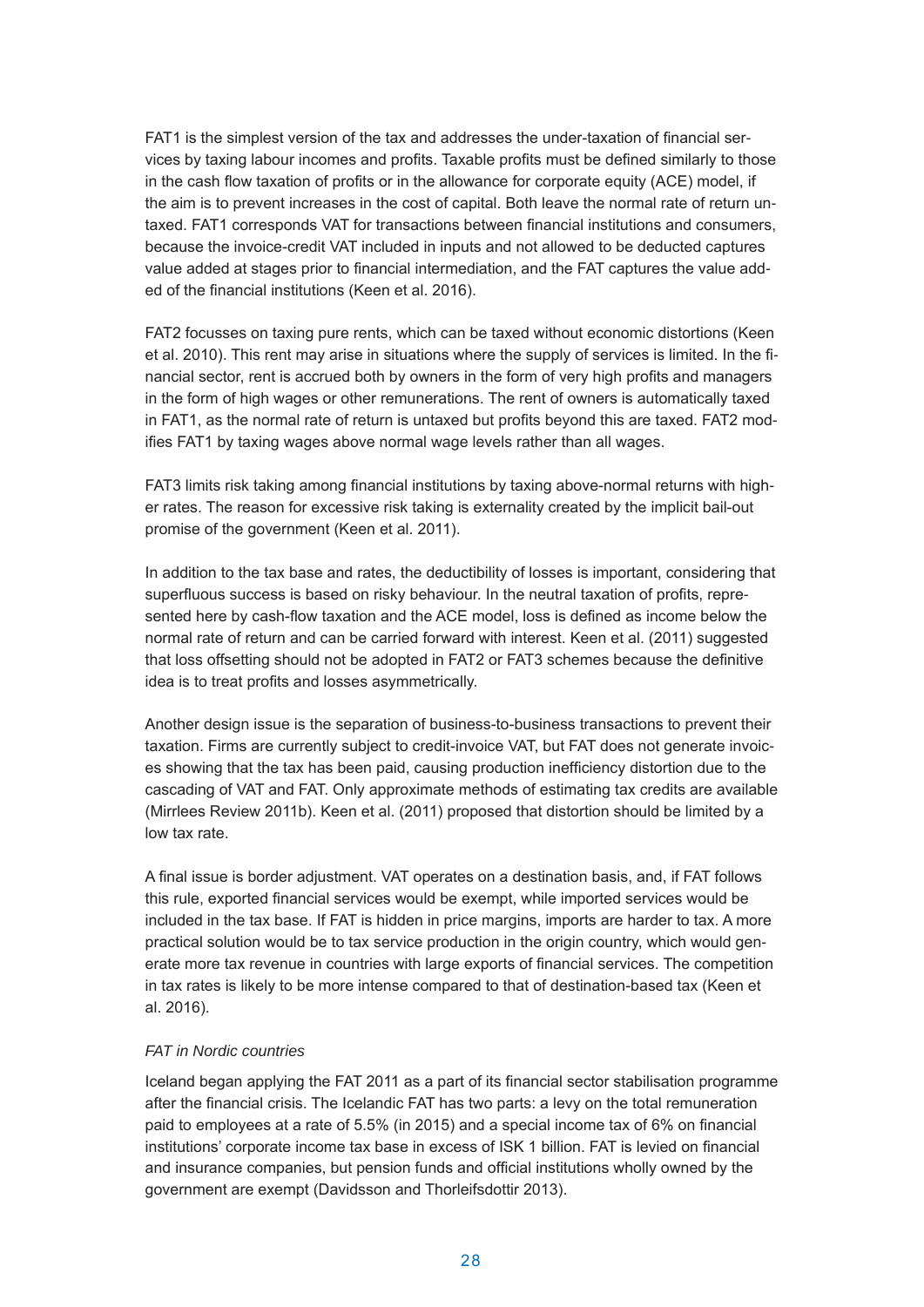Norway has recently introduced FAT on the profits (2%) and payroll (5%) of financial institutions. The tax liability is complicated and is determined by the share of wage costs that are linked to financial services. For companies that are liable, total wages are taxed, unless the firm can show that it is carrying non-economic activities that can be separated for taxation (Norwegian Tax Administration 2018). Iceland and Norway apply FAT to the total CIT base, not just profits above the normal rates of return. Thus, FAT increases the required rate of return on investments by financial institutions.

Denmark applies a FAT of 14.1% on salaries, fringe benefits and social security contributions related to the VAT-exempt activities of financial institutions. In 2016, a Swedish committee proposed the introduction of a wage tax to any companies that produced financial products or bought such products abroad, with a suggested tax rate of 15%. The Swedish government rejected the proposal. The tax rates in Iceland, Norway and Denmark are rather low compared to the high general VAT rates charged in these countries, which may reflect FAT deductibility of non-financial firms and international tax avoidance possibilities.

In Finland, VAT is substituted with an insurance premium tax for certain insurance services, using the general VAT rate. The tax must be paid on property insurance and other types of insurance granted by non-life insurance companies. Insurance companies are liable for the services sold in Finland, but, if the service is bought from an insurance company that has no representation in Finland, the insured pays the tax. Firms cannot deduct the insurance premium tax from their VAT paid, and insurance companies cannot deduct VAT included in their input from the insurance premium tax.

### **3.6.2 FAT as a new OR**

One of the benefits of a general VAT is that it does not allow for tax saving; if consumption is postponed, tax payment is referred, and the saved tax plus interest is available to pay the subsequent consumption tax. However, taxing financial services increases the costs of household borrowing and lowers saving yields. In this respect, FAT1 may be problematic. In contrast, rent taxation in FAT2 and tax on the excessive risk-taking associated with FAT3 should not influence the decisions of financial institutions and are less likely to be shifted to consumers (European Commission 2010). The real effects of implementing such taxes are difficult to estimate because little research has been conducted on the interest rate elasticity of saving and borrowing. An IMF (2010) study suggested the effects to be small; in the case of Finland, where capital income taxes have a broad base and a rather high rate, introducing an additional burden could create larger distortions in savings decisions.

Efficiency in terms of implementation and administrative and compliance costs vary among VAT variants. The credit-invoice VAT is the most problematic due to the large administrative burden. The FAT1 tax base is the easiest to calculate. FATs can also be seen as a way to limit sector growth and can be designed to excess returns and risk taking, although several other methods are available to achieve these targets, such as solvency regulations and stress testing of major banks. Regulation allocates buffers to balance sheets of the institutions, whereas taxation increases the capacity of the public sector to deal with crises (Keen 2011).

Financial institutions in MSs participating in the Single Resolution Mechanism are contributing (2016–2023) to a fund to be used in financial market crises. The contributions are based on the amount of deposits and risk characteristics of the individual institutions. A risk-based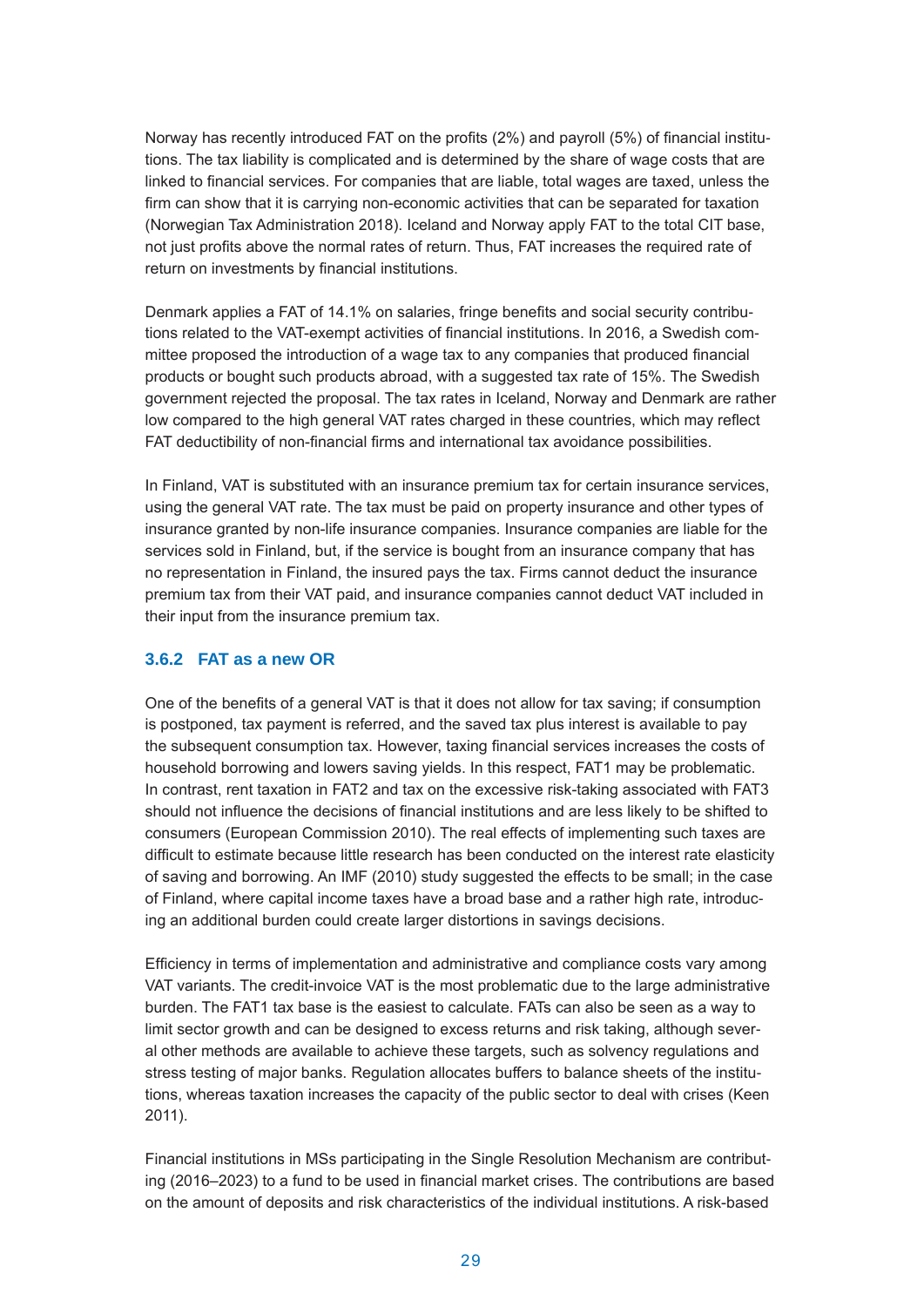bank levy could also be a permanent revenue source. The tax base is calculated from the balance sheet, which should first be harmonised in MSs. A bank levy has a narrower tax base compared to FAT and is more suitable for internalizing externalities than for financing the EU budget.

Even though the FAT rate is likely to be flat, the tax base has progressive elements. Low-income households have few assets that rarely include housing loans. In addition, the introduction of FAT would create a lump-sum tax on existing assets, as more assets are needed for the consumption of the same amount of financial products due to higher prices. On the other hand, firms and households with the most assets have the best access to international financial markets.

If a flat rate FAT is applied and the revenue transferred to the EU budget, the redistribution of financing shares between EU countries would be beneficial to Finland because the country's 3% share of the value added is below the EU average (unweighted average = 6% and average using value-added weights = 5%). However, the financial burden compared to the current GNI-based sharing rule would vary wildly among EU countries (Figure 8), which limits the political acceptance of FAT-based ORs.

The true amount of tax revenue to be collected depends on the tax rate, the extent of tax avoidance and changes in the use of the financial services. In countries that use some version of FAT, tax rates are markedly lower than the general VAT rate. FAT1 has the largest



### **Figure 8 Value-added share of the financial sector, EU 28 2016**

Source: Eurostat.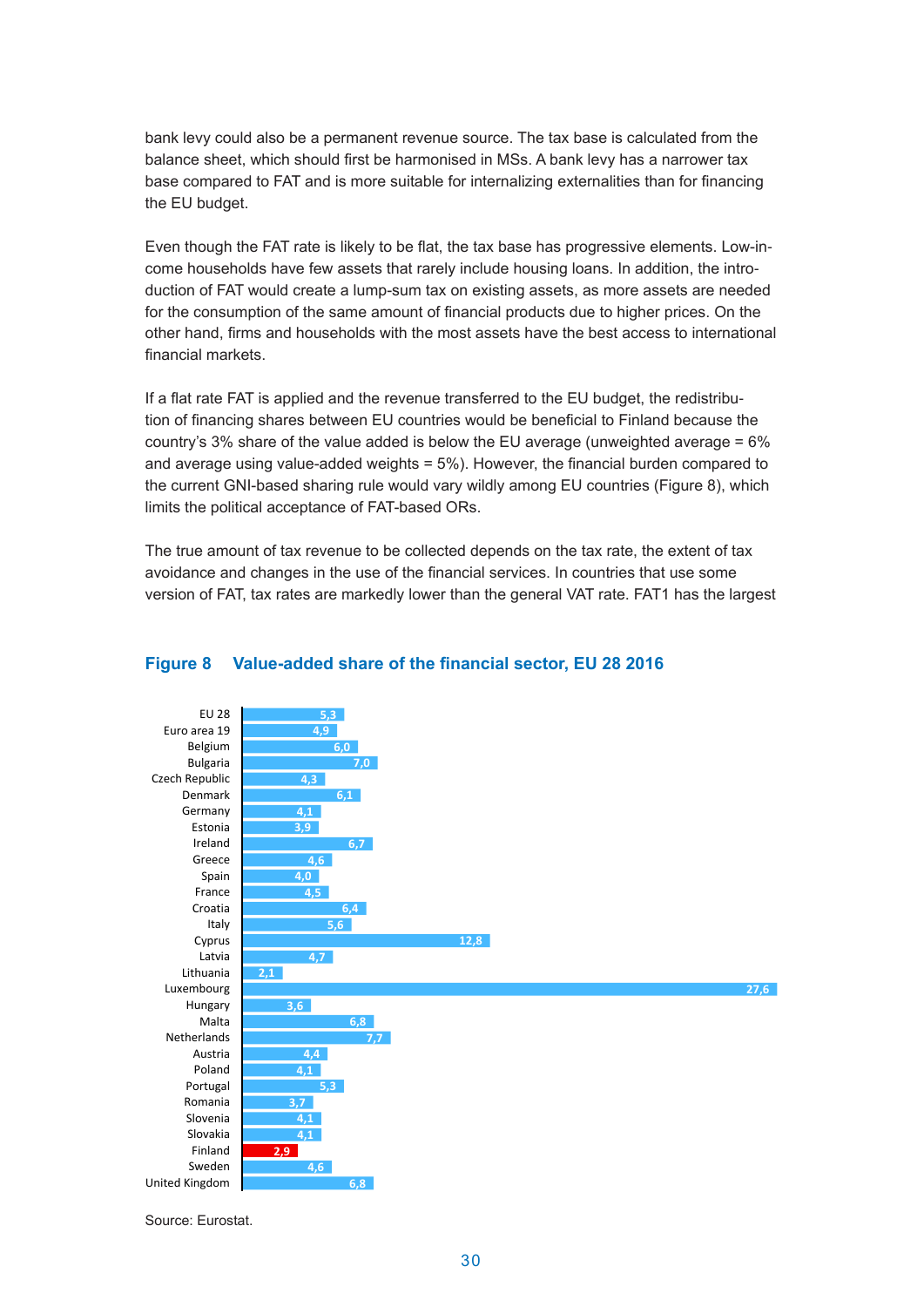tax base, and FAT3 has the narrowest. To compensate for the VAT exemption of financial markets, the FAT3 rate should be high. The value added of the financial sector is in any case a rather volatile tax base.

Financial services are a mobile tax base, and much of their trade is concentrated in a few financial centres and countries. Therefore, fiscal federalism arguments justify coordination and the centralised collection of tax. There has also been discussion of whether only the most committed EU countries should participate—several countries have already applied some substitute of FAT. However, regional differentiation and multi-speed integration are problematic for mobile tax bases because they make it possible to buy services from exempt countries. Brexit broadens the tax avoidance possibilities further.

To conclude, tax exemption from financial services goes against the principles of a uniform VAT, distorts production efficiency and lowers tax revenue. However, extending the current invoice-credit method for VAT to these services is not possible due to the large amount of transactions to be followed. The suggested alternative (i.e. FAT) taxes the wages and pure profits of financial institutions, providing approximately the same tax base. It does not, however, provide deduction of the tax to non-financial firms and is likely to distort the consumption smoothing decisions of the households. Moreover, if it is applied to total profits, as in Iceland and Norway, it distorts the investment decisions of the financial institutions, just as the current corporate income tax. The high international mobility of the tax base also makes it possible to avoid taxes. Simple solutions to these problems are not available. Low tax rates alleviate distortions but limit tax revenue, although this is the solution used by several Nordic countries. An exemption for a riskless rate of return to equity would remove the increase in the cost of capital in the financial sector but lower revenue.

Finland should promote the international coordination of tax bases and the introduction of a low minimum tax rate. Implementation of FAT in Finland would tax value added in the entire financial sector and replace the insurance contribution tax. In 2016, this shift would have allowed introduction of a 14.3% FAT rate without changing tax revenue. Another policy conclusion is that, even after implementing these steps, an equal-rate FAT is not easily accepted as a new OR for the EU budget due to significant variation in tax bases among MSs.

# **3.7 Reformed general VAT**

## **3.7.1 Background**

Value added tax (VAT) has many desirable properties, such as not distorting saving and investment decisions, production, trade, and competitiveness (IFS 2011). Firms can deduct the VAT included in their purchased inputs from the VAT paid for their sales. Therefore, the incidence of the tax is on private consumption. VAT does, however, distort labour supply decisions by increasing consumer prices and thereby reducing real wages.

In practise, no country applies VAT to all goods and services or with equal rates. Tax exemptions break the invoice-credit chain and influence production decisions and, together with reduced tax rates, generate compliance costs and affect consumption choices. The main argument used in favour of reduced rates is redistribution. Some necessities, such as food and housing, comprise a large share of the budgets of low-income people. Redistribution is, however, more efficiently performed by combining flat rate consumption and progressive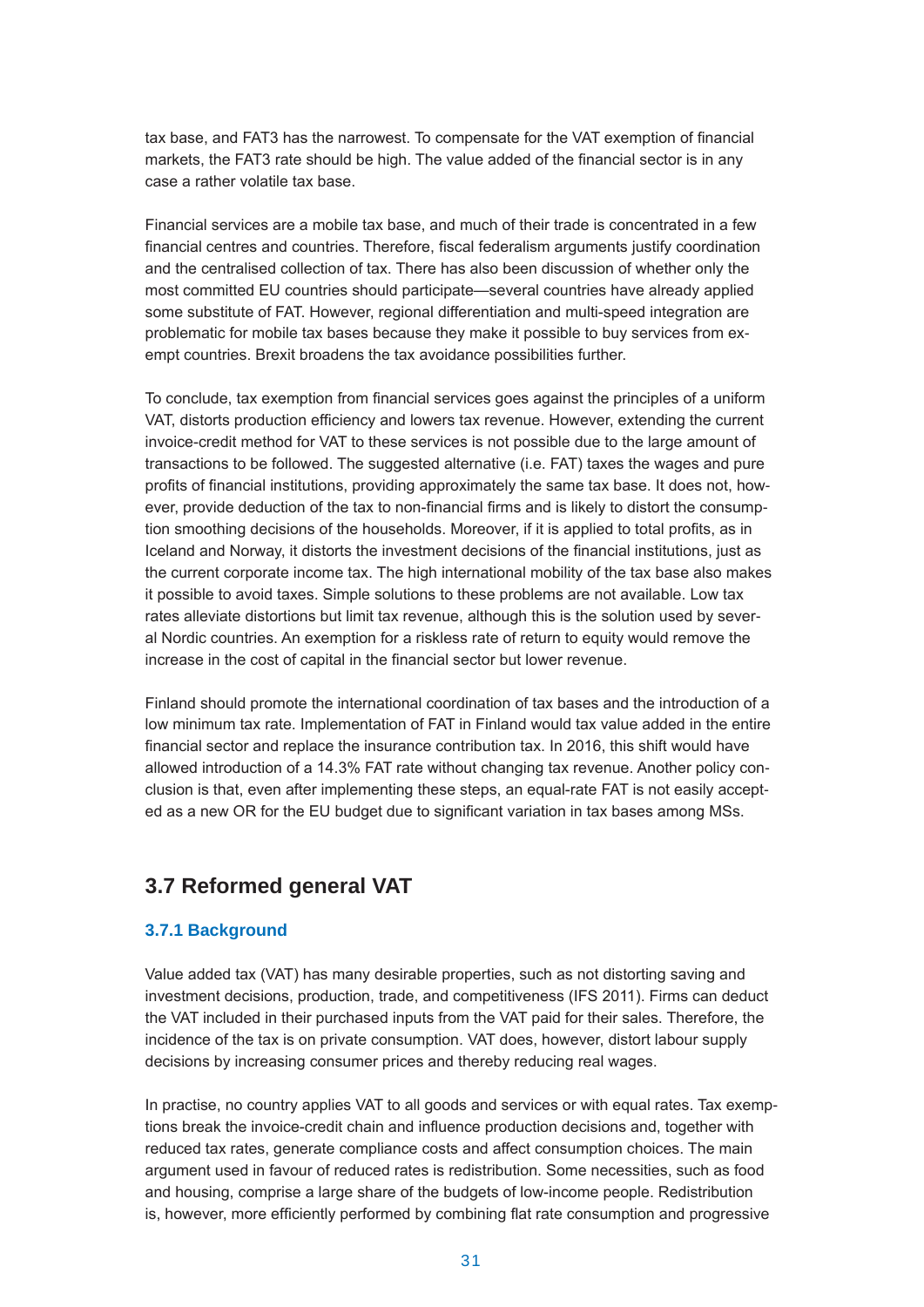income taxes. Moreover, equal rate brings in more tax revenues to be used in redistribution via income transfers or public services, if the use of the progressive income tax is restricted.

Variation in VAT rates can also be justified by economic efficiency arguments. Taxing lowprice elasticity goods and services with higher rates does not distort much consumption choices and taxing consumption that is complementary to leisure mitigates labour supply distortions caused by labour income taxes. Consideration of both justifications require, however, complicated and continuous evaluations of the commodity-specific household preferences. (Mirrlees review 2011a)

Another VAT implementation issue is cross-border adjustments. Exports are tax exempt, but deductions for VAT included in the inputs of exporting firms are permitted. In contrast, imports are taxed according to the rates of destination countries. This weaken tax competition but support tax evasion. In addition, VAT is not easily congruent with the foreign trade of services and especially with the trade of digital products, as it is not easy to verify where the production and trade of such services and products take place.

The EU has a harmonised VAT, and its implementation is a condition for membership. The harmonised VAT has a minimum standard rate (15%), and reduced rates are limited to two, but there are derogations. The EU has also taken actions to diminish the fraud and compliance costs that hinder foreign trade. The 2016 action plan of the European Commission provides guidelines for the future EU VAT. In October 2017, the European Commission pro-Figure 9



#### **Figure 9 Ratio of VAT-based ORs to private consumption, EU28 2016**

Sources: Eurostat, own calculations. Sources: Eurostat, own calculations.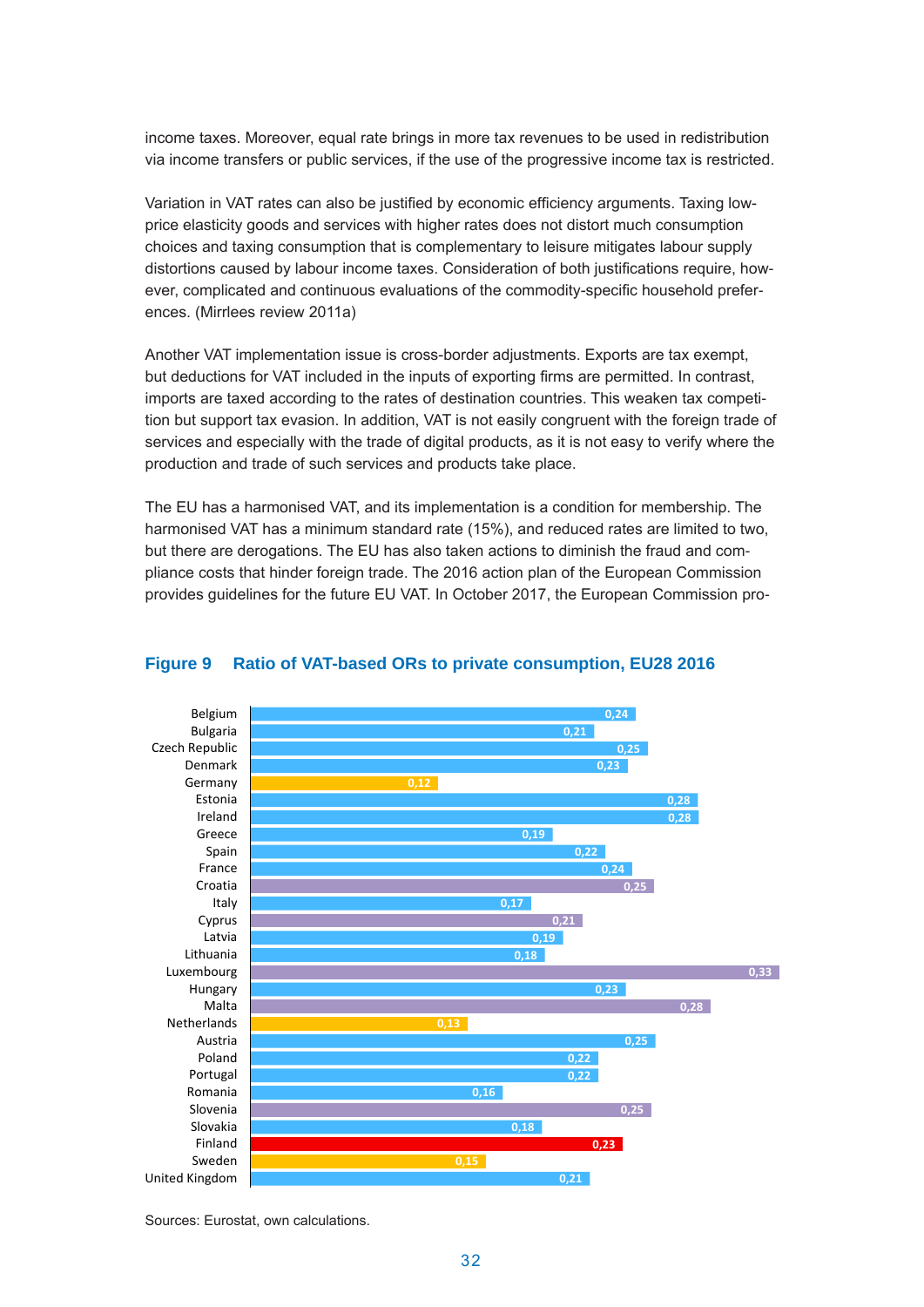posed cornerstones for a new definitive single EU VAT area. In short, the tax exemption of exports will be replaced with a system in which exporters are charged the VAT of destination countries, and this are paid to internal tax authorities. This amount is transferred to the MS of the consumer. The one-stop shop online portals that currently exist for e-services will be extended, allowing businesses to handle cross-border VAT obligations in their own countries. In January 2018, a plan to allow more flexibility for setting VAT rates was released by the European Commission, which was a surprising concession to political pressures, since increased variation in VAT rates contradicts the previous communications of the European Commission and the recommendations of the highly regarded Mirrlees Review (2011a).

#### *VAT as a current OR*

The current process for calculating VAT-based ORs is complicated. Practical needs require the chosen procedure to harmonise tax bases statistically. Political decisions, which limit the highest burdens and reduce the amount paid by large net payers, weaken the transparency of tax rules. The VAT bases of all MSs are first harmonised in accordance with EU rules; then, they are capped at 50% of the GNI base. In 2015, VAT contribution was reduced in five MSs due to the 50% cap (i.e. Croatia, Cyprus, Luxembourg, Malta and Slovenia). The purple bars in Figure 9 illustrate the tax burdens of the countries influenced.

A uniform rate of 0.3 is levied on each MS's harmonised VAT base, but, from 2014–2020, reduced VAT call rates (0.15%) were issued for Germany, the Netherlands and Sweden. As the yellow bars in Figure 9 show, the reduced rates influenced the ORs paid by these three



### **VAT gap as a percentage of the theoretical maximum Figure 10 VAT gap as a percentage of the theoretical maximum, 2015**

Source: Case (2017). Source: Case (2017).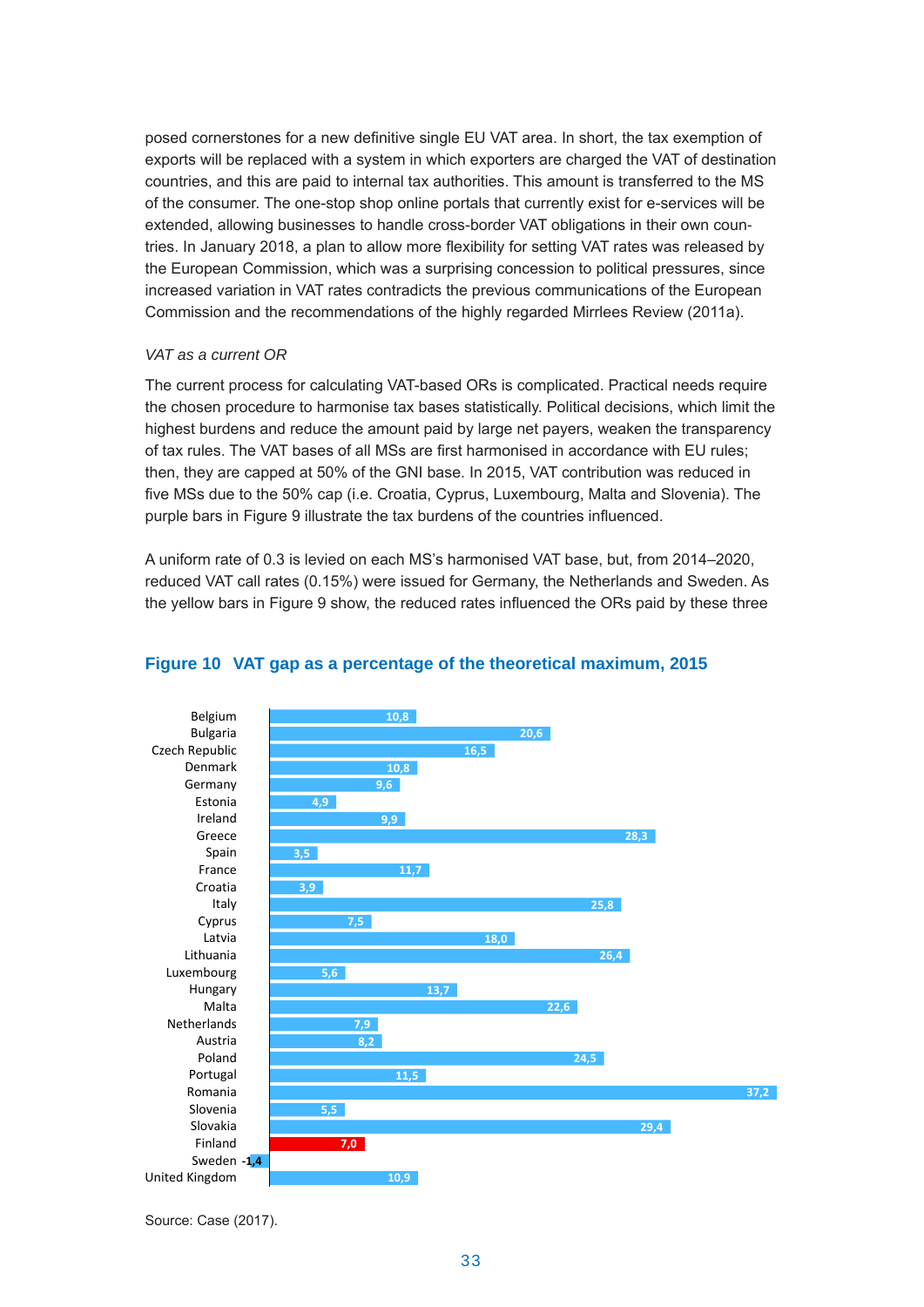countries significantly. However, even without these exemptions, ratios vary markedly between MSs; for example, Finland has a somewhat higher ratio (0.231) than the unweighted EU average (0.217). The HLGOR report characterised current VAT-based ORs as unnecessarily complex and disadvantageous, as they do not directly link to citizens or bring added value compared to GNI OR in terms of fairness and transparency. However, VAT-based OR is sustainable, stable, efficient and fair (HLGOR 2016).

#### *VAT gap*

One of the issues that complicate the use of actual VAT revenue as a base for EU budget ORs is the large and variating VAT gap (i.e. the difference between collected amounts and theoretical amounts based on observations of a country's economy and actual VAT legislation).

In the report published by DG TAXUD of the European Commission (Case 2017), the researchers calculated the theoretical amount by imposing the national VAT rate structure on the national accounts expenditure and investment data at the most detailed level possible to derive the expected liability. The unweighted average gap was 13.95% of the theoretical amount. Finland is one of the most compliant countries with a 6.95% VAT gap (Figure 10).



### **VAT-based ORs divided by GNI, EU28 2016 Figure 11 VAT-based ORs divided by GNI, EU28 2016**

Sources: Eurostat, own calculations.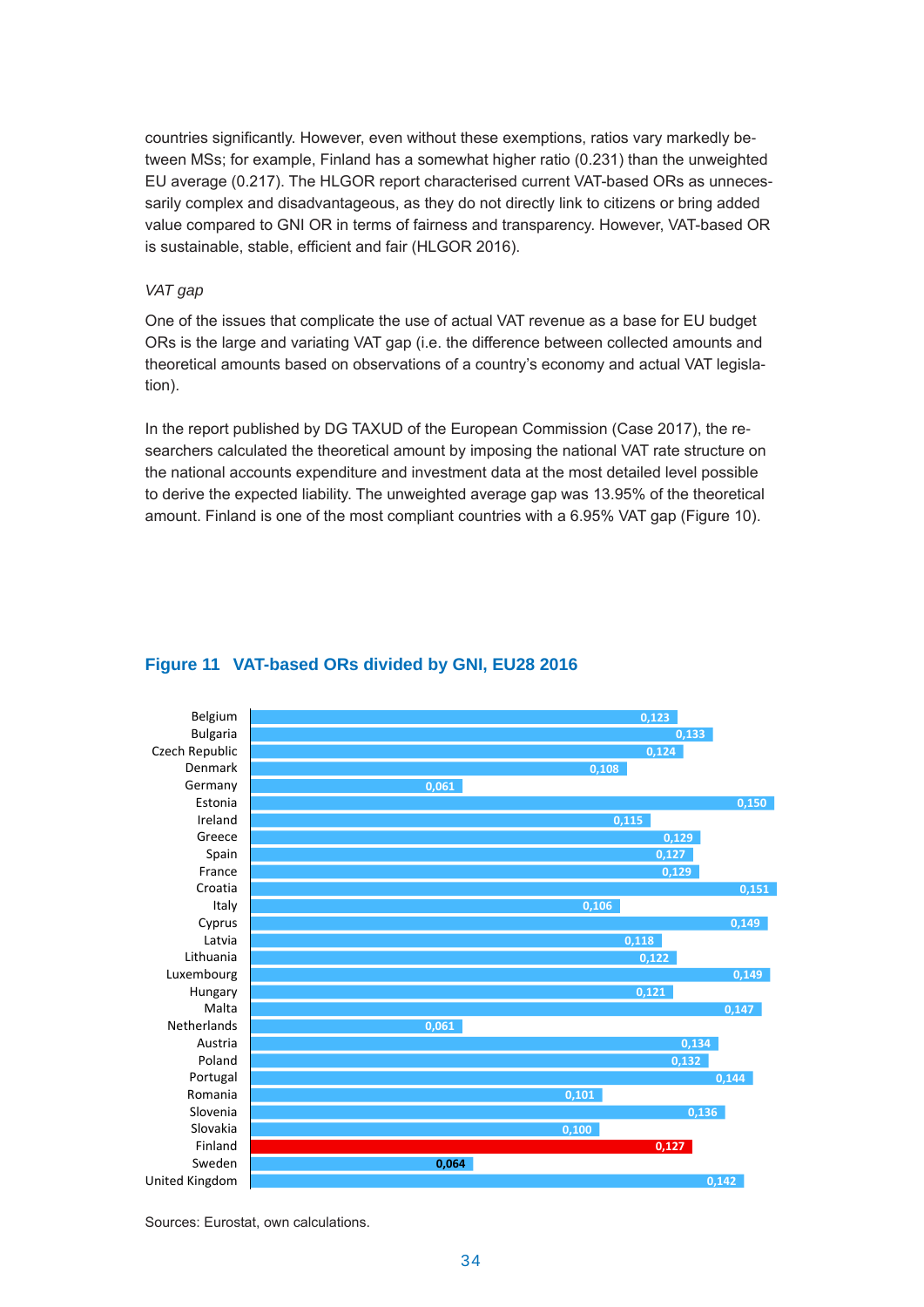#### *Alternatives to the current VAT-based ORs*

The obvious alternative to current and complicated VAT-based OR is to remove them and finance the gap by expanding GNI OR. To maintain the same revenue, additional payments of 0.107% of the EU GNI are needed. If equal GNI shares are used to compensate for current VAT payments, the three countries most effected would Germany, the Netherlands and Sweden (i.e. low-VAT call rate countries). Figure 11 presents these outcomes; for Finland, the current VAT-based OR divided by GNI is larger (0.127) than the VAT-based OR based on the equal compensation of GNI shares (0.107).

The HLGOR (2016) suggested two alternatives to the current VAT-based ORs:

- 1. A fixed EU VAT rate for goods and services to which standard rates are applied in all MSs.
- 2. A fixed EU VAT rate for a wider harmonised VAT base.

The first option is based on the smallest common tax base but requires complicated calculations. It is levied on MSs rather than consumers and was presented by the European Commission in 2011 but was met by strong criticism. The second option allows for a lower rate, since the tax base is broader, but takes more time to implement, if actual instead of notional harmonisation is required. Moreover, the plans of the European Commission to allow more flexibility on the setting of VAT rates contradicts harmonisation efforts.

## **3.7.2 Reformed VAT as a new OR**

A uniform VAT on all goods and services would distort economic behaviour only in labour markets; however, its practical implementation is prone to exemptions that distort consumption choices and production decisions. The large country-specific variation in tax bases and tax avoidance hinders the reform of VAT-based OR based on actual transactions made in MSs. Any statistical substitute for the true tax base is only a redistribution rule, which defines the shares of an MS. Experience shows that statistical rules are sensitive to political manipulation. Thus, the simplest solution is to remove VAT-based OR and expand the GNI OR correspondingly. Of course, any new OR that is evaluated to be better than the GNI OR should be preferred as a substitute. The major benefits that can be reached by simplifying the VAT payments in cross border trade are independent from the use of the tax revenues as an own resource in the EU budget.

# **3.8 Seigniorage**

## **3.8.1 Background**

Seigniorage is the income generated by issuing money. Central banks receive income from commercial banks, but it is often transferred to the budgets of central governments. Buiter (2008) discussed two measures of seigniorage: a change in the stock of outstanding nominal base money and interest earned by investing the resources obtained through the past issuance of base money in interest-bearing assets. National central banks circulate euro banknotes However, it has been agreed that 8% of the banknotes are considered to be issued by the European Central Bank (ECB). The corresponding interest income that national central banks pay to the ECB is a seigniorage income, defined by the ECB as 'interest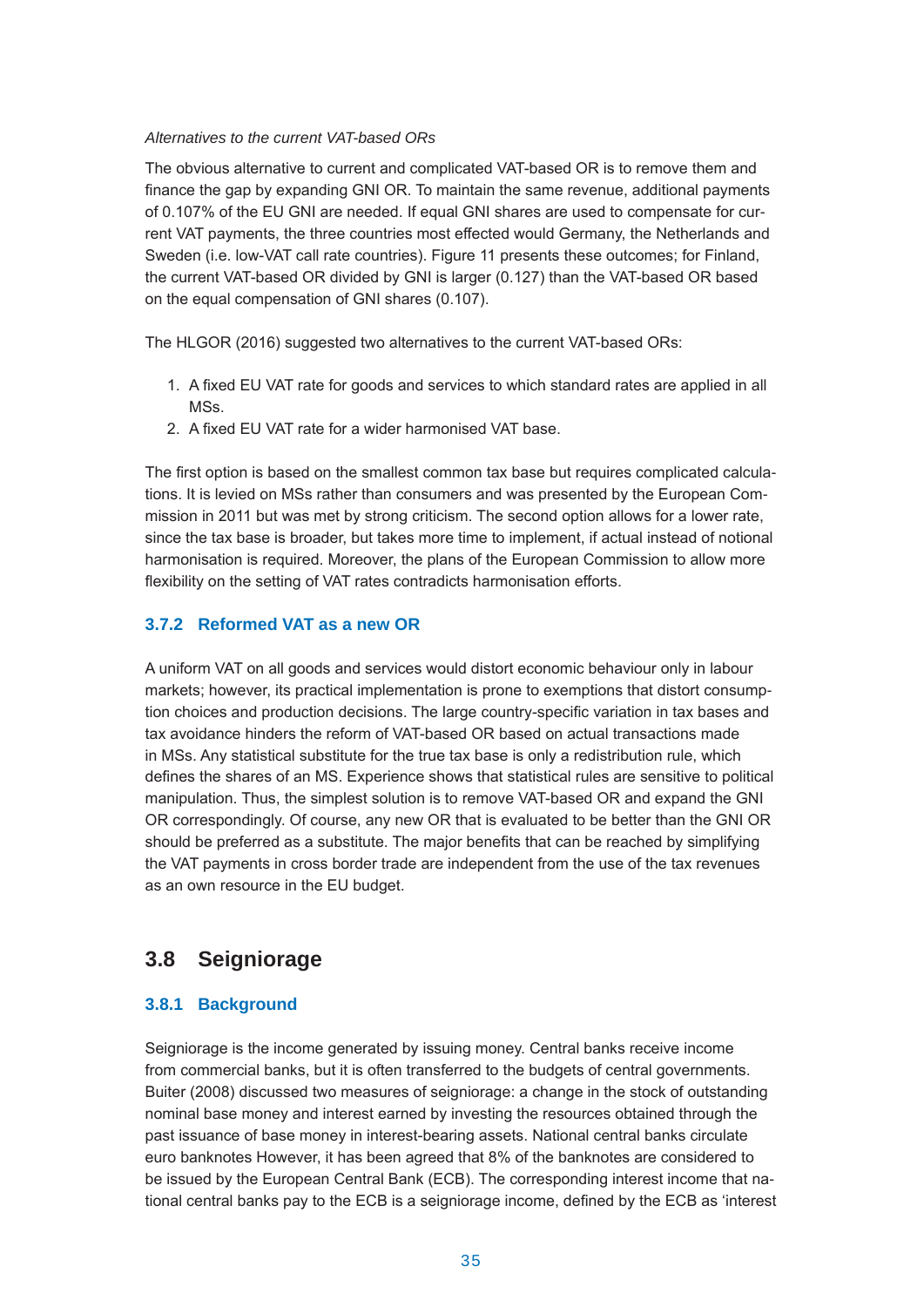income arising from the allocation of euro banknotes within the Eurosystem'. The seigniorage measure used here is the second type defined by Buiter (2008). The stock of banknotes in circulation was 1 170 700 000 EUR in 2017.

The interest rate applied to the stock for issued Euro banknotes is linked to the rate of the Eurosystem's main refinancing operations, which provide liquidity to the banking system (Vergote et al. 2010). The rate has declined in recent years and is currently at zero. Figure 12 shows the development of the corresponding seigniorage income divided by the EU's GNI in order to show its financing potential for the EU budget.

A zero interest rate and minimal seigniorage income are exceptional, while the acceleration of inflation expands the base money and tightens the monetary policy, which in turn increases the interest rate. The increased use of the euro as a reserve currency and the expansion of the eurozone may increase the demand for Euro banknotes. In contrast, the increasing use of electronic money will dampen this demand. In any case, there is no reason to believe that the seigniorage income of ECB will be more stable in the future.

The seigniorage income of the ECB is returned to national central banks using the ECB's capital key. For example, the share of the Bank of Finland (BoF) has been close to 1.8% in recent years. Half of the profit of BoF is moved to the budget of the central government.

#### **3.8.2 Seigniorage as a new OR**

The seigniorage income is fraud-free and an easily collected source of public finance. Furthermore, seigniorage can be considered as a genuine OR, since it is a result of EU policies (Leen 2011). However, there are several reasons why seigniorage would be a poor way to finance the EU budget. The most obvious reasons can be seen from Figure 12. Seigniorage income varies a lot over time and is relatively small on average.



#### **Figure 12 Seigniorage income of the ECB as a share of the EU's GNI (%)**

Sources: ECB, Eurostat and own calculations.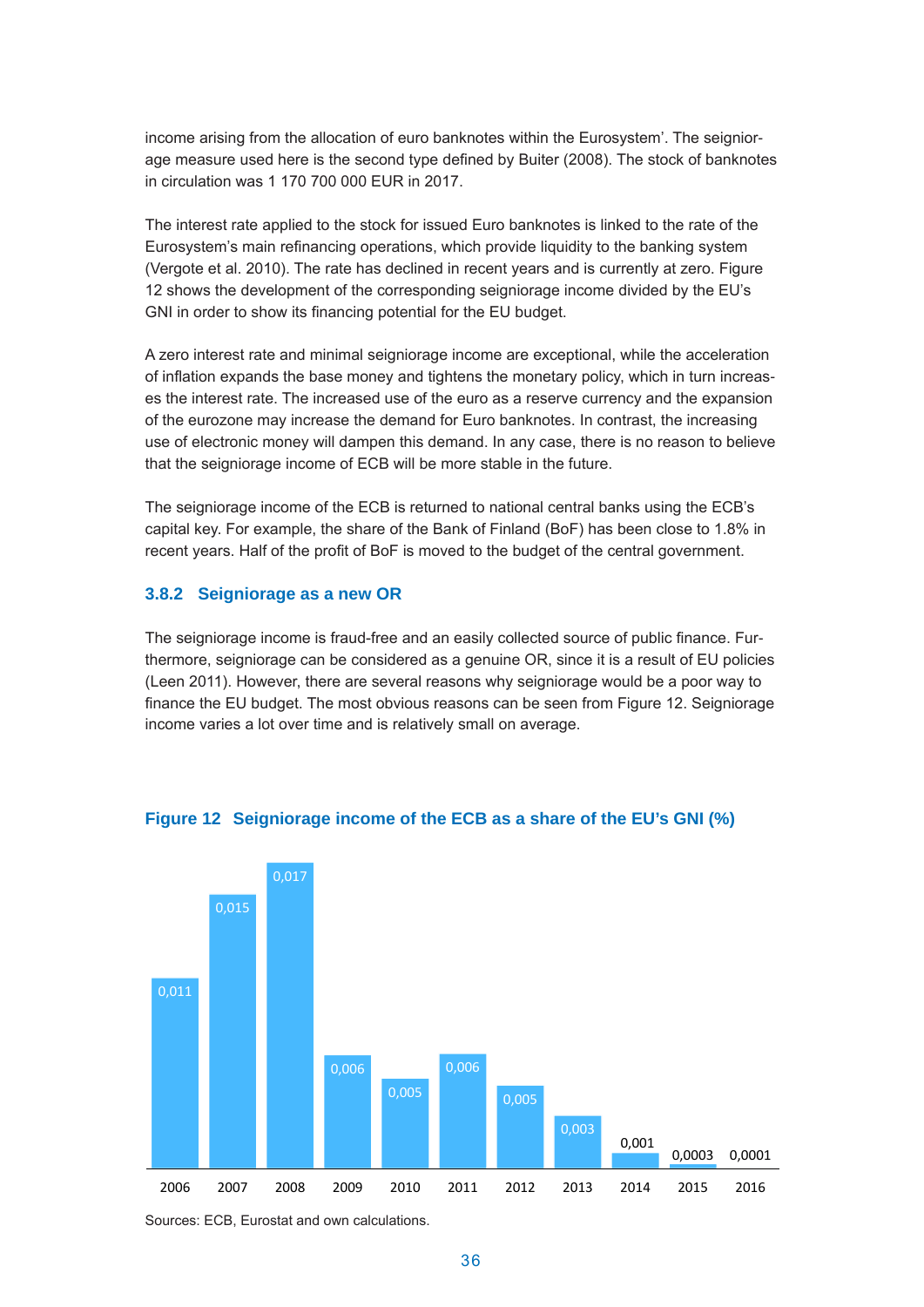Another issue is that seigniorage does not represent a new source of finance. Most of the money is now financing national budgets and must be compensated by raising national taxes, if transferred to EU budget. In this respect, replacing GNI-based OR with seigniorage income would not make much of a difference. The third issue is the regional imbalance. There is no reason to believe that eurozone countries would want to finance other EU countries using their seigniorage income. Outsiders should then have higher GNI-based contributions. Finally, central banks strongly oppose using seigniorage income to directly finance the EU budget, as they see seigniorage revenue as increasing their independence from national governments.

## **3.9 Other revenue**

The current EU budget financing scheme includes revenue that is not considered as ORs but instead as other revenue generated from the normal activities of the EU. These income sources do not require unanimous OR decision or treaty changes and can be introduced without creating political disagreements. However, these revenue sources will only play a marginal role in financing the EU budget. Such revenue types are as follows (European Commission 2014):

- 1. Title 4 covers revenue accruing from taxes on salaries, pensions and staff contributions to pension schemes by individuals working for EU institutions and other bodies.
- 2. Title 5 covers revenue accruing from the administrative operation of institutions, such as proceeds from the sale of property, letting and hiring, the supply of services and bank interest.
- 3. Title 6 covers contributions and refunds in connection with union agreements and programmes, such as contributions to union programmes.
- 4. Title 7 covers interest on late payments and fines, such as interest on the late payments of ORs by MSs or fines on companies for infringing on EU competition rules.
- 5. Title 8 covers revenue from EU borrowing and lending operations.
- 6. Title 9 covers miscellaneous revenue.

Revenue under title 7 is the most important income source but is highly volatile and still small. The HLGOR (2016) report discusses the possibility to introduce additional other means to finance the EU budget. They are not considered by HLGOR as alternative to current own resources and also the Treaty on the Functioning of the European Union implies that their role should be marginal. The main arguments of introducing new income sources or reallocating the old ones are related to the policy objectives of the European Union. Examples are revenues originating from competition policy, energy and environmental policy or Schengen border control.

Excess CO2 emission premiums for new passenger cars and proceeds from the European Emission Trading System (ETS) were brought up by the HLGOR as new 'Other Revenue' that have environmental role. Using the ETS auction revenue was analysed in the HLGOR report as a new OR. Emission premiums are penalties for manufacturers whose cars on average fail to meet the targets. It has been estimated that the revenues may be higher than 1 billion euros due to not reaching the 2021 target (Financial Times 2017).

Establishment of the European Travel Information and Authorisation System is expected to create revenue from 2020 onwards from non-EU citizens crossing the Schengen borders.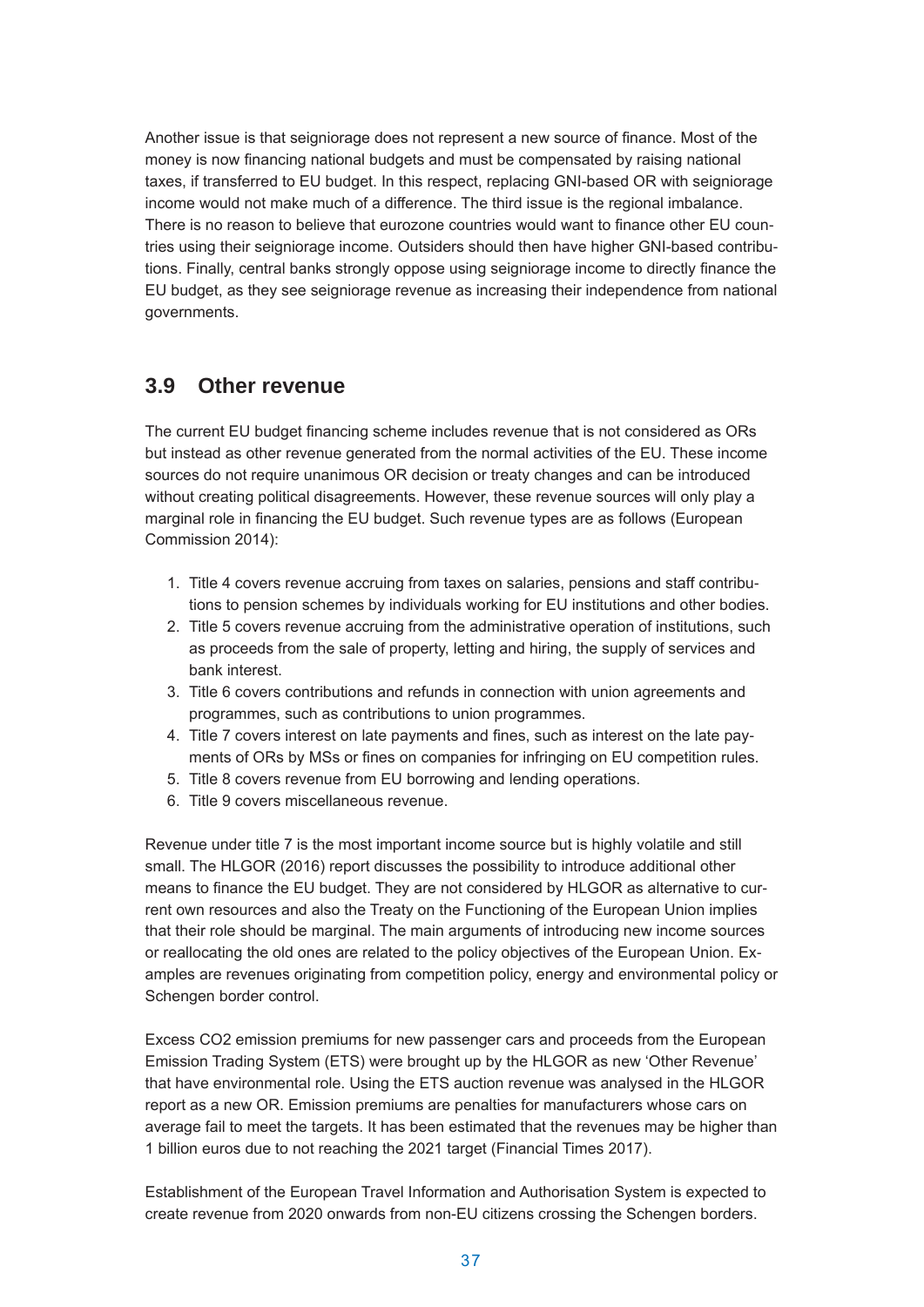The planned 5 EUR fee would only be financially self-sustaining, since it covers operational costs (ERPS 2017).

Taxation of the digital economy was also discussed by the HLGOR as a new revenue source for EU. It would require tax harmonisation because digitalisation intensifies tax competition through the mobilisation of tax bases. Taxation of value added by VAT and profits by CIT are challenged by digital products. The key issue, in this regard, is how countries determine taxation for created value because the digital provision of services and value creation can take place without physical presence in a country. However, such physical presence makes a business taxable through CIT.

The European Commission has prepared an initiative on fair taxation of the digital economy, which lists numerous temporary and comprehensive long-term targeted solutions for taxation in the digital economy. Examples of temporary actions include specific taxes on revenue generated by digital activities and withholding tax on payments to non-resident providers of goods and services ordered online, while examples of permanent solutions include modifying CCCTB proposals and transitioning to destination-based CIT. (European Commission 2017c)

The OECD (2015) reported that tax rules designed exclusively for the digital economy are unproductive because the digital economy is overtaking the global economy, and reforms of current CIT and VAT rules should consider the special features of the digital economy. If the current VAT and CIT bases were harnessed as new own resources of the EU budget, the successful taxation of the digital economy would mean lower required call rates. Correspondingly, if such efforts fail, the pressure to tax mobile tax bases less would increase.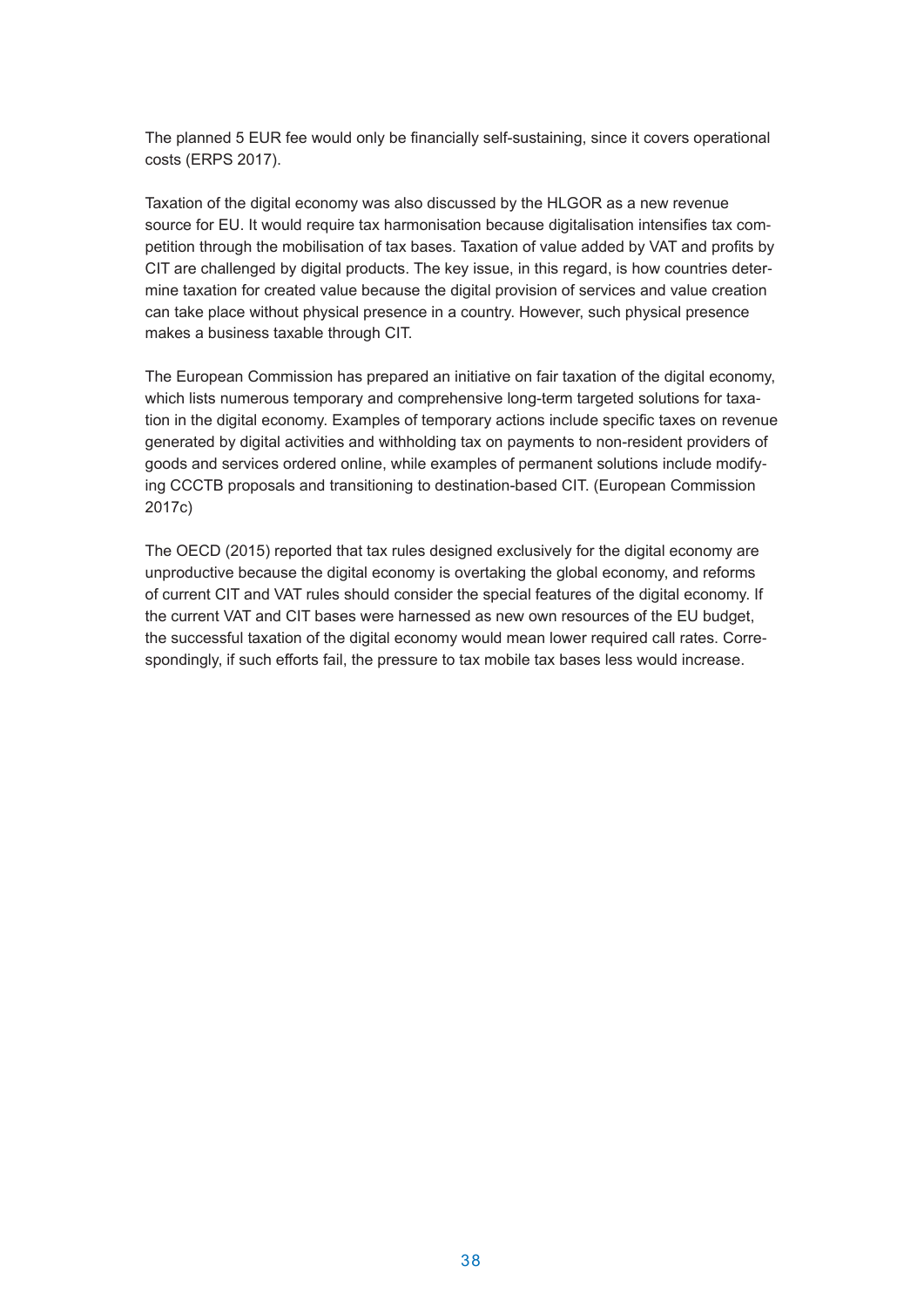# REFERENCES

Advisory Board (2016). "Two keys to reforming EU financing: more subsidiarity, more transparency", Report by the Advisory Board to the Federal Ministry of Finance 01/2016. Berlin.

Afionis S., Sakai M., Scott K., Barrett J. and Gouldson, A. (2017). Consumption-based carbon accounting: does it have a future?, Wiley Interdisciplinary Reviews: Climate Change, 8.

Afonso, G., Santos, J.A.C and Traina, J. (2014). "Do 'Too Big to Fail' Banks Take on More Risk?" *Economic Policy Review*, 41–58. New York: Federal Reserve Bank of New York.

Auerbach, A. and Gordon, R.H. (2002). "Taxation of Financial Services under a VAT," *American Economic Review* 92(2): 411–16.

Bettendorf, L., Devereux, M.P., Van Der Horst, A., Loretz, S. and De Mooij, R.A. (2010). "Corporate tax harmonization in the EU", *Economic Policy* 25(63): 537–590.

Harju, J. and Kari, S. (2010). Yritysveropohjan harmonisoimisen vaikutus Suomen yhteisöverotuottoon, VATT Tutkimukset 156.

Boadway, R. (2006). The principles and practices of federalism: Lessons for the EU, *Swedish Economic Policy Review* 12, 9–62.

Boadway, R. and Keen, M. (2003). "Theoretical Perspectives on the Taxation of Capital Income and Financial Services," in Honohan, P. (ed.) *Taxation of financial intermediation: theory and practice for emerging economies*, World Bank, Washington DC: 31–80.

Boadway, R. and Shah, A. (2009). Fiscal Federalism – Principles and Practice of Multiorder Governance. Cambridge University Press, Cambridge.

Bird, R. (2008). Tax assignment revisited. Andrew Young School of Policy Studies, WP 08-05.

Boitier, B. (2012). CO2 emissions production-based accounting vs consumption: Insights from the WIOD databases, WIOD conference paper 2012.

Bordignon, M. and Scabrosetti, S. (2016). "The Political Economy of Financing the EU Budget", in Buettner, T. and Thöne, M. (eds.) *The Future of EU-Finances*, Working Papers for the Brussels Symposium on 14 January 2016. Cologne 2016.

Buettner, T. and Thöne, M. (eds.) (2016). *The Future of EU-Finances*, Working Papers for the Brussels Symposium on 14 January 2016. Cologne 2016.

Buiter, W. (2008). "Seigniorage" CEPR Discussion Paper No. DP6152.

Böhm, M.J., Metzgerand, D. and Strömberg, P. (2018). "Since You're So Rich, You Must Be Really Smart: Talent and the Finance Wage Premium", Riksbank Research Paper Series No. 137.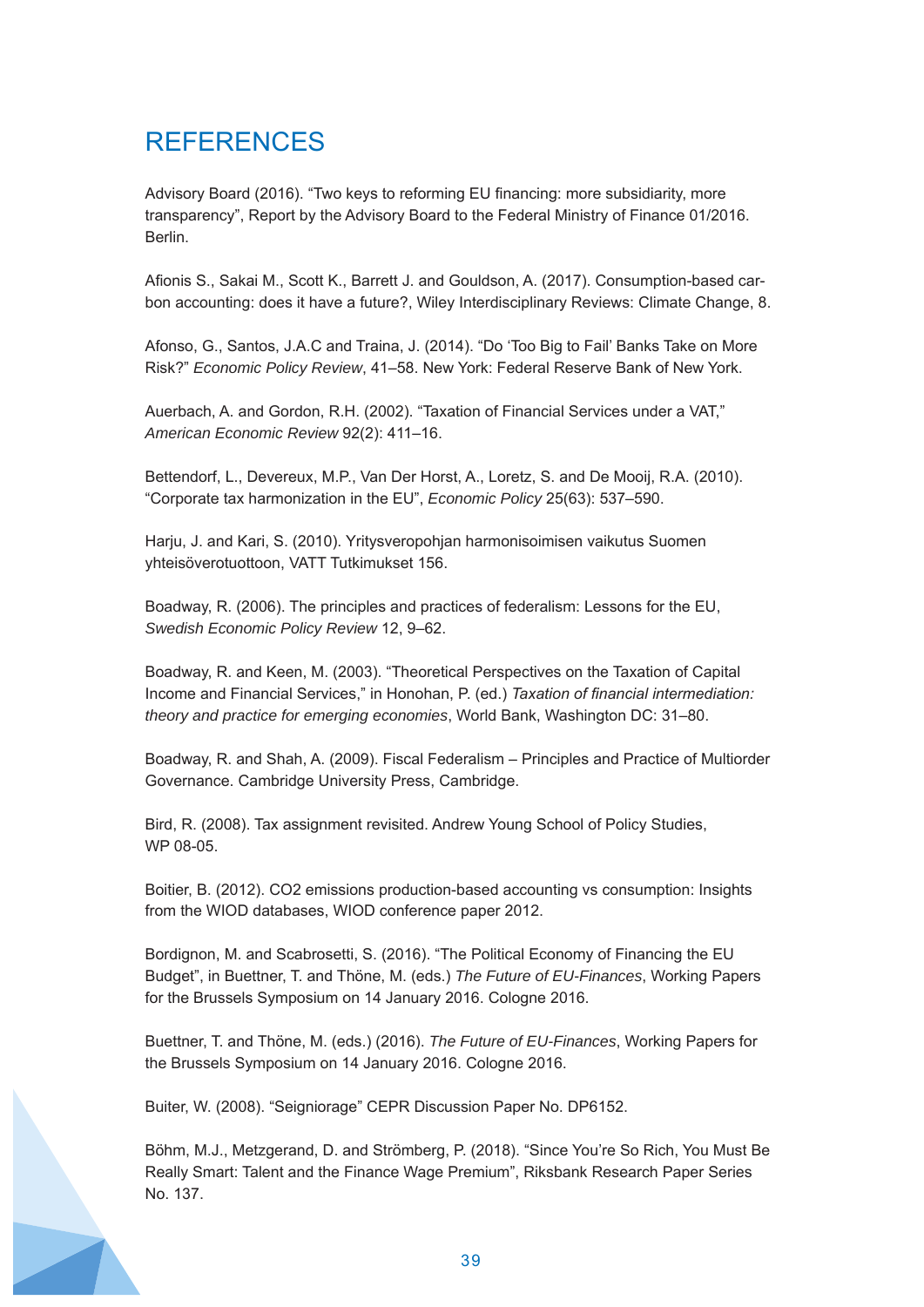Case (2017). "Study and Reports on the VAT Gap in the EU-28 Member States: 2017 Final Report", TAXUD/2015/CC/131. Center for Social and Economic Research, Warsaw.

Christiansen, V. (2017A). "Indirect Taxation of Financial Services", CESifo Working Paper Series No. 6675. CESifo Group Munich.

Christiansen, V. (2017B). "Taxation of Insurance", CESifo Working Paper Series No 6830. CESifo Group Munich.

Cnossen, S. (2013). "A proposal to apply the Kiwi-VAT to insurance services in the European Union", *International Tax and Public Finance* 20: 867–883.

Coelho, M. (2016). "Dodging Robin Hood: Responses to France and Italy's Financial Transaction Taxes". https://ssrn.com/abstract=2389166

Davidsson, D.S. and Thorleifsdottir, G. (2013). "Financial Sector Taxation in Iceland: National Report to the Nordic Research Council", Ministry of Finance and Economic Affairs, Department of Taxation and Revenue.

Dharmapala, D. (2014). "What Do We Know About Base Erosion and Profit Shifting? A Review of the Empirical Literature", CESifo Working Paper No. 4612.

Dharmapala, D. (2016). "The Economics of Corporate and Business Tax Reform", CESifo Working Paper No. 5864.

Diemer, R. (2011). "Revision of the Energy Tax Directive – technical press briefing", European Commission, DG Taxation and Customs Union.

Egger, P.H. and Stimmelmayr, M. (2017). "Taxation and Multinational Firm", CESifo Working Paper No. 6384.

EPRS (2017). "European Travel Information and Authorisation System (ETIAS)". European Parliamentary Research Service, 3 October 2017, Second edition.

European Commission (2010). "Financial Sector Taxation", Staff Working Paper No. 25. Publications Office of the European Union, Luxembourg.

European Commission (2011). "Impact Assessment", European Commission Staff Working Paper. COM(2011) 169.

European Commission (2014). "European Union, public finance", 5th Edition. Publications Office of the European Union, Luxembourg.

European Commission (2016a)." Proposal for a COUNCIL DIRECTIVE on a Common Corporate Tax Base", COM(2016) 685 final, Strasbourg 25.10.2016.

European Commission (2016b). "Proposal for a COUNCIL DIRECTIVE on a Common Consolidated Corporate Tax Base (CCCTB)", COM(2016) 683 final, Strasbourg 25.10.2016.

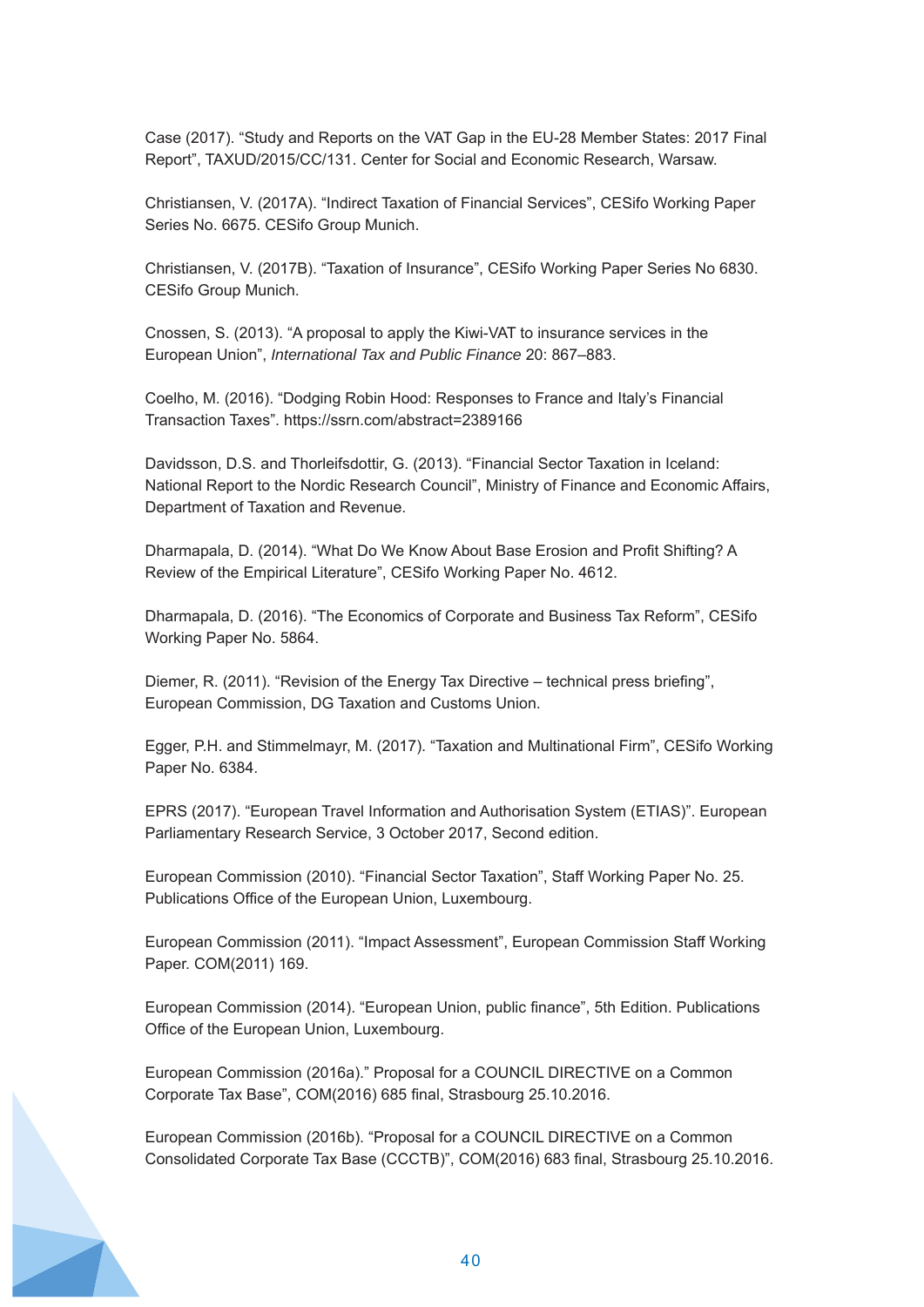European Commission (2016c). "Proposal for a COUNCIL DIRECTIVE laying down rules against tax avoidance practices that directly affect the functioning of the internal market", COM(2016) 26 final, 2016/0011(CNS), Brussels, 28.1.2016.

European Commission (2017a). "Excise duty tables, Part II Energy products and Electricity", European Commission, 2017.

European Commission (2017b). "Excise duty tables: Tax Receipts – Energy products and electricity", European Commission, 2017.

European Commission (2017c). "Fair taxation of the digital economy", Inception Impact Assessment – Ares(2017)5253058. https://ec.europa.eu/info/law/better-regulation/ initiative/123606/attachment/090166e5b608e808\_en

European Commission (2018). "A new, modern Multiannual Financial Framework for a European Union that delivers efficiently on its priorities post-2020", 14.2.2018 COM(2018) 98 final.

Financial Times (2017). "VW, BMW and Fiat face big fines over CO2 targets". Financial Times September 22, 2017.

Fuest, C. (2017). "Reforming the EU Budget: Small changes can bring considerable improvements. ifo Schnelldienst 06/2017, 9-11. ifo Institut, München.

Gomber, P., Haferkorn, M. and Zimmermann, K. (2016). "Securities Transaction Tax and Market Quality – the Case of France", *European Financial Management* 22, 313–337.

Heinemann, F. (2016). "Strategies for a European EU Budget", in Buettner and Thöne (eds.) The Future of EU-Finances, Working Papers for the Brussels Symposium on 14 January 2016. Cologne 2016.

Hemmelgarn, T., Nicodeme, G., Tasnadi, B. and Vermote, P. (2016). "Financial Transaction Taxes in the European Union", *National Tax Journal* 69, 217–240.

HLGOR (2014). "First Assessment Report", High Level Group on Own Resources, Brussels. Available at: http://ec.europa.eu/budget/mff/hlgor/library/reports-communication/ FirstAssessmentReport-December2014.pdf

HLGOR (2016). "Future financing of the EU", High Level Group on Own Resources, Brussels. Available at: http://ec.europa.eu/budget/mff/hlgor/library/reports-communication/ hlgor-report\_20170104.pdf

IFS (2011). "A retrospective evaluation of elements of the EU VAT system", Final report TAXUD/2010/DE/328 FWC No. TAXUD/2010/CC/104. Institute for Fiscal Studies, London.

IMF (2010). "A Fair and Substantial Contribution by the Financial Sector", Final Report for the G-20, June 2010.

Inman, R. and Rubinfled, D. (2014). *Economic Federalism*. Oxford Handbook of Law and Economics.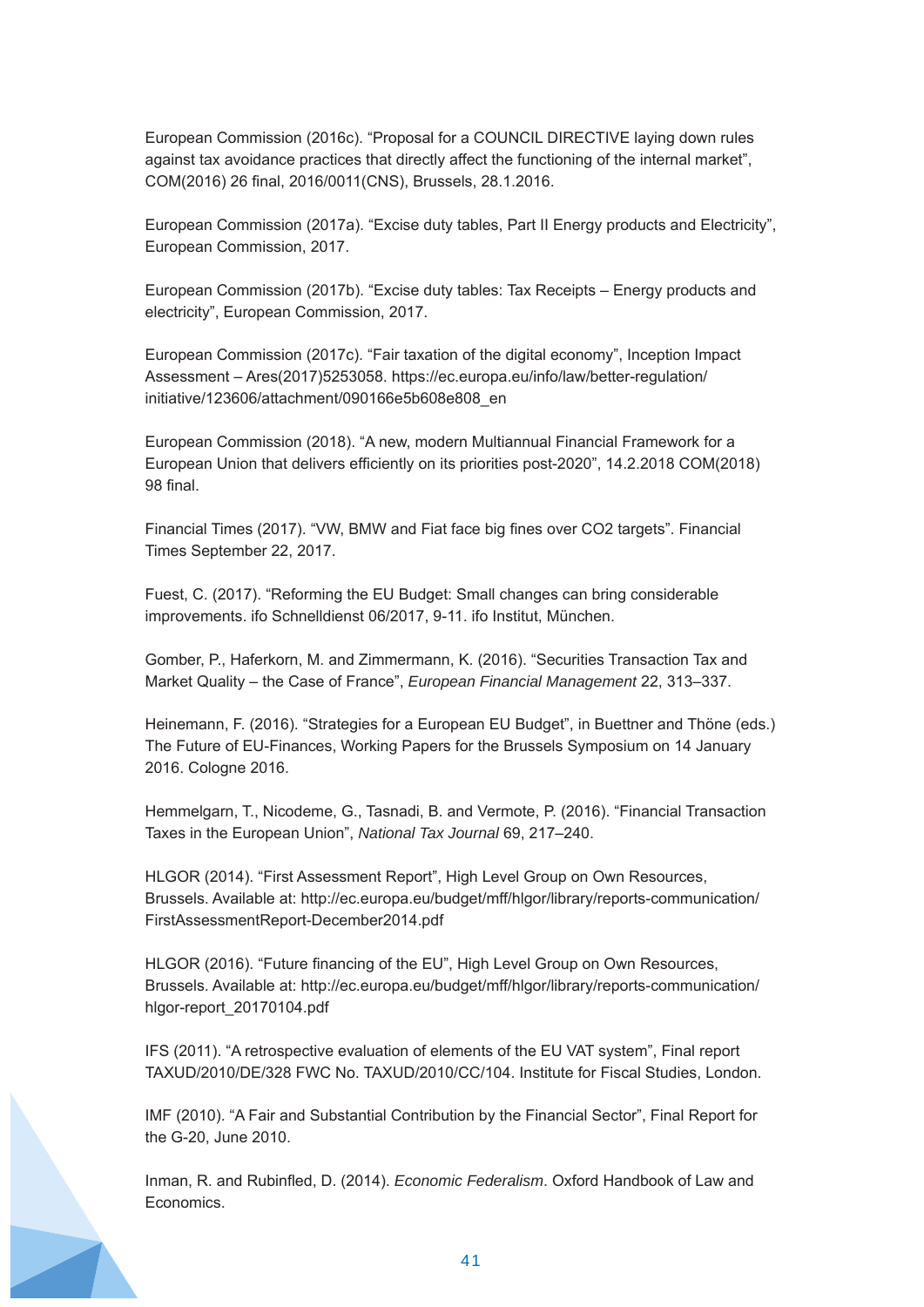Keen, M. (2011). "Rethinking the Taxation of the Financial Sector", CESifo Economic Studies, Vol. 57, 1/2011.

Keen, M., Krelove R. and Norregaard, J. (2010). "The Financial Activities Tax", in Claessens, S., Keen, M. and Pazarbasioglu, C. (eds.) Financial Sector Taxation – The IMF's Report to the G-20 and Background Material, 117–143. IMF.

Keen, M., Krelove, R. and Norregaard, J. (2016). "Policy Forum: The Financial Activities Tax", *Canadian Tax Journal/Revue Fiscale Canadienne* 64: 389–400.

Leen, A.R. (2011). "Seigniorage, its history, its present, and its future for the European Union", *Archives of Economic History*, 23: 7–16.

Luptáčik M. and Luptáčik P. (2016). Analysis and quantification of a new fiscally neutral European tax, Study for European Economic and Social Committee.

Matheson, T. (2011). "Securities transaction taxes: issues and evidence", *International Tax and Public Finance* 19, 884–912.

Mirrlees Review (2011a). "Taxing goods and services", In Mirrlees, J. et al. (eds.) *Tax by Design: The Mirrlees Review*, 148–166. Institute for Fiscal Studies and the Oxford University Press.

Mirrlees Review (2011b). "VAT and financial services", In Mirrlees, J. et al. (eds.) *Tax by Design: The Mirrlees Review*, 195–215. Institute for Fiscal Studies and the Oxford University Press.

Nielsen, S.B., Raimondos-Moller, P. and Schjelderup, G. (2010). "Company taxation and tax spillovers: Separate accounting versus formula apportionment", *European Economic Review* 54, 121–132.

Norwegian Tax Administration (2018). "Financial activity tax". http://www.skatteetaten.no/en/ business-and-organisation/reporting-and-industries/financial-activity-tax/

Nunez Ferrer, J., Le Cacheux, J., Benedetto, G. and Saunier, M. (2016). "Study on the Potential and Limitations of Reforming the Financing of the EU Budget: Expertise Commissioned by the European Commission on behalf of the High Level Group on Own Resources". (1 ed.) Centre for European Policy Studies. Brussels.

Oates, W. (1999). An Essay on Fiscal Federalism. *Journal of Economic Literature* 37, 1120–1149.

OECD (2013a). "Addressing Base Erosion and Profit Shifting", OECD Publishing.

OECD (2013b). "Action Plan on Base Erosion and Profit Shifting", OECD Publishing.

OECD (2015). "Addressing the Tax Challenges of the Digital Economy, Action 1 – 2015 Final Report", OECD/G20 Base Erosion and Profit Shifting Project, OECD Publishing.

Poddar, S. and Kalita, J. (2010). "Treatment of Financial Services under a UAE VAT", ch. 10 in *Fiscal Reforms in the Middle East*, Edward Elgar Publishing.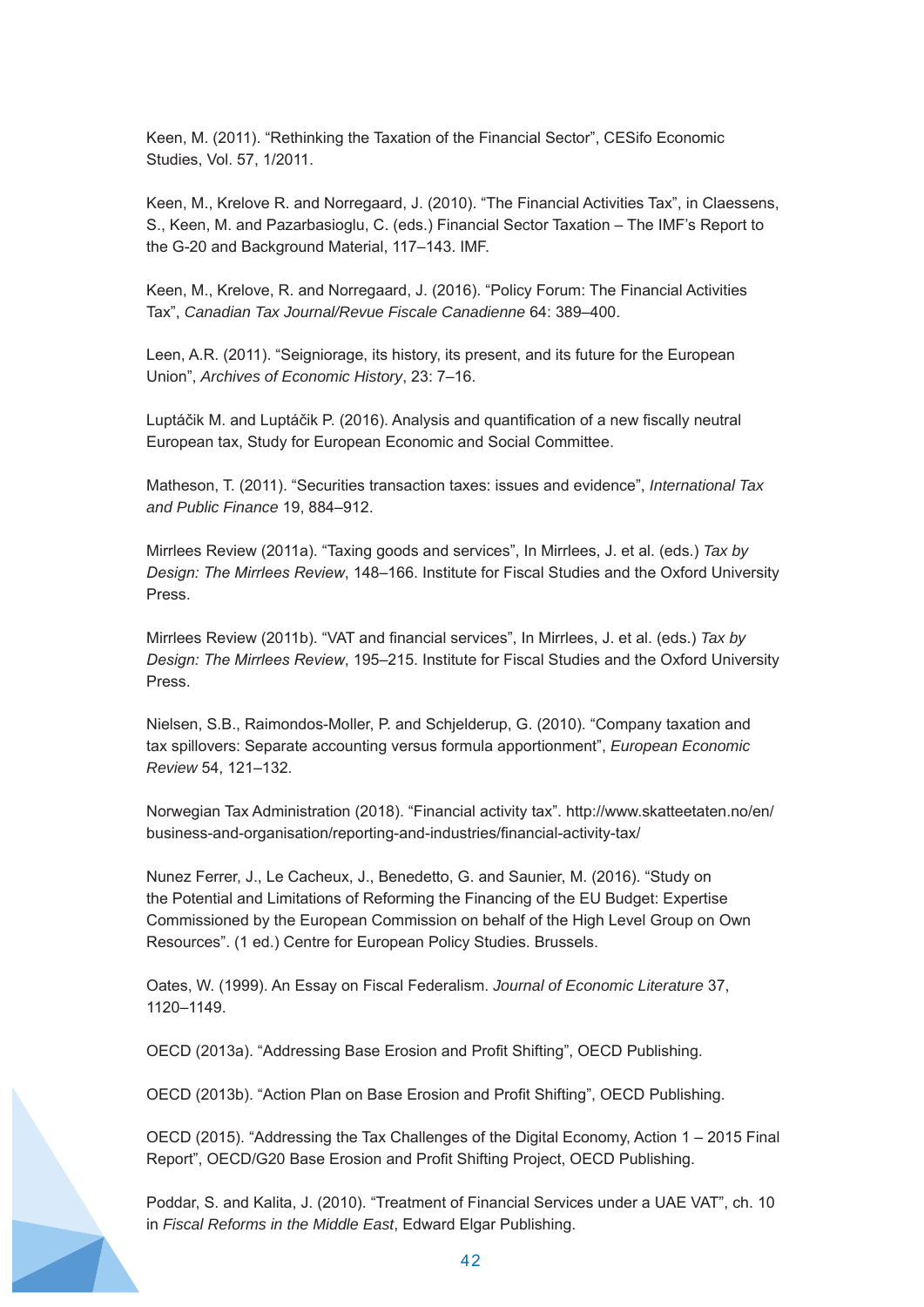Sato, M. (2014). Embodied carbon in trade: a survey of the empirical literature, Journal of economic surveys, 28(5), p. 831–861.

Schratzenstaller, M., Krenek, A., Nerudová, D. and Dobranschi, M. (2016). "EU taxes as genuine own resource to finance the EU budget – Pros, cons, and sustainability-oriented criteria to evaluate potential tax candidates", FairTax WP-Series No. 3.

Schratzenstaller-Altzinger, M. (2017). "The next Multiannual Financial Framework (MFF), its Structure and the Own Resources". IN-DEPTH ANALYSIS, Policy Department for Budgetary Affairs.

Stiglits, J. (1989). "Using Tax Policy to Curb Speculative Short-Term Trading*", Journal of Financial Services Research* 3, 101–115.

Summers, L. and Summers, V. (1989). "When Financial Markets Work Too Well: A Cautious Case for a Securities Transaction Tax", *Journal of Financial Services Research* 3, 261–286.

Suvanto, A. (2013). "Rahoitusmarkkinavero, likviditeetti ja rahapolitiikka", BoF Online 2-2013, Suomen Pankki.

Umlauf, S.R. (1993). "Transaction taxes and the behavior of the Swedish stock market," Journal of Financial Economics, Elsevier, vol. 33(2), pages 227–240, April.

Van der Horst, A., Bettendorf, L. and Rojas-Romagosa, H. (2007). "Will Corporate Tax Consolidation improve Efficiency in the EU?", Tinbergen Institute Discussion Paper, No 07- 076/2, Tinbergen Institute Erasmus University, Rotterdam.

Vella, J., Fuest, C. and Schmidt-Eisenlohr, T. (2011). "Response on EU Proposal for a Financial Transaction Tax", Oxford University Center for Business Taxation WP 11/17.

Vergote, O., Studener, W., Efthymiadis, I. and Merriman, N. (2010). "Main Drivers of the ECB Financial Accounts and ECB Financial Strength Over the First 11 Years". ECB Occasional Paper No. 111.